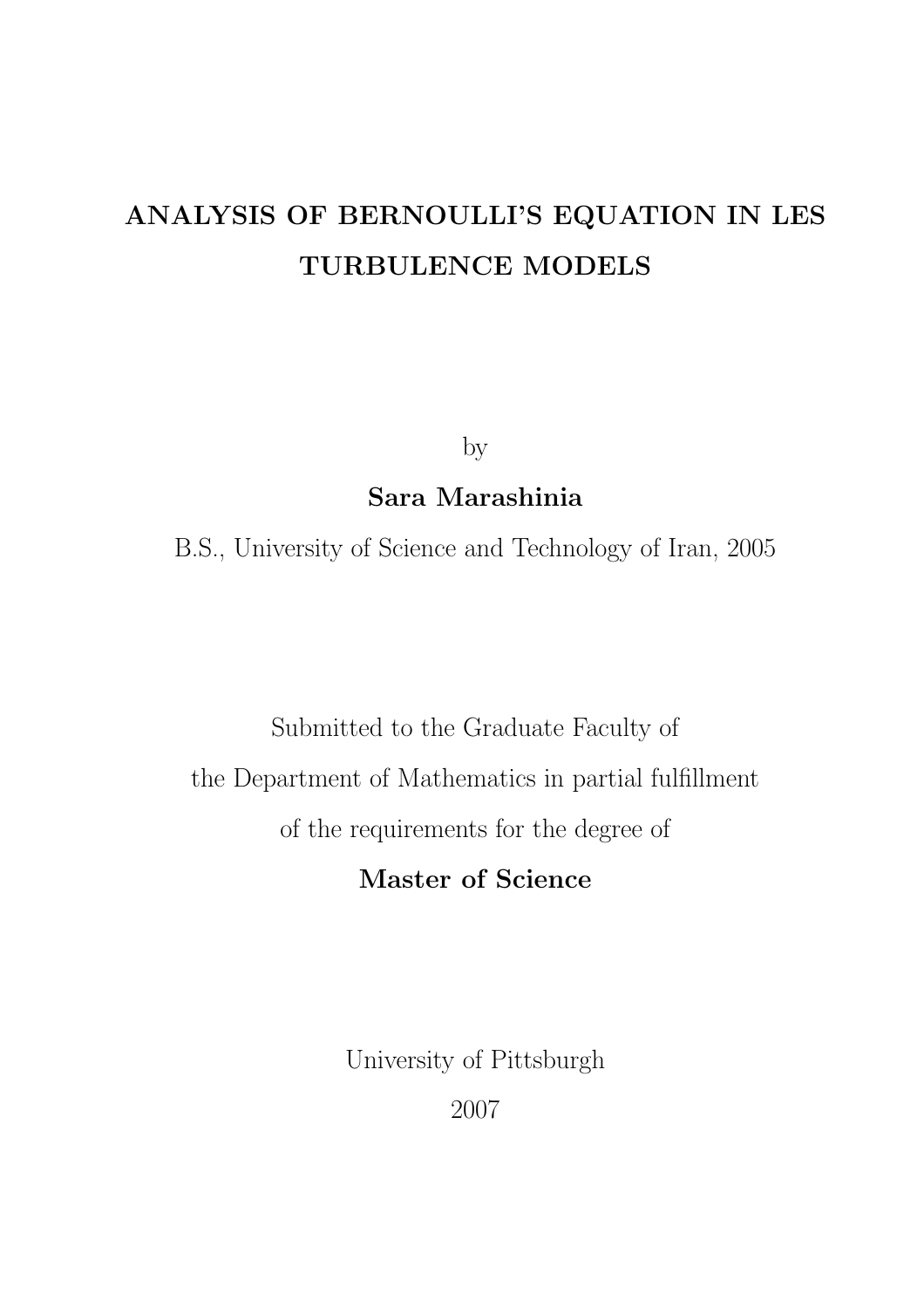## UNIVERSITY OF PITTSBURGH MATHEMATICS DEPARTMENT

This thesis was presented

by

Sara Marashinia

It was defended on

April 25th 2007

and approved by

Dr. William Layton, University of Pittsburgh, Department of Mathematics

Dr. Mike Sussman, University of Pittsburgh, Department of Mathematics

Dr. Anna Vainchtein, University of Pittsburgh, Department of Mathematics

Dr. Leo Rebholz, Bechtel Bettis Atomic Power Labratory

Thesis Advisor: Dr. William Layton, University of Pittsburgh, Department of Mathematics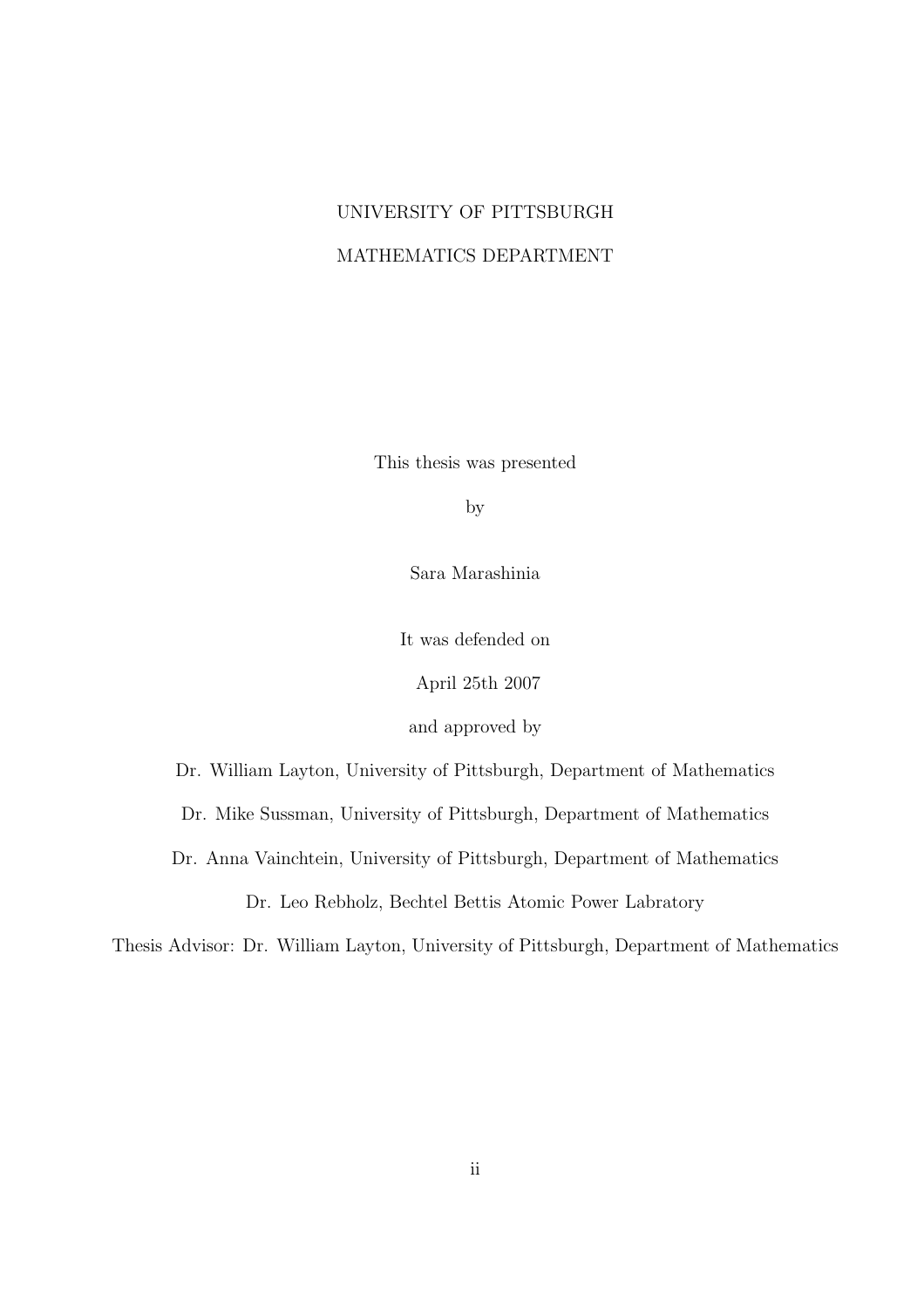## ANALYSIS OF BERNOULLI'S EQUATION IN LES TURBULENCE MODELS

Sara Marashinia, M.S.

University of Pittsburgh, 2007

In this thesis, we present an analysis of Bernoulli's equation in LES turbulence models. This analysis can be employed for prediction of Lift. Our approach is based on studying the variation of the Bernoulli pressure in an infinite, inviscid, and incompressible flow along streamlines in different LES models. We prove Bernoulli pressure is constant for Zeroth Order Model (ZOM) and  $\alpha$  model. However for Leray Regularization and Bardina Model, the Bernoulli pressure is likely not constant. We show that Zeroth Order Model and  $\alpha$ model conserve Bernoulli pressure and by our simulation we demonstrate how a very small frictional force in the fluid can have a major effect on the flow properties i.e. in a different setting of the kinematic viscosity parameter, we observe an approximate conservation of the Bernoulli pressure.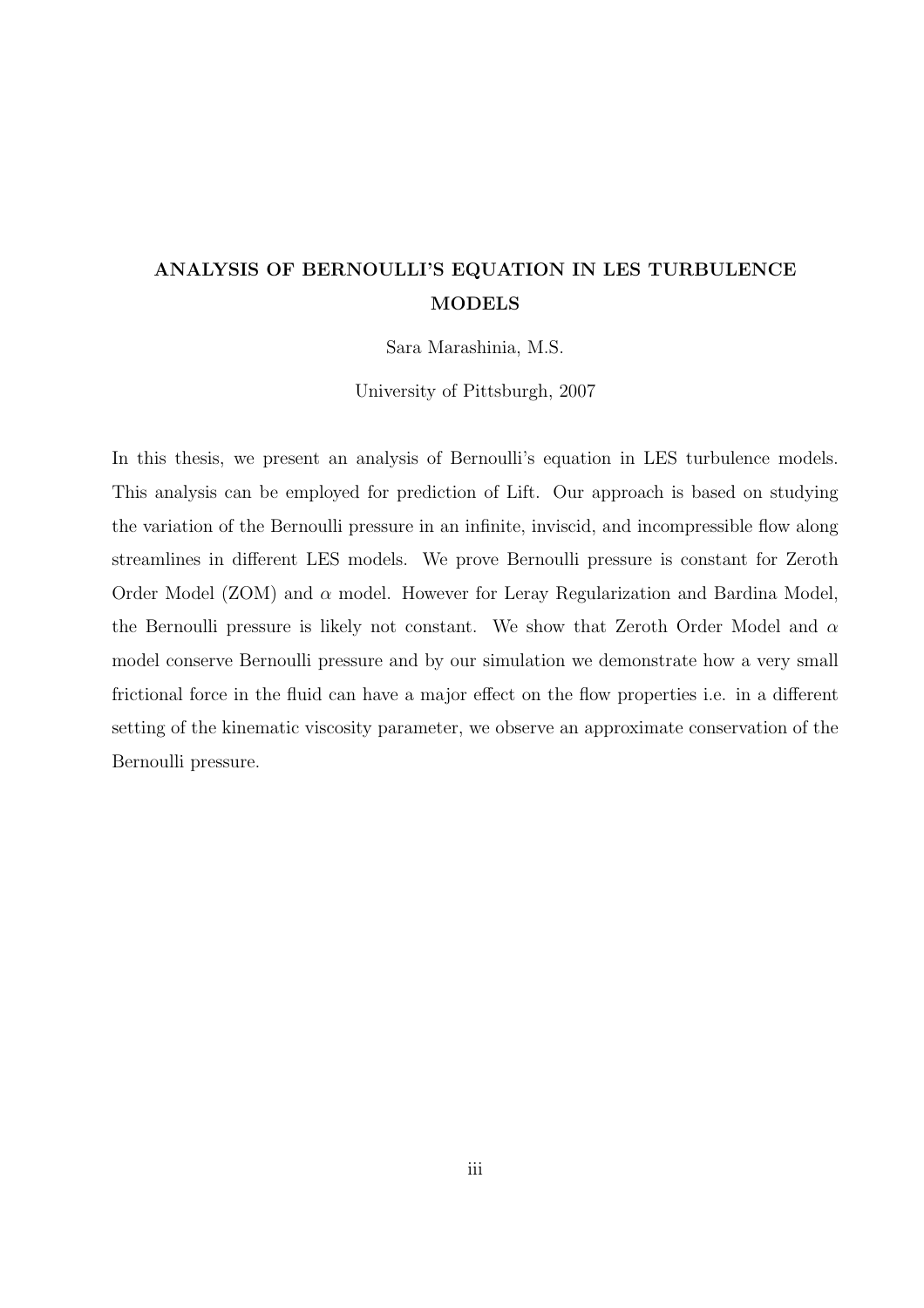## TABLE OF CONTENTS

| 1.0 |                                                                                                                                                                                                                                | $\mathbf{1}$ |
|-----|--------------------------------------------------------------------------------------------------------------------------------------------------------------------------------------------------------------------------------|--------------|
| 2.0 |                                                                                                                                                                                                                                | 5            |
|     |                                                                                                                                                                                                                                | 11           |
| 3.0 | ANALYSIS OF THE BERNOULLI EQUATION                                                                                                                                                                                             | 16           |
|     |                                                                                                                                                                                                                                | 16           |
|     |                                                                                                                                                                                                                                | 16           |
|     |                                                                                                                                                                                                                                | 19           |
|     |                                                                                                                                                                                                                                | 21           |
|     |                                                                                                                                                                                                                                | 23           |
| 4.0 | NUMERICAL EXPERIMENTS And the set of the set of the set of the set of the set of the set of the set of the set of the set of the set of the set of the set of the set of the set of the set of the set of the set of the set o | 25           |
|     |                                                                                                                                                                                                                                | 26           |
|     |                                                                                                                                                                                                                                | 27           |
|     |                                                                                                                                                                                                                                | 45           |
| 5.0 | CONCLUSIONS AND FUTURE WORK                                                                                                                                                                                                    | 55           |
|     |                                                                                                                                                                                                                                | 55           |
|     |                                                                                                                                                                                                                                | 55           |
|     |                                                                                                                                                                                                                                | 57           |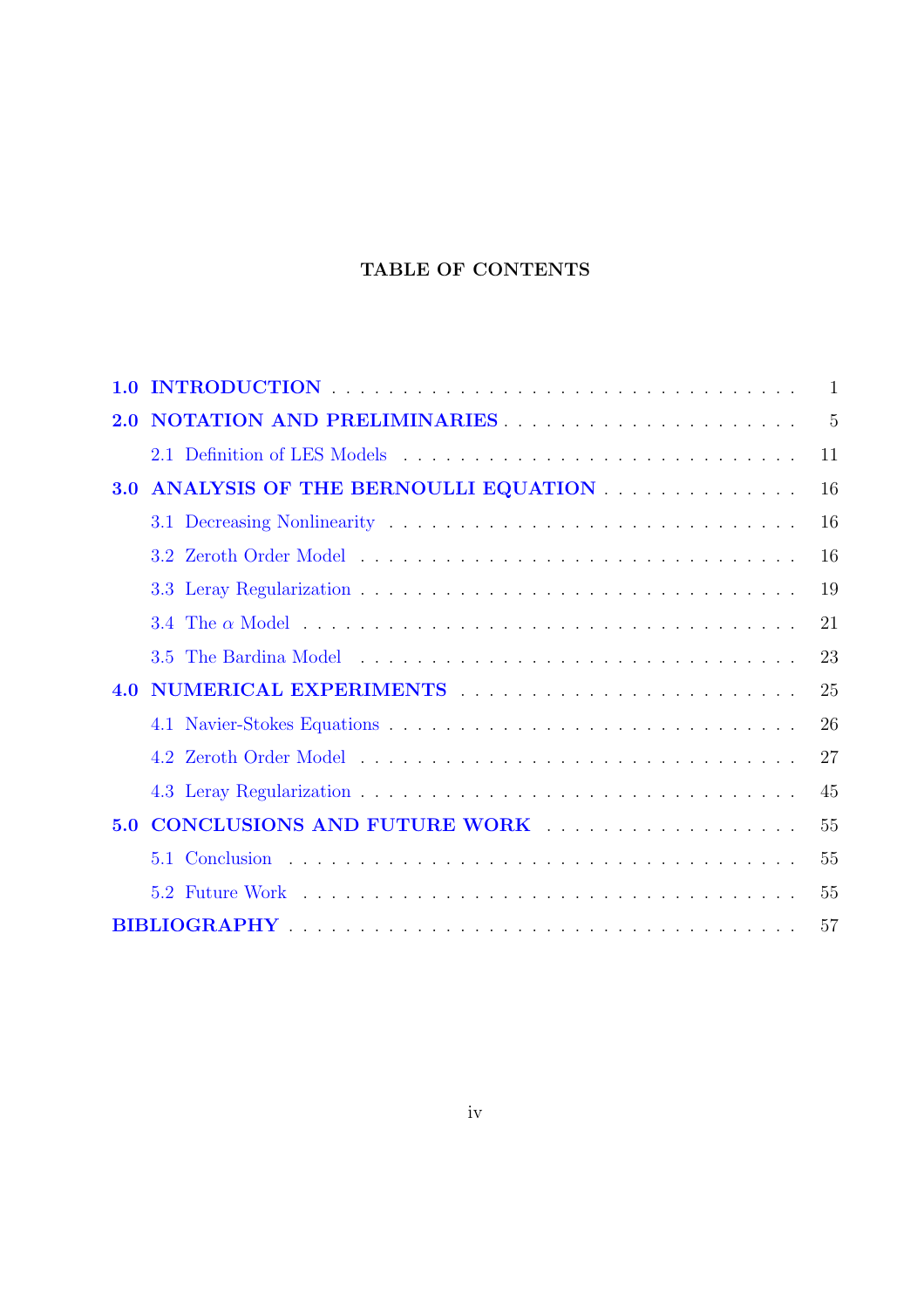### LIST OF FIGURES

| $\mathbf 1$    |                                                                                   | $\sqrt{2}$ |
|----------------|-----------------------------------------------------------------------------------|------------|
| $\overline{2}$ | Flow passing around an obstacle, showing the streamlines.                         | 13         |
| 3              |                                                                                   | 14         |
| $\overline{4}$ |                                                                                   | 15         |
| $\overline{5}$ | Shown above is the velocity field for the Navier-Stokes equation at $Re=1000$ .   | 26         |
| 6              | Shown above is $\frac{1}{2}  u ^2$ field for the Navier-Stokes equation at Re=200 | 28         |
| 7              | Shown above is the pressure field for the Navier-Stokes equation at Re=1000       | 29         |
| 8              | Shown above is the Bernoulli pressure field for the Navier-Stokes equation at     |            |
|                |                                                                                   | 30         |
| 9              | Shown above is the vorticity field for the Navier-Stokes equation at Re=1000      | 31         |
| 10             | Shown above is the velocity field for the Navier-Stokes equation at $Re=200$ .    | 31         |
| 11             | Shown above is $\frac{1}{2}  u ^2$ field for the Navier-Stokes equation at Re=200 | 32         |
| 12             | Shown above is the pressure field for the Navier-Stokes equation at $Re=200$ .    | 33         |
| 13             | Shown above is the Bernoulli pressure field for the Navier-Stokes equation at     |            |
|                |                                                                                   | 34         |
| 14             | Shown above is the vorticity field for the Navier-Stokes equation at $Re=200$ .   | 35         |
| 15             | Shown above is the velocity field for the Zeroth Order Model at $Re=1000$ .       | 35         |
| 16             | Shown above is $\frac{1}{2}  u ^2$ field for the Zeroth Order Model at Re=1000    | 36         |
| $17\,$         | Shown above is the pressure field for Zeroth Order Model at $Re=1000$ .           | 37         |
| 18             | Shown above is the Bernoulli pressure field for Zeroth Order Model at Re=1000     | 38         |
| 19             | Shown above is the vorticity field for Zeroth Order Model at $Re=1000$ .          | 39         |
| 20             | Shown above is the velocity field for the Zeroth Order Model at $Re=200$          | 40         |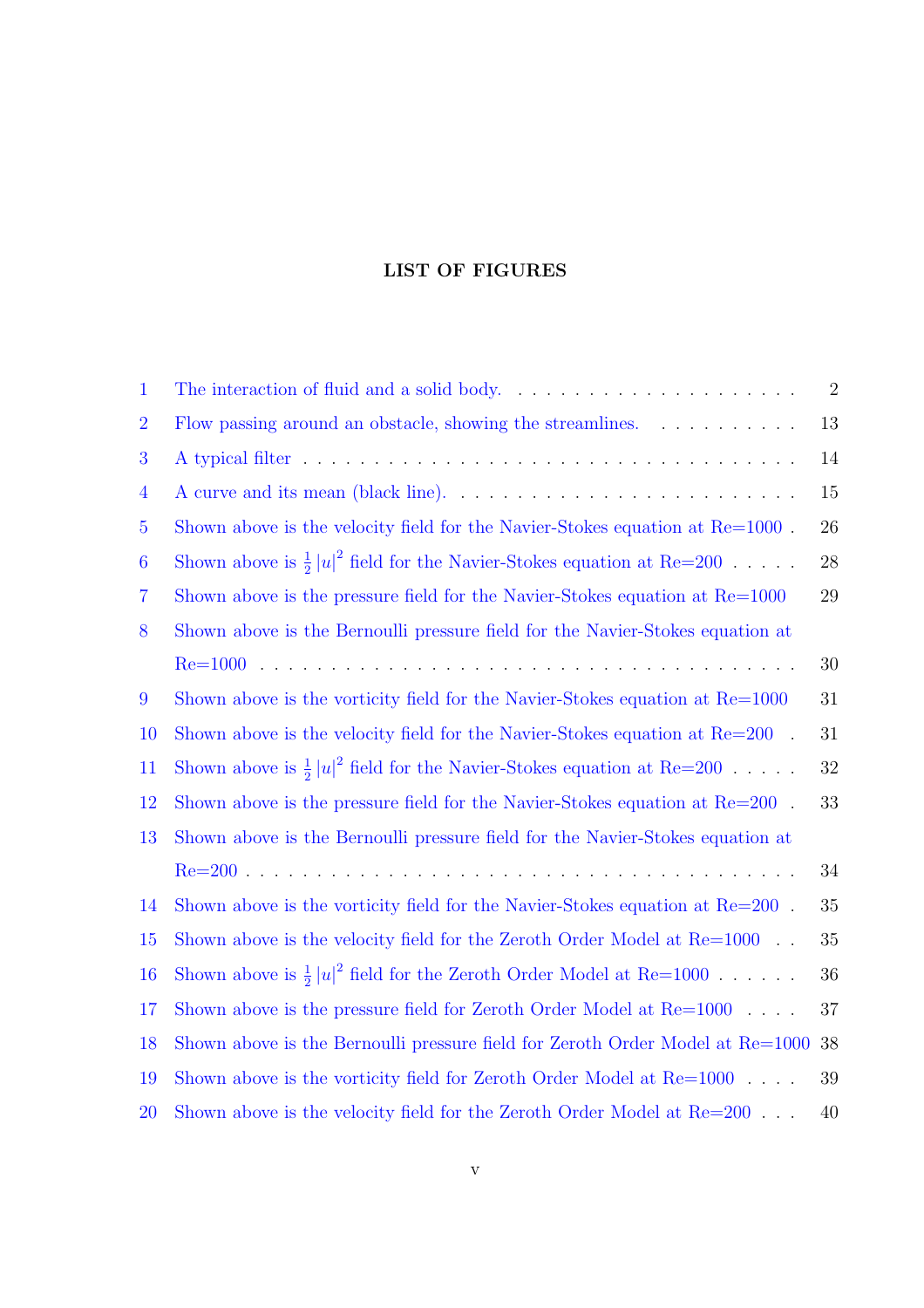| 21 | Shown above is $\frac{1}{2}  u ^2$ field for the Zeroth Order Model at Re=200     | 41 |
|----|-----------------------------------------------------------------------------------|----|
| 22 | Shown above is the pressure field for Zeroth Order Model at $Re=200$              | 42 |
| 23 | Shown above is the Bernoulli pressure field for Zeroth Order Model at Re=200      | 43 |
| 24 | Shown above is the vorticity field for Zeroth Order Model at $Re=200$ .           | 44 |
| 25 | Shown above is the velocity field for the Leray Regularization at $Re=1000$       | 45 |
| 26 | Shown above is $\frac{1}{2}  u ^2$ field for the Leray Regularization at Re=1000  | 47 |
| 27 | Shown above is the pressure field for Leray Regularization at $Re=1000$ .         | 48 |
| 28 | Shown above is the Bernoulli pressure field for Leray Regularization at $Re=1000$ | 49 |
| 29 | Shown above is the vorticity field for Leray Regularization at $Re=1000$ .        | 50 |
| 30 | Shown above is the velocity field for the Leray Regularization at $Re=200$        | 50 |
| 31 | Shown above is $\frac{1}{2}  u ^2$ field for the Leray Regularization at Re=200   | 51 |
| 32 | Shown above is the pressure field for Leray Regularization at $Re=200$            | 52 |
| 33 | Shown above is the Bernoulli pressure field for Leray Regularization at Re=200    | 53 |
| 34 | Shown above is the vorticity field for Leray Regularization at $Re=200$           | 54 |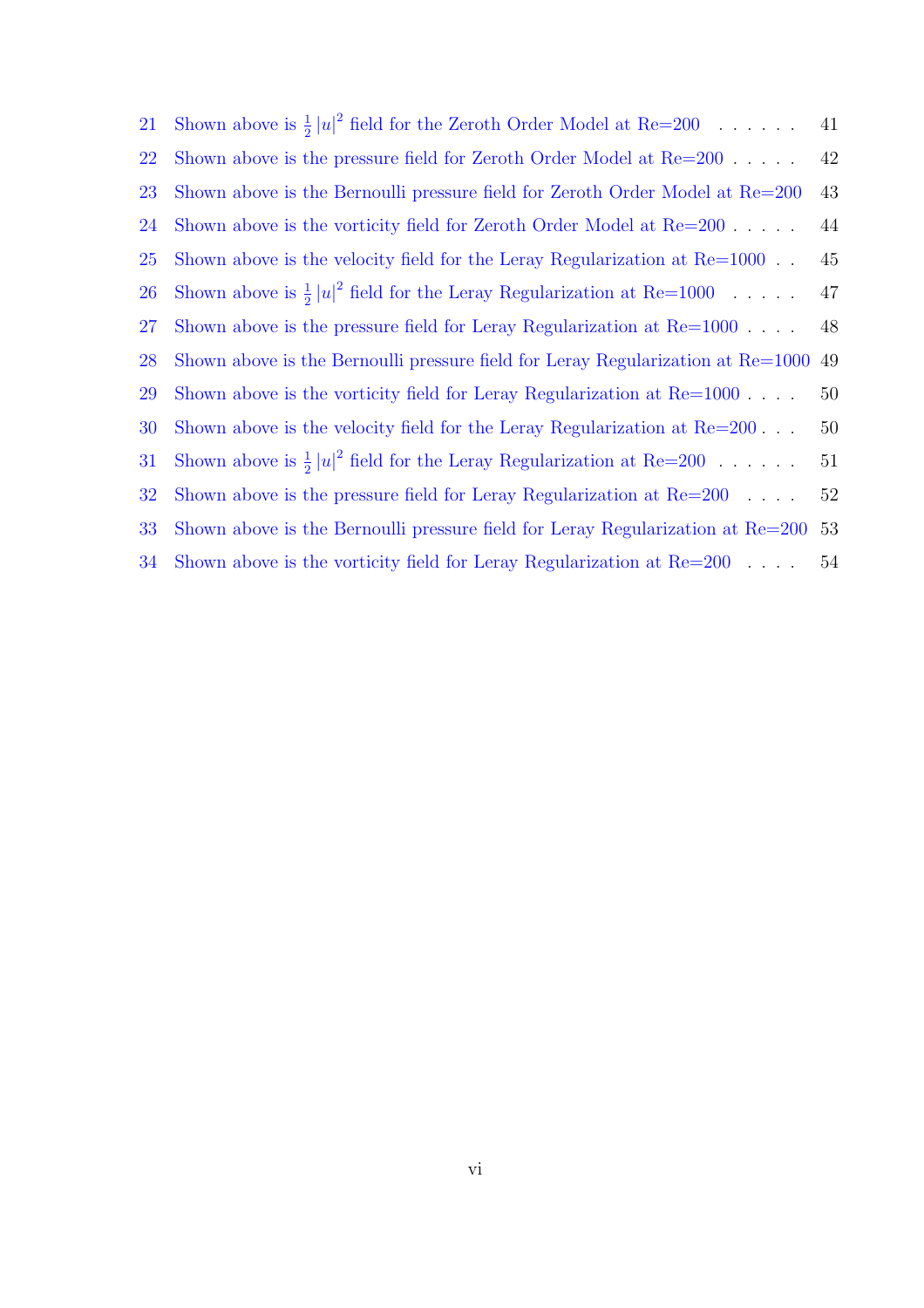#### ACKNOWLEDGMENT

I would like to thank my advisor Prof. William J. Layton. The other members of my thesis committee, Dr. Mike Sussman, Dr. Anna Vainchtein, Dr. Leo Rebholz contributed, at various point in the process, interesting ideas, complimentary perspectives, and suggestions for improving my work. Specially I would like to thank Dr. Sussman and Dr. Rebholz for their extraordinary support in the last weeks. Special thanks to Ms. Monika Neda for her help and support throughout my work.

A warm and special thank to my dear friends, Rosta and Behrang for their companies and supports.

Last but not least, I should thank my beloved friend and my husband Azadbeh for his critical role both intellectually and emotionally.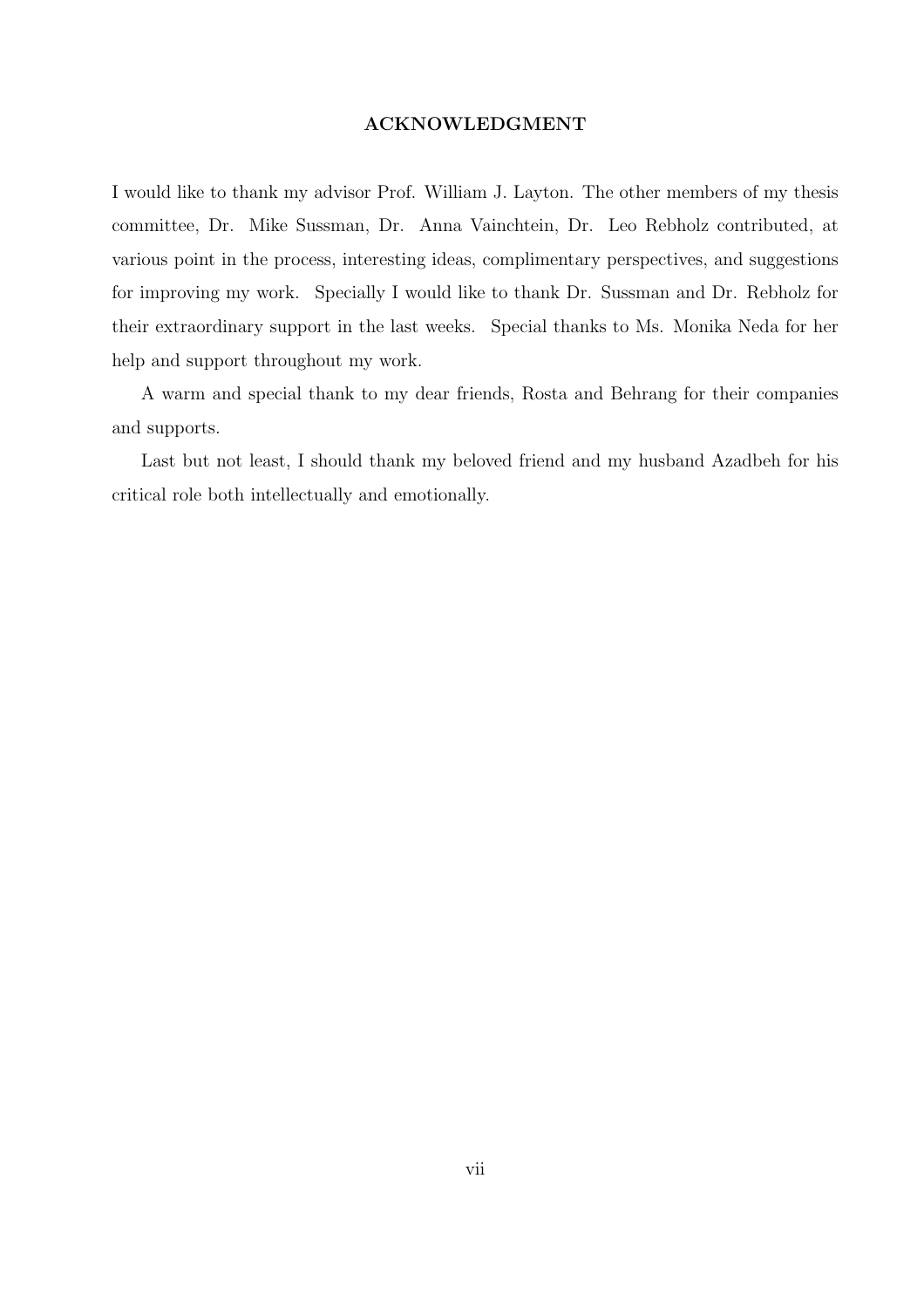#### 1.0 INTRODUCTION

<span id="page-7-0"></span>The Bernoulli pressure  $P = p + \frac{1}{2}$  $\frac{1}{2} |u|^2$  is constant along streamlines for solutions of the steady Euler equation. It is thus a fundamental quantity in flow. We study when several LES models possess an analog of the Bernoulli pressure which is conserved when  $\nu = 0$ .

The d'Alembert paradox states "There is no drag on a finite body at rest in an infinite, incompressible, inviscid fluid otherwise in uniform motion"[1]. Actually, for a finite solid object in a steady, incompressible, inviscid fluid free from vorticity it can be shown that there would be no lift and no drag acting on the object, [2[\].](#page-63-0) The d'Alembert paradox is related to Bernoulli's theorem, which states that

$$
p + \frac{1}{2}u^2 = \text{constant} \tag{1.0.1}
$$

where p is the pressure, and u the local velocity. The question of lift can be studied using Navier-Stokes equation in a sense of a mathematical problem,

$$
-u \times \operatorname{curl} u = -\nabla (p + \frac{1}{2}u^2) + \nu \Delta u \qquad (1.0.2)
$$

The d'Alembert paradox leads to the absurd conclusion that a solid object moving through a fluid with a uniform velocity doesn't experience any resistance. Thus numerous studies have been conducted over the past two hundred years to propose alternative theories, [1]. These theories have shown how a very small frictional force in the fluid can have a major effect on the flow properties. To solve this problem a three-way approach has been [ch](#page-63-0)osen, a combination of experimental observation, computation, and study of the asymptotic form of the solution as the friction approaches zero.

Lift is generated by the interaction of any fluid and a solid object. Lift is a mechanical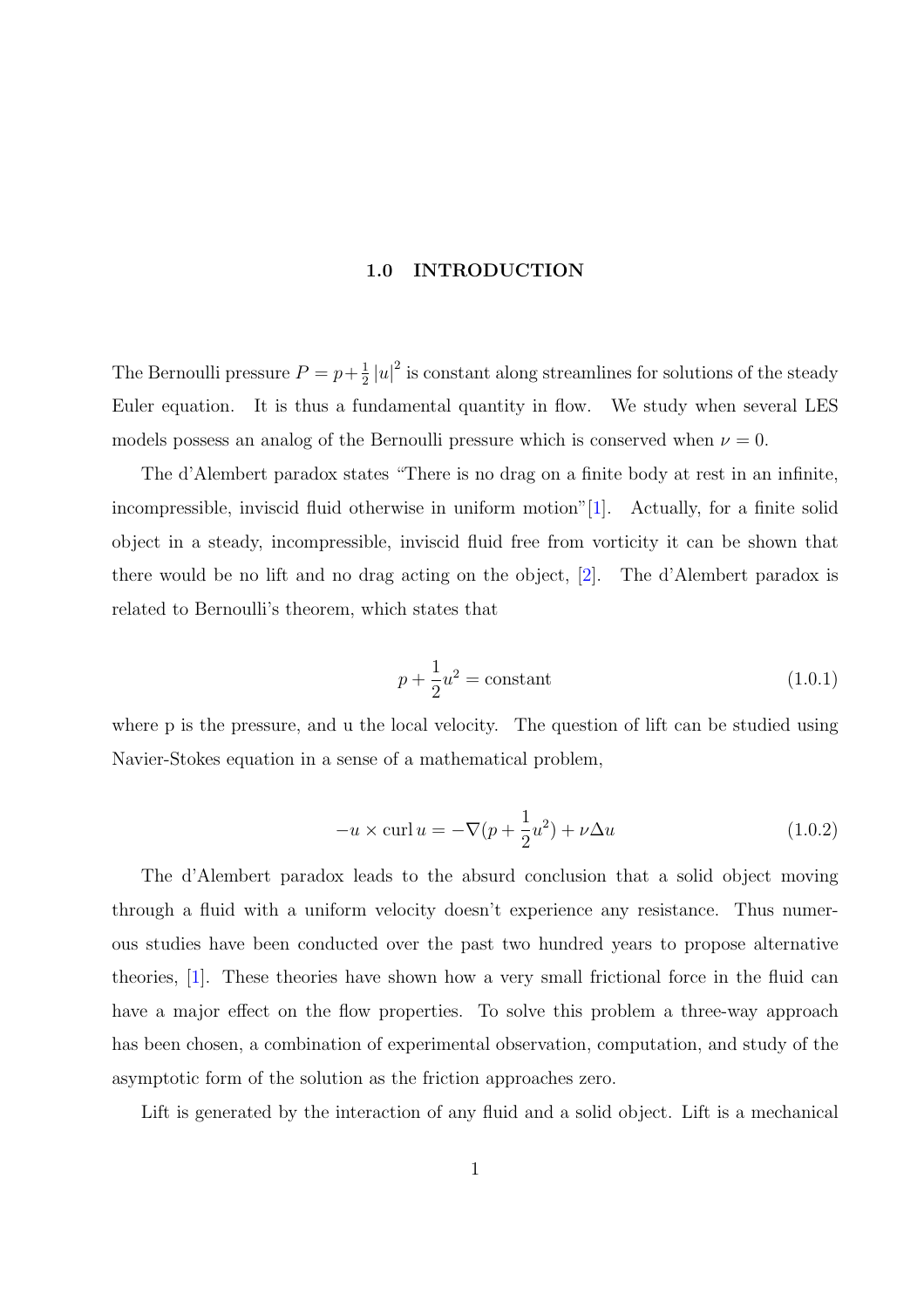<span id="page-8-0"></span>force. To generate lift a solid body and a fluid have to be in contact. For example, there is no lift on the space shuttle's wings in space because of lack of fluid. The space shuttle stays in space because of orbital mechanics related to its speed. Figure 1 shows the interaction of fluid and a solid body [3].



common depiction of airflow over a wing. This wing has no lift.



True airflow over a wing with lift

Figure 1: The interaction of fluid and a solid body.

As you may notice in Figure 1, the direction of the flow in the first part is forward but in the other part the direction of the flow is downward. Thus it means there exists a force upward on this wing, and its reaction makes the flow change direction. The component of the force acting vertically on the wing is lift. When there is a motion between the fluid and the solid body, the difference between their velocities causes the generation of the lift. There is no difference if the solid object moves in the fluid or the fluid moves towards the static object.

Different explanations of lift generation can be found in physics literature. There are many incorrect explanations that have become a source of controversy and heated arguments for many years. There are two main theories about the creation of lift: (1) Bernoulli's theory says that lift is generated by a pressure difference across the airfoi; and, (2) Newton's theory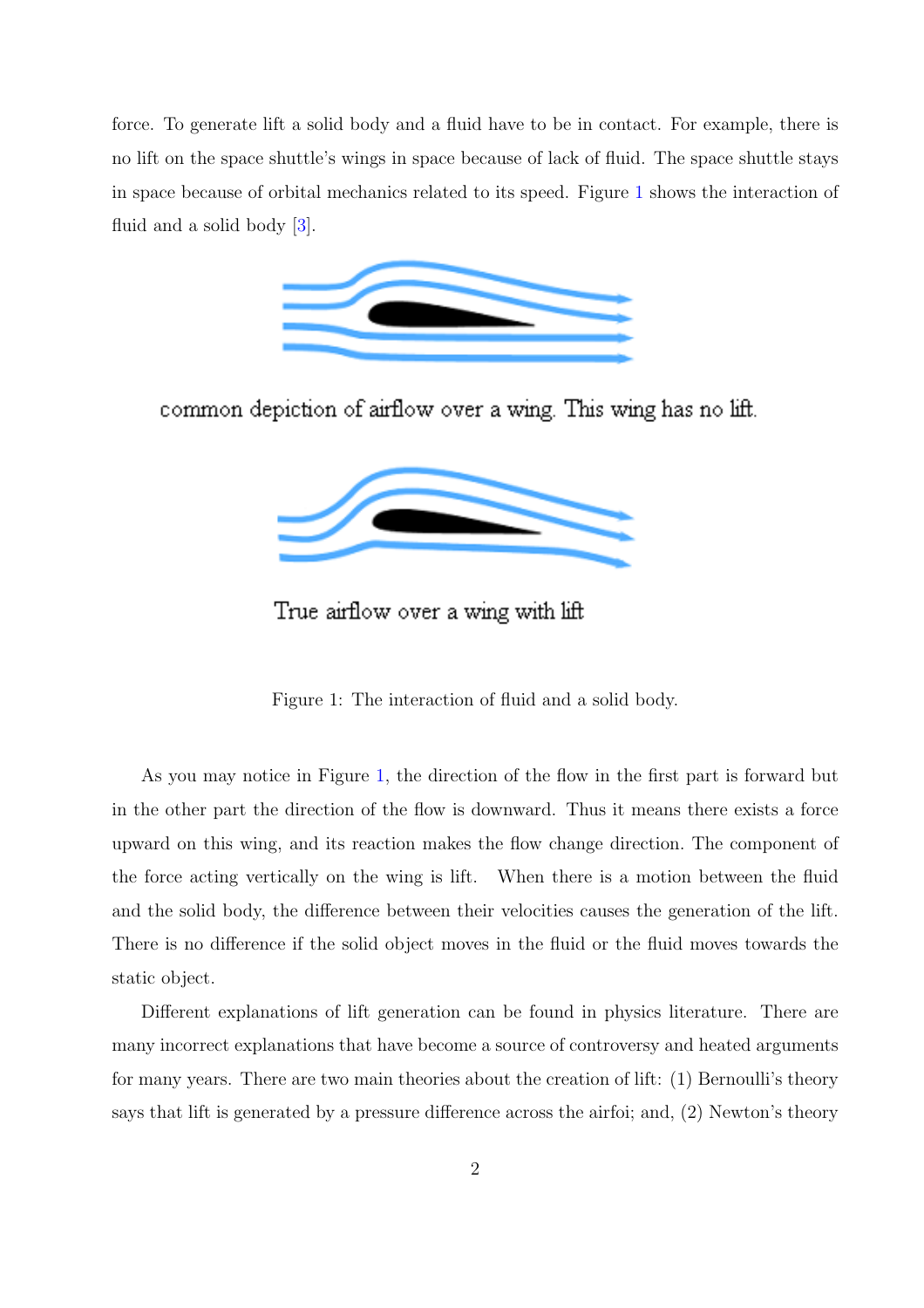which says: Lift is the reaction force on a body caused by deflecting a flow of gas.

Bernoulli's equations is the relationship between the pressure and the local velocity of the fluid; so if the velocity changes around a solid body then the pressure will change as well. By integrating the pressure variations along a streamline, we can find the aerodynamic force on the body.

$$
L + D = \oint_{\partial \Omega} p n d\partial \Omega, \qquad (1.0.3)
$$

where p is the pressure, n is the normal vector and  $\partial\Omega$  is the boundary of the domain[9]. The lift is the component of the aerodynamic force which is perpendicular to the direction of the flow.

There is also another way to determine the aerodynamic force on the body. That is integrating the normal stress around the solid body. This generate a circulation in the fluid flow. By Newton's third law, this circulation will cause a reaction (aerodynamic force) to the object, [9].

$$
L = \rho u \times \Gamma,\tag{1.0.4}
$$

where  $\rho$  is the density of the fluid, u is the velocity and  $\Gamma$  is the circulation.

Therefore both Bernoulli's theory and Newton's theory are correct. However, different interpretations of these two theories have been the subject of debates in the research communities. Integrating the variation of pressure or velocity both determines the aerodynamic force on a solid object.

In this study we will concentrate on the Bernoulli's equation and we will consider it as a criteria to predict the lift in four different large eddy simulation (LES) models: (1) Zeroth Order Method, (2) Leray Regularization, (3) Alpha Model, and (4) Bardina Model. Thus in each of these models we simplify the equations and find the analog of the Bernoulli pressure for the model and then integrate the model's Bernoulli pressure along a streamline. We show that the value of this integral is zero along a streamline for some of these models and it would be non zero for some other.

This thesis is organized as follows: chapter 2 describes the notation and preliminaries.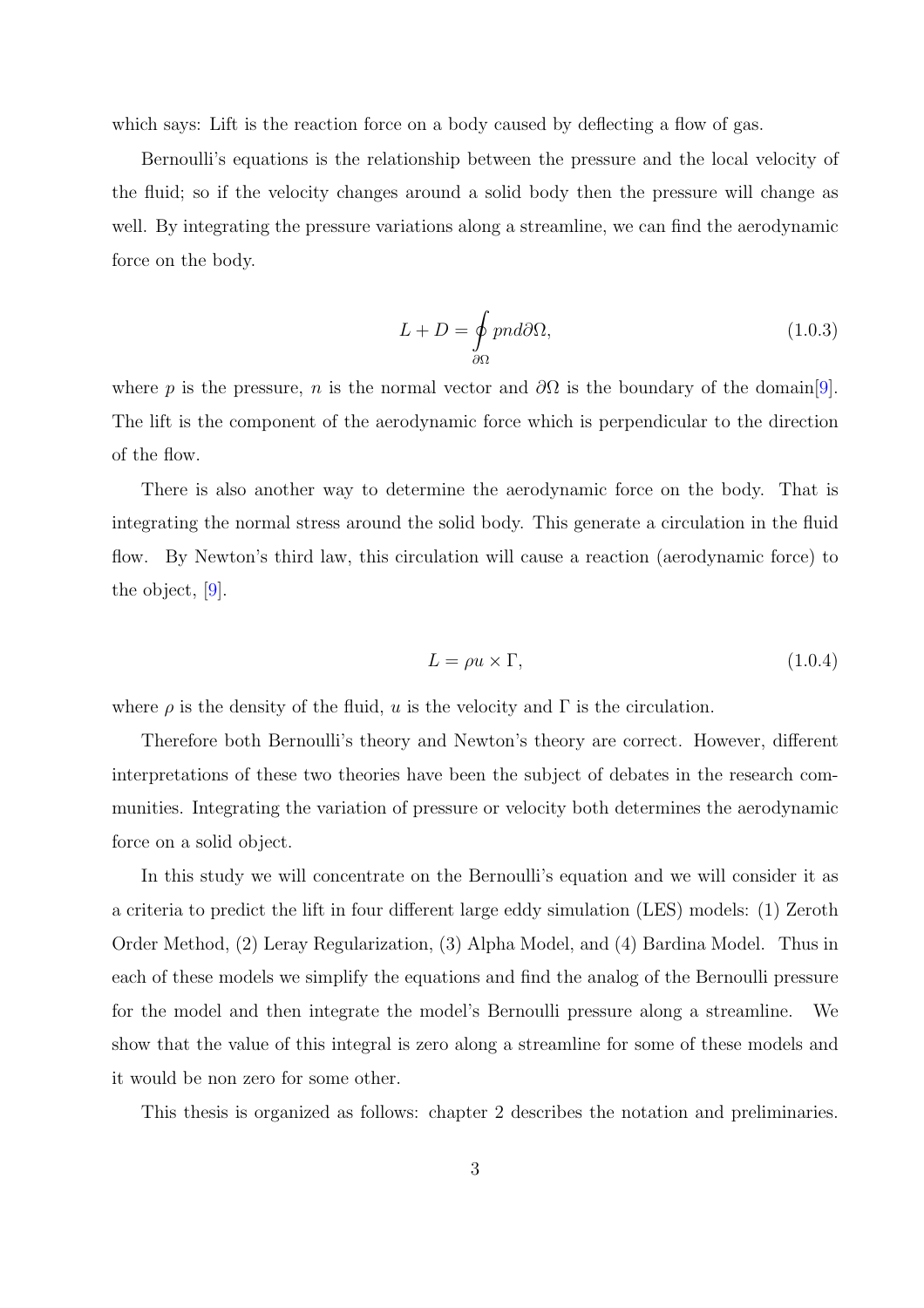In chapter 3 analyzes the Bernoulli's equation for different LES models. Chapter 4 presents numerical simulations. Chapter 5 concludes the thesis and provides ideas for future work.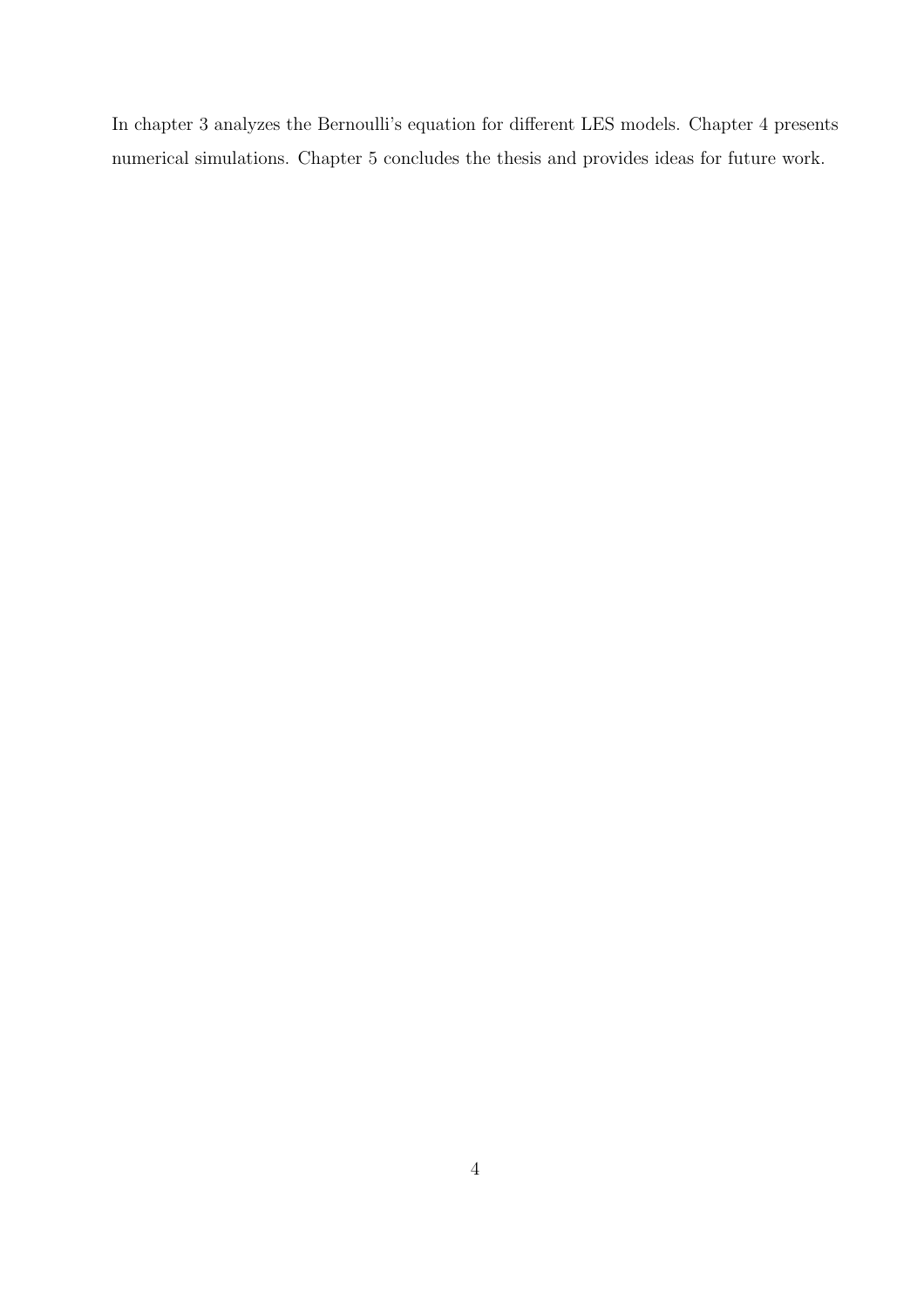#### 2.0 NOTATION AND PRELIMINARIES

<span id="page-11-0"></span>The domain  $\Omega$  used throughout this study is considered in  $\mathbb{R}^2$  or  $\mathbb{R}^3$  with periodic boundary conditions. We have assumed that solutions are smooth enough to justify our work. Also the time interval that we are considering in chapters 2 and 3 is  $[0, T]$ .

Definition 2.1. (Navier-Stokes Equations)If u stands for the velocity of the flow, p for the pressure,  $\nu$  for the kinematic viscosity, and f for other body forces then the motion of a wide class of incompressible fluids can be described by:

$$
u_t + u \cdot \nabla u - \nu \Delta u + \nabla p = f \tag{2.0.1}
$$

$$
\nabla \cdot u = 0 \tag{2.0.2}
$$

Definition 2.2. (Steady flow) A steady flow has a constant velocity in time at any point occupied by fluid,  $[\gamma]$ . In other words, if u stands for the velocity of the fluid then

$$
\frac{\partial u}{\partial t} = 0.\t(2.0.3)
$$

**Definition 2.3.** (Streamline)These are curves,  $X = x(t)$  such that the tangent to a streamline at any point gives the direction of the velocity,  $\frac{dx}{dt} = u(x(t), t)$  at that point. In steady flow the streamlines do not vary with time, and coincide with the paths of the fluid particles,  $[8]$ .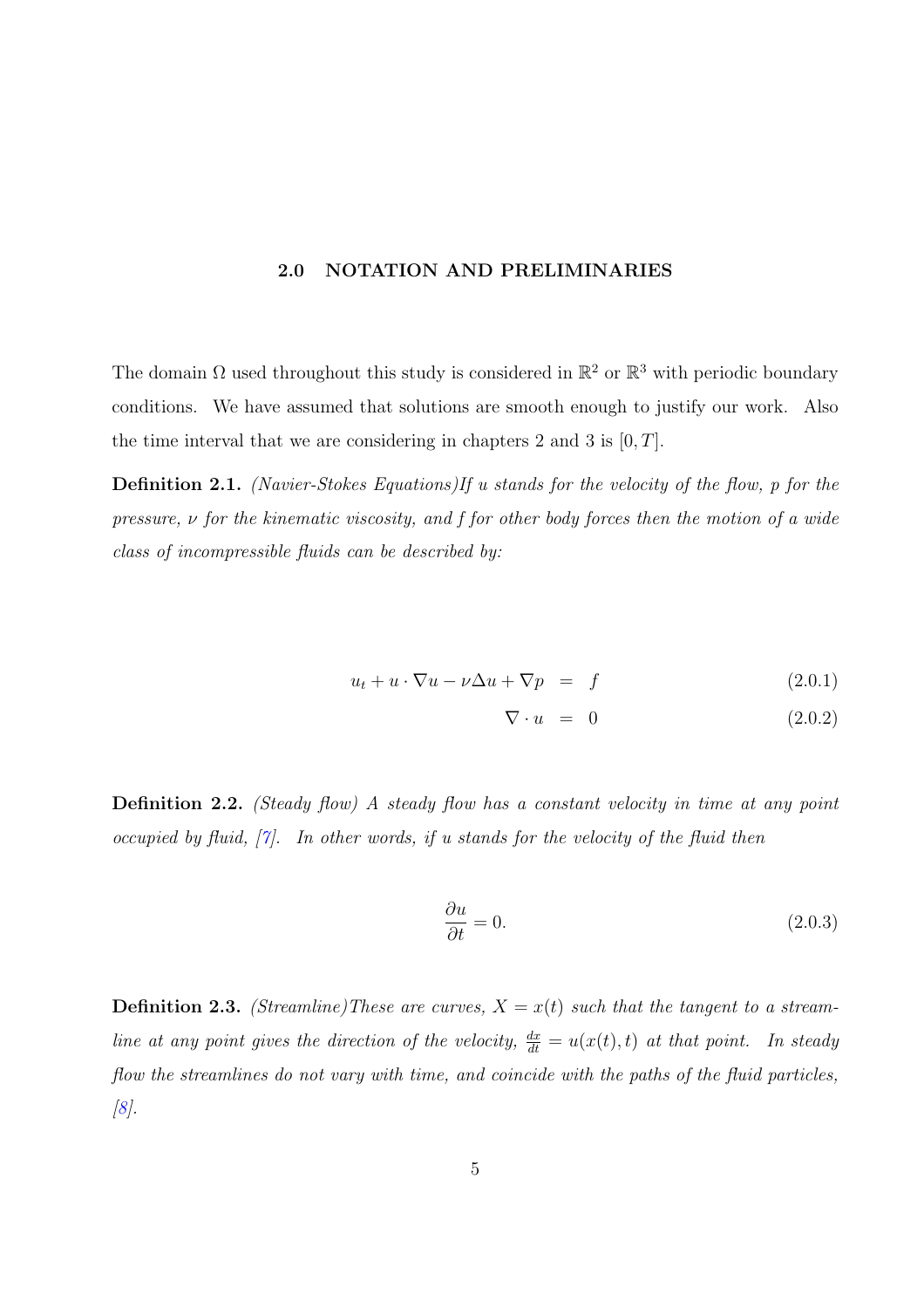<span id="page-12-0"></span>Definition 2.4. (Reynolds Number) The primary parameter correlating the viscous behavior of all newtonian fluids is the dimensionless Reynolds number

$$
\text{Re} = \frac{VL}{\nu} \tag{2.0.4}
$$

where V and L represent the characteristic velocity and length scales of the flow and  $\nu$  is called the kinematic viscosity,  $[8]$ .

The next lemma give useful vector identities which we will use throughout next chapter. **Lemma 2.1.** Let  $w = \nabla \times u$  $w = \nabla \times u$  $w = \nabla \times u$  be the vorticity then for sufficiently smooth u,

$$
u \cdot \nabla u = w \times u + \nabla \left(\frac{|u|^2}{2}\right). \tag{2.0.5}
$$

*Proof.* Suppose  $u = (u_1, u_2, u_3)^T$ , then

$$
w = \text{curl } u = \begin{pmatrix} u_{3,2} - u_{2,3} \\ u_{1,3} - u_{3,1} \\ u_{2,1} - u_{1,2} \end{pmatrix}.
$$
 (2.0.6)

We calculate

$$
w \times u = \begin{pmatrix} u_3(u_{1,3} - u_{3,1}) - u_2(u_{2,1} - u_{1,2}) \\ u_1(u_{2,1} - u_{1,2}) - u_3(u_{3,2} - u_{2,3}) \\ u_2(u_{3,2} - u_{2,3}) - u_1(u_{1,3} - u_{3,1}) \end{pmatrix}.
$$
 (2.0.7)

We can also write:

$$
1/2\nabla(|u|^2) = 1/2\nabla(u_1^2 + u_2^2 + u_3^2) = \begin{pmatrix} u_1u_{1,1} + u_2u_{2,1} + u_3u_{3,1} \\ u_1u_{1,2} + u_2u_{2,2} + u_3u_{3,2} \\ u_1u_{1,3} + u_2u_{2,3} + u_3u_{3,3} \end{pmatrix}.
$$
 (2.0.8)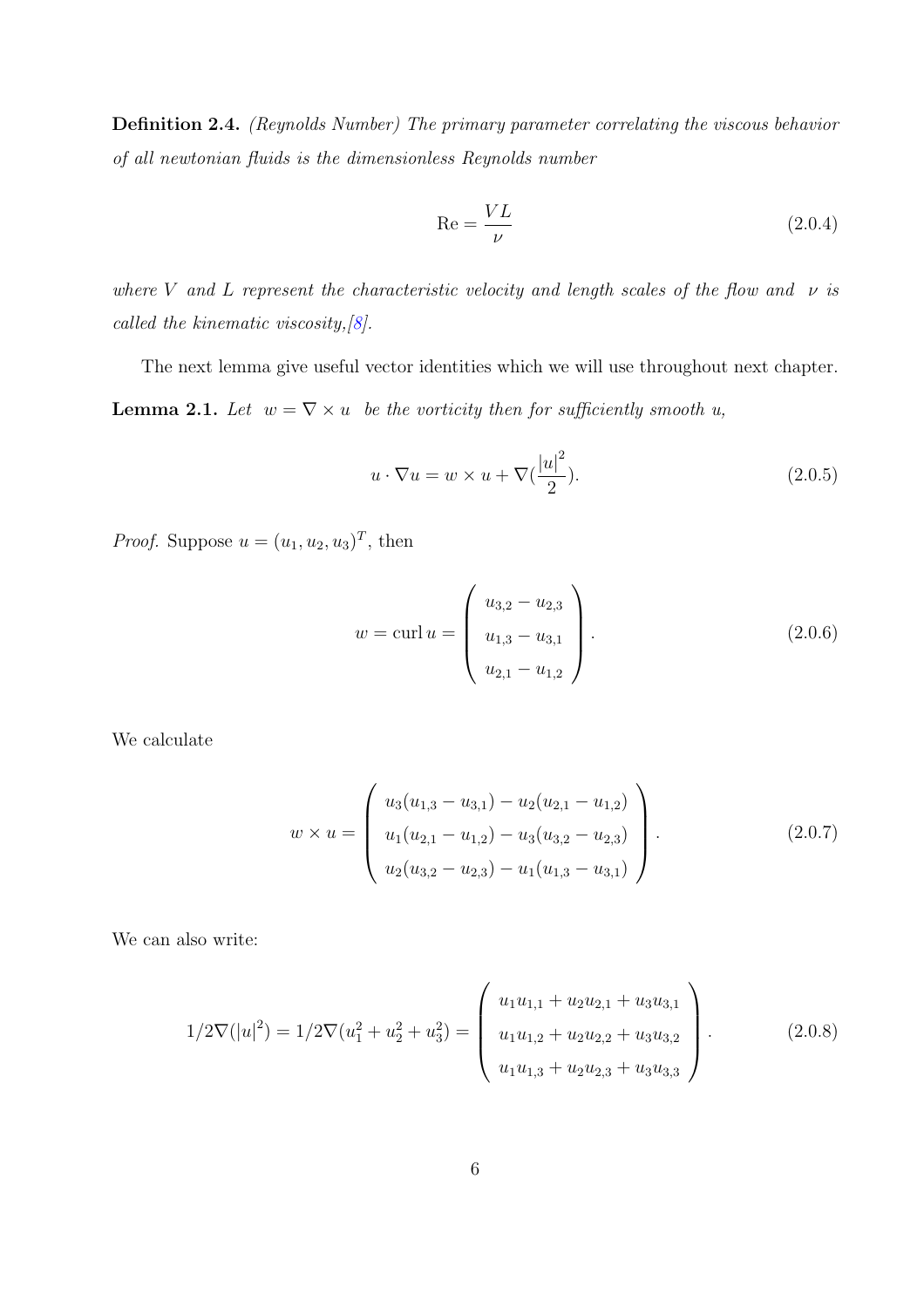<span id="page-13-0"></span>Thus,

$$
w \times u + 1/2\nabla (|u|^2) = \begin{pmatrix} u_1u_{1,1} + u_2u_{1,2} + u_3u_{1,3} \\ u_1u_{2,1} + u_2u_{2,2} + u_3u_{2,3} \\ u_1u_{3,1} + u_2u_{3,2} + u_3u_{3,3} \end{pmatrix}.
$$
 (2.0.9)

So we can write this as:

$$
w \times u + 1/2\nabla (|u|^2) = \begin{pmatrix} u_1 & u_2 & u_3 \end{pmatrix} \cdot \begin{pmatrix} u_{1,1} & u_{2,1} & u_{3,1} \\ u_{1,2} & u_{2,2} & u_{3,2} \\ u_{1,3} & u_{2,3} & u_{3,3} \end{pmatrix},
$$
 (2.0.10)

and since

$$
\begin{pmatrix} u_{1,1} & u_{2,1} & u_{3,1} \\ u_{1,2} & u_{2,2} & u_{3,2} \\ u_{1,3} & u_{2,3} & u_{3,3} \end{pmatrix} = \begin{pmatrix} \nabla u_1 & \nabla u_2 & \nabla u_3 \end{pmatrix} = \nabla u,
$$

we can rewrite it as:

$$
w \times u + 1/2\nabla (|u|^2) = \begin{pmatrix} u_1 & u_2 & u_3 \end{pmatrix} \cdot \begin{pmatrix} \nabla u_1 & \nabla u_2 & \nabla u_3 \end{pmatrix} = u \cdot \nabla u.
$$
 (2.0.11)

 $\blacksquare$ 

**Lemma 2.2.** Suppose v and w are sufficiently smooth and  $\nabla \cdot w = 0$  then,

$$
v \cdot \nabla w = (\nabla \times v) \times w + \nabla (w \cdot v) - \frac{1}{2} \nabla \cdot (w \otimes v). \tag{2.0.12}
$$

*Proof.* Suppose  $v = (v_1 \ v_2 \ v_3)^T$  and  $w = (w_1 \ w_2 \ w_3)^T$ , then by the definition of curl we have:

$$
\nabla \times v = \begin{pmatrix} v_{3,2} - v_{2,3} \\ v_{1,3} - v_{3,1} \\ v_{2,1} - v_{1,2} \end{pmatrix}.
$$
 (2.0.13)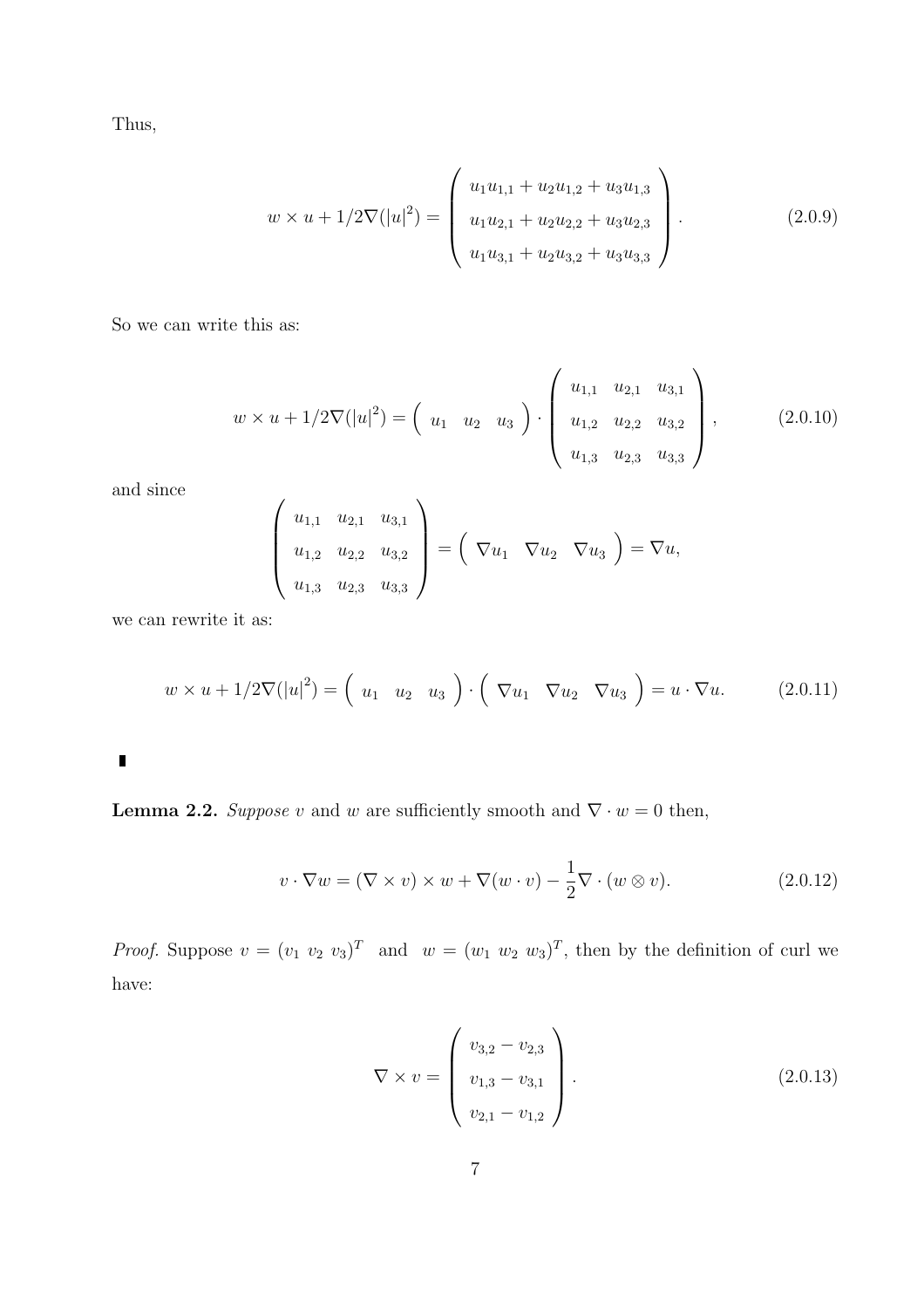We calculate

$$
(\nabla \times v) \times w = \begin{pmatrix} w_3(v_{1,3} - v_{3,1}) - w_2(v_{2,1} - v_{1,2}) \\ w_1(v_{2,1} - v_{1,2}) - w_3(v_{3,2} - v_{2,3}) \\ w_2(v_{3,2} - v_{2,3}) - w_1(v_{1,3} - v_{3,1}) \end{pmatrix},
$$
\n(2.0.14)

and

$$
\nabla(w.v) = \begin{pmatrix} w_{1,1}v_1 + w_1v_{1,1} + w_{2,1}v_2 + w_2v_{2,1} + w_{3,1}v_3 + w_3v_{3,1} \\ w_{1,2}v_1 + w_1v_{1,2} + w_{2,2}v_2 + w_2v_{2,2} + w_{3,2}v_3 + w_3v_{3,2} \\ w_{1,3}v_1 + w_1v_{1,3} + w_{2,3}v_2 + w_2v_{2,3} + w_{3,3}v_3 + w_3v_{3,3} \end{pmatrix}.
$$
 (2.0.15)

We can easily show:

$$
\nabla \cdot (w \otimes v) = (\nabla \cdot w)v + w \cdot \nabla v, \qquad (2.0.16)
$$

$$
w \otimes v = \begin{pmatrix} w_1v_1 & w_1v_2 & w_1v_3 \\ w_2v_1 & w_2v_2 & w_2v_3 \\ w_3v_1 & w_3v_2 & w_3v_3 \end{pmatrix},
$$
 (2.0.17)

thus

$$
\nabla \cdot (w \otimes v) = \begin{pmatrix} (w_{1,1} + w_{2,2} + w_{3,3})v_1 + w_1v_{1,1} + w_2v_{1,2} + w_3v_{1,3} \\ (w_{1,1} + w_{2,2} + w_{3,3})v_2 + w_1v_{2,1} + w_2v_{2,2} + w_3v_{2,3} \\ (w_{1,1} + w_{2,2} + w_{3,3})v_3 + w_1v_{3,1} + w_2v_{3,2} + w_3v_{3,3} \end{pmatrix}
$$
 (2.0.18)  

$$
= (w_{1,1} + w_{2,2} + w_{3,3}) \begin{pmatrix} v_1 \\ v_2 \\ v_3 \end{pmatrix} + \begin{pmatrix} w_1 \\ w_2 \\ w_3 \end{pmatrix} \cdot \begin{pmatrix} v_{1,1} & v_{2,1} & v_{3,1} \\ v_{1,2} & v_{2,2} & v_{3,2} \\ v_{1,3} & v_{2,3} & v_{3,3} \end{pmatrix}
$$
 (2.0.19)  

$$
= (\nabla \cdot w)v + w \cdot \nabla v.
$$

But as we have assumed

$$
\nabla \cdot w = 0. \tag{2.0.21}
$$

Thus

$$
\nabla \cdot (w \otimes v) = w \cdot \nabla v = \begin{pmatrix} w_1 v_{1,1} + w_2 v_{2,1} + w_3 v_{3,1} \\ w_1 v_{1,2} + w_2 v_{2,2} + w_3 v_{3,2} \\ w_1 v_{1,3} + w_2 v_{2,3} + w_3 v_{3,3} \end{pmatrix}.
$$
 (2.0.22)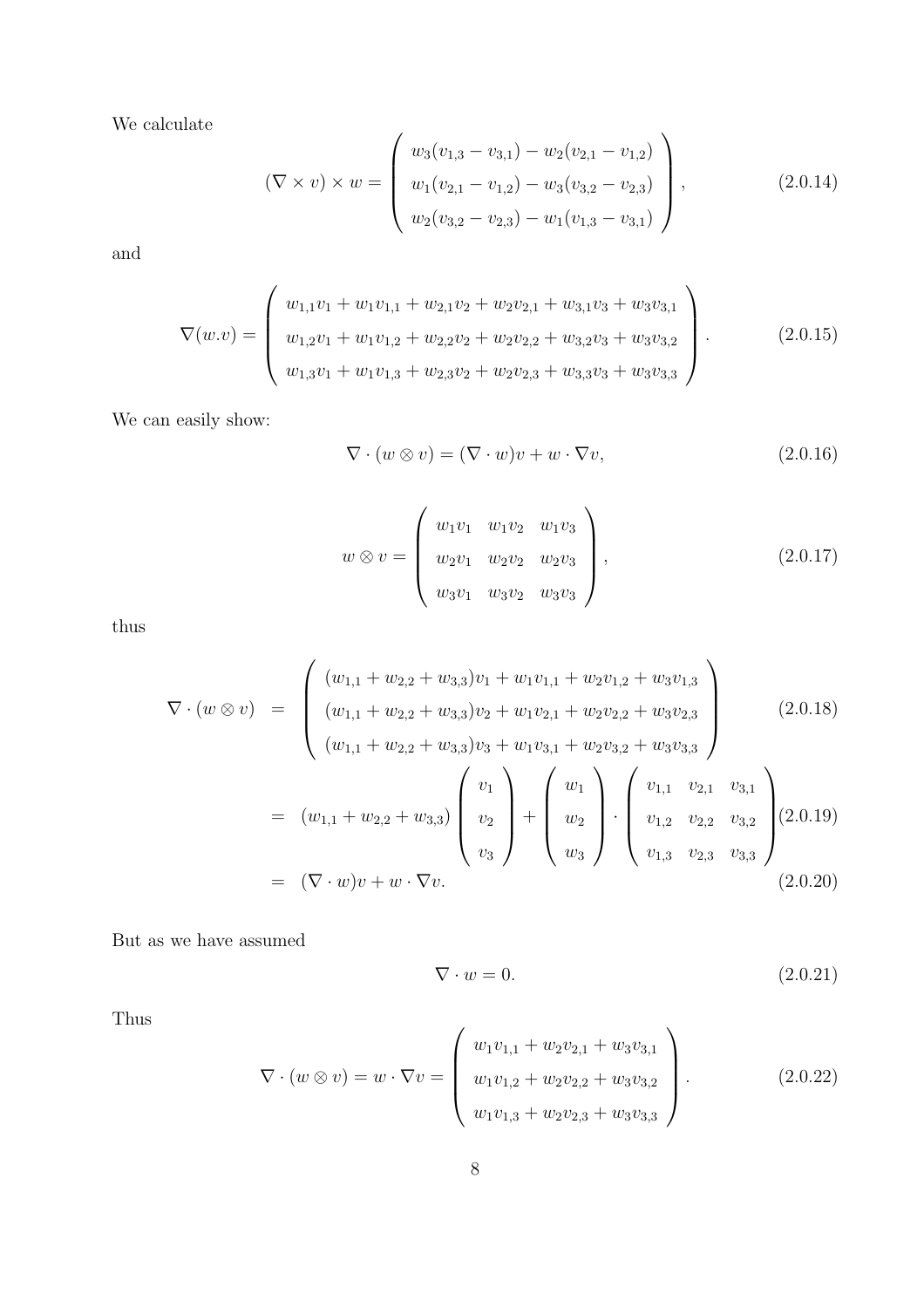<span id="page-15-0"></span>Finally we can write:

$$
(\nabla \times v) \times w + \nabla (w \cdot v) - \frac{1}{2} \nabla \cdot (w \otimes v) = \begin{pmatrix} w_{1,1}v_1 + w_{2,1}v_2 + w_{3,1}v_3 \\ w_{1,2}v_1 + w_{2,2}v_2 + w_{3,2}v_3 \\ w_{1,3}v_1 + w_{2,3}v_2 + w_{3,3}v_3 \end{pmatrix}
$$
(2.0.23)  

$$
= \begin{pmatrix} v_1 & v_2 & v_3 \end{pmatrix} \cdot \begin{pmatrix} w_{1,1} & w_{1,2} & w_{3,1} \\ w_{2,1} & w_{2,2} & w_{3,2}(2) \\ w_{3,1} & w_{2,3} & w_{3,3} \end{pmatrix}
$$
  

$$
= \begin{pmatrix} v_1 & v_2 & v_3 \end{pmatrix} \cdot \begin{pmatrix} \nabla w_1 \\ \nabla w_2 \\ \nabla w_3 \end{pmatrix}
$$
(2.0.25)

Thus,

$$
(\nabla \times v) \times w + \nabla(w \cdot v) - \frac{1}{2} \nabla \cdot (w \otimes v) = v \cdot \nabla w \tag{2.0.26}
$$

Definition 2.5. (Bernoulli's Pressure) Let p denote the pressure and u the velocity of the fluid, then Bernoulli's pressure is defined by

$$
P = p + \frac{1}{2} |u|^2.
$$
 (2.0.27)

Theorem 2.1. (Bernoulli's Equation)Let u be the velocity of the flow and p the pressure. Suppose the flow is steady,  $\frac{\partial u}{\partial t} = 0$ ; inviscid,  $\nu = 0$  and not forced,  $f = 0$  along a streamlines

$$
p + 1/2 |u|^2 = constant \t\t(2.0.28)
$$

Proof. In this proof we have assumed Using Lemma 2.1. we can write equation  $(2.0.2)$  in this new form:

$$
(\nabla \times u) \times u + \nabla P = 0
$$
  

$$
\nabla \cdot u = 0
$$
 (2.0.29)  

$$
P = p + 1/2 |u|^2
$$
 (Bernoulli's pressure)

Now consider the flow around an obstacle (i.e. an airfoil) that enters from L and is uniform upstream.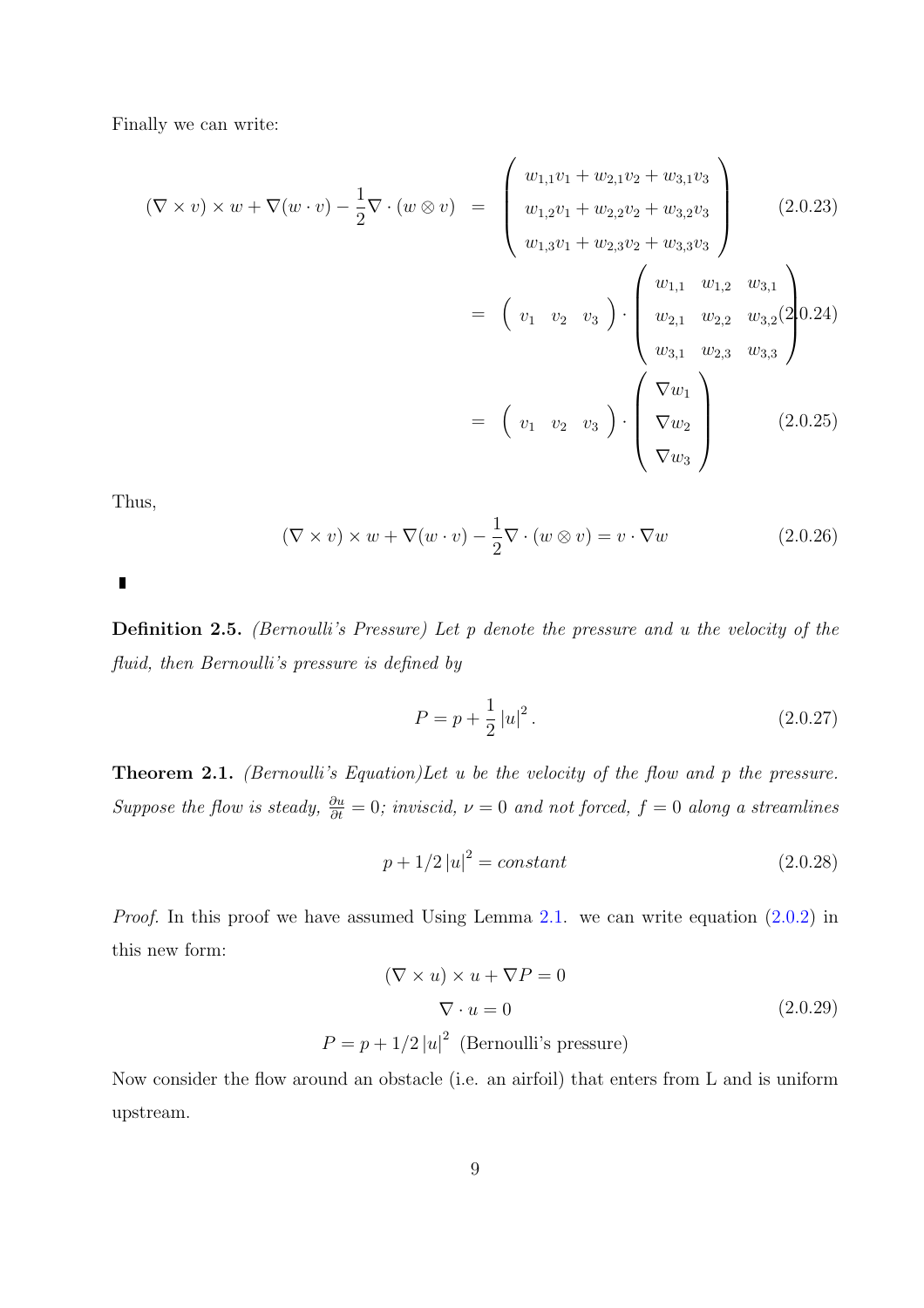Integrate (2.0.29) along the streamline from  $Q_0$  to  $Q_{Top}$  and along the streamline from  $Q_1$ to  $Q_{Bottom}$ . Notice that  $Q_0$ ,  $Q_{Top}$  are supposed to be in the same streamline and the same property [holds](#page-15-0) for  $Q_1$ ,  $Q_{Bottom}$ , also we can choose  $Q_0$  and  $Q_{Top}$  independent of  $Q_1$  and  $Q_{Bottom}$ .

$$
0 = \int_{Q_0}^{Q_{Top}} ((\nabla \times u) \times u + \nabla P) \cdot \frac{dx}{dt} dt.
$$
 (2.0.30)

Since  $\frac{dx}{dt} = u$ :

$$
0 = \int_{0}^{T} ((\nabla \times u) \times u) \cdot u dt + \int_{Q_{0}}^{Q_{Top}} \nabla P(x(t)) \cdot x'(t) dt.
$$
 (2.0.31)

Using the fact that  $((\nabla \times u) \times u) \perp u$ , indeed  $((\nabla \times u) \times u) \cdot u = 0$ , thus

$$
0 = 0 + \int_{Q_0}^{Q_{Top}} \nabla P(x(t)) \cdot x'(t) dt,
$$
\n(2.0.32)

and finally

$$
0 = P(Q_{Top}) - P(Q_0). \tag{2.0.33}
$$

Using the same ideas, we can prove that:

$$
0 = P(Q_{Bottom}) - P(Q_1)
$$
\n(2.0.34)

By assuming uniform in flows :

$$
P(Q_0) = P(Q_1), \t\t(2.0.35)
$$

thus

$$
P(Q_{Top}) = P(Q_{Bottom}).
$$
\n
$$
(2.0.36)
$$

Now by using the definition of Bernoulli's pressure,  $P = p + 1/2 |u|^2$ , we can say:

$$
p(Q_{Top}) + 1/2 |u(Q_{Top})|^2 = p(Q_{Bottom}) + 1/2 |u(Q_{Bottom})|^2.
$$
 (2.0.37)

Which means the Bernoulli's pressure is constant over the whole field.

Averaging Operators: Now we will talk about a smoothing averaging process which has an important role in the proofs of the third chapter.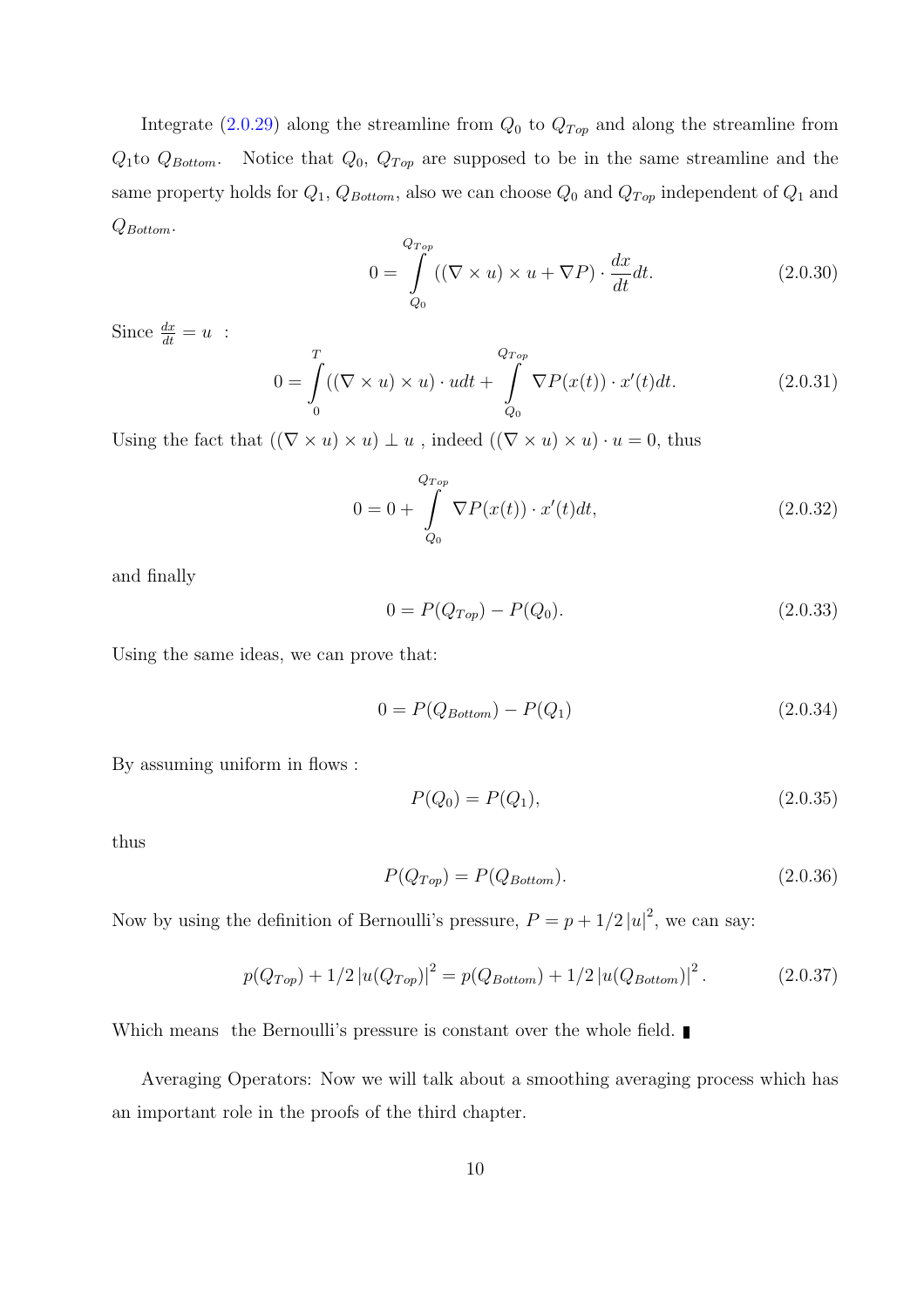<span id="page-17-0"></span>**Definition 2.6.** Let  $\delta$  to be a length scale selected by the user. Define  $g_{\delta}$  to be

$$
g_{\delta}(x) = \begin{cases} \frac{1}{2\delta} & |x| \le \delta \\ 0 & |x| > \delta \end{cases} \tag{2.0.38}
$$

such that,  $\int_{-\infty}^{+\infty} g_{\delta}(x)dx = 1$ . Now let  $\Omega = \{y \mid |x - y| \le \delta\}$ , then we can define:

$$
\bar{u}(x) = \frac{1}{vol(\Omega)} \int_{\Omega} u(y) dy,
$$
\n(2.0.39)

and  $u' = u - \overline{u}$ .

A smoothing averaging process is often depicted as decomposing a wiggly function, u, into its mean,  $\bar{u}$ , and its fluctuation about the mean,

 $u' = u - \bar{u}$ , as it is shown in Figure 4, [4].

**Definition 2.7.** (The differential filter) Given u and a filtering radius δ, define the average of u,  $\overline{u}$ , to be the solution of

$$
-\delta^2 \Delta \overline{u} + \overline{u} = u \tag{2.0.40}
$$

#### 2.1 DEFINITION OF LES MODELS

Large Eddy Simulation is numerical method to solve partial differential equations related to turbulent flow (by solving for  $\overline{u}$  rather than u.) Comparing to the Direct Numerical Simulation (DNS) i.e., solving for u itself, LES requires less computational effort. As another feature of LES we can mention that LES is able to calculate instantaneous flow features and determine turbulent flow structures.

After the above preliminaries, we now introduce the four considered LES models.

**Definition 2.8.** (Zeroth Order Method) Let  $\bar{u}$  denote a spacial average of u where the operator  $\overline{(\cdot)}$  is a differential filter, [10]. The ZOM for  $\overline{u}$  is:

$$
\overline{u}_t + \overline{\dot{u} \cdot \nabla \dot{u}} - \nu \Delta \dot{u} + \nabla \overline{p} = \overline{f} \tag{2.1.1}
$$

$$
\nabla \cdot \bar{u} = 0 \tag{2.1.2}
$$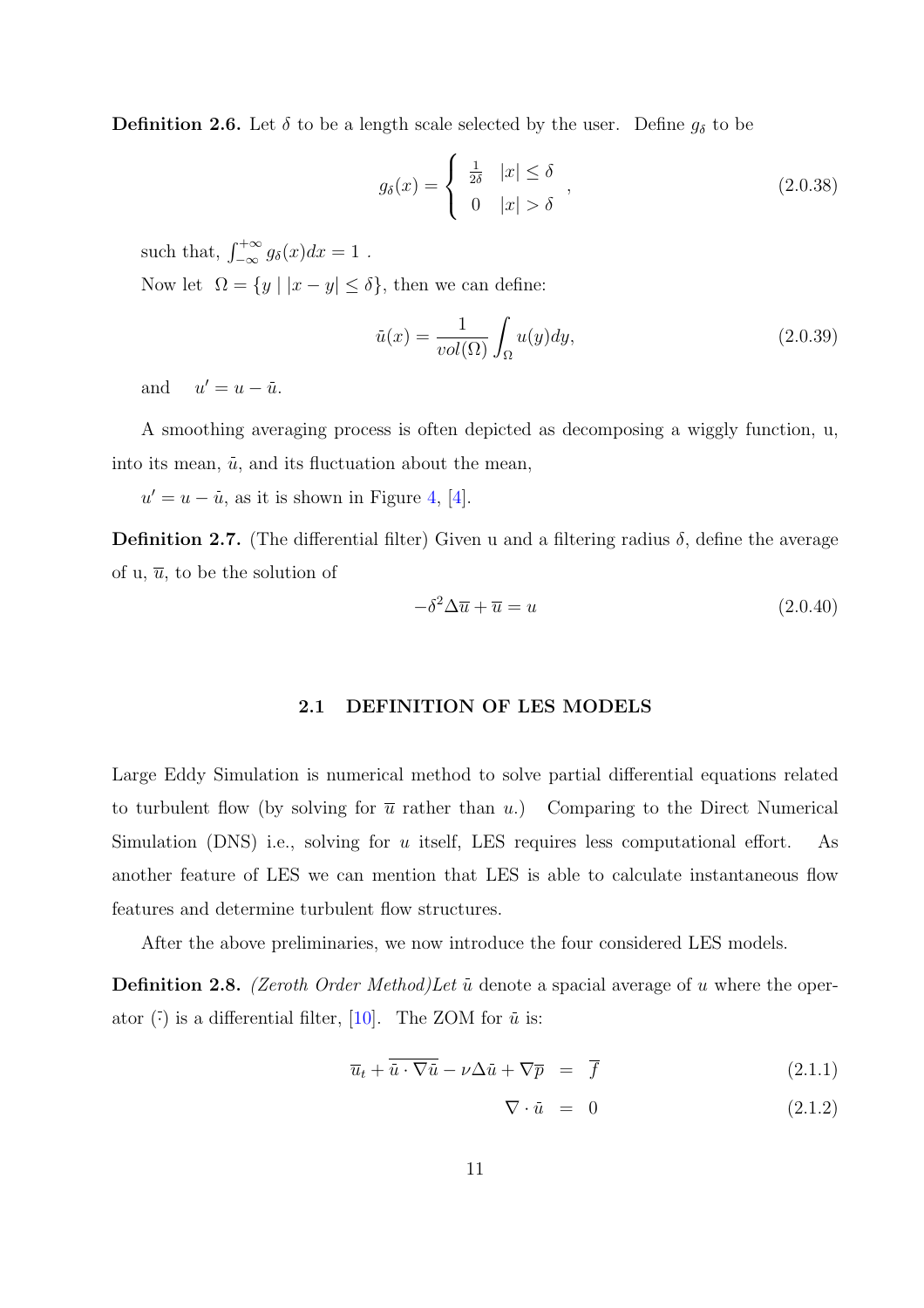Definition 2.9. (Leray Regularization)The Leray Regularization, [10], is defined to be

$$
\overline{u}_t + \overline{\dot{u}} \cdot \nabla \overline{u} - \nu \Delta \overline{u} + \nabla \overline{p} = f \tag{2.1.3}
$$

$$
\nabla \cdot \overline{u} = 0 \tag{2.1.4}
$$

**Definition 2.10.** (The  $\alpha$  Model)This model ([6]) is given by

$$
\bar{u}_t + (\nabla \times \bar{u}) \times \bar{\bar{u}} - \nu \Delta \bar{u} + \nabla \tilde{p} = \bar{f}
$$
\n(2.1.5)

$$
\nabla \cdot \bar{u} = 0 \tag{2.1.6}
$$

Definition 2.11. *(Bardina Model)This model is defined to be, [11],* 

$$
\bar{u}_t + \bar{u} \cdot \nabla \bar{u} + \nabla \cdot \left\{ \overline{\bar{u} \otimes \bar{u}} - \overline{\bar{u}} \otimes \overline{\bar{u}} \right\} - \nu \Delta \bar{u} + \nabla \bar{p} = \overline{f}
$$
\n(2.1.7)

$$
\nabla \cdot \bar{u} = 0 \qquad (2.1.8)
$$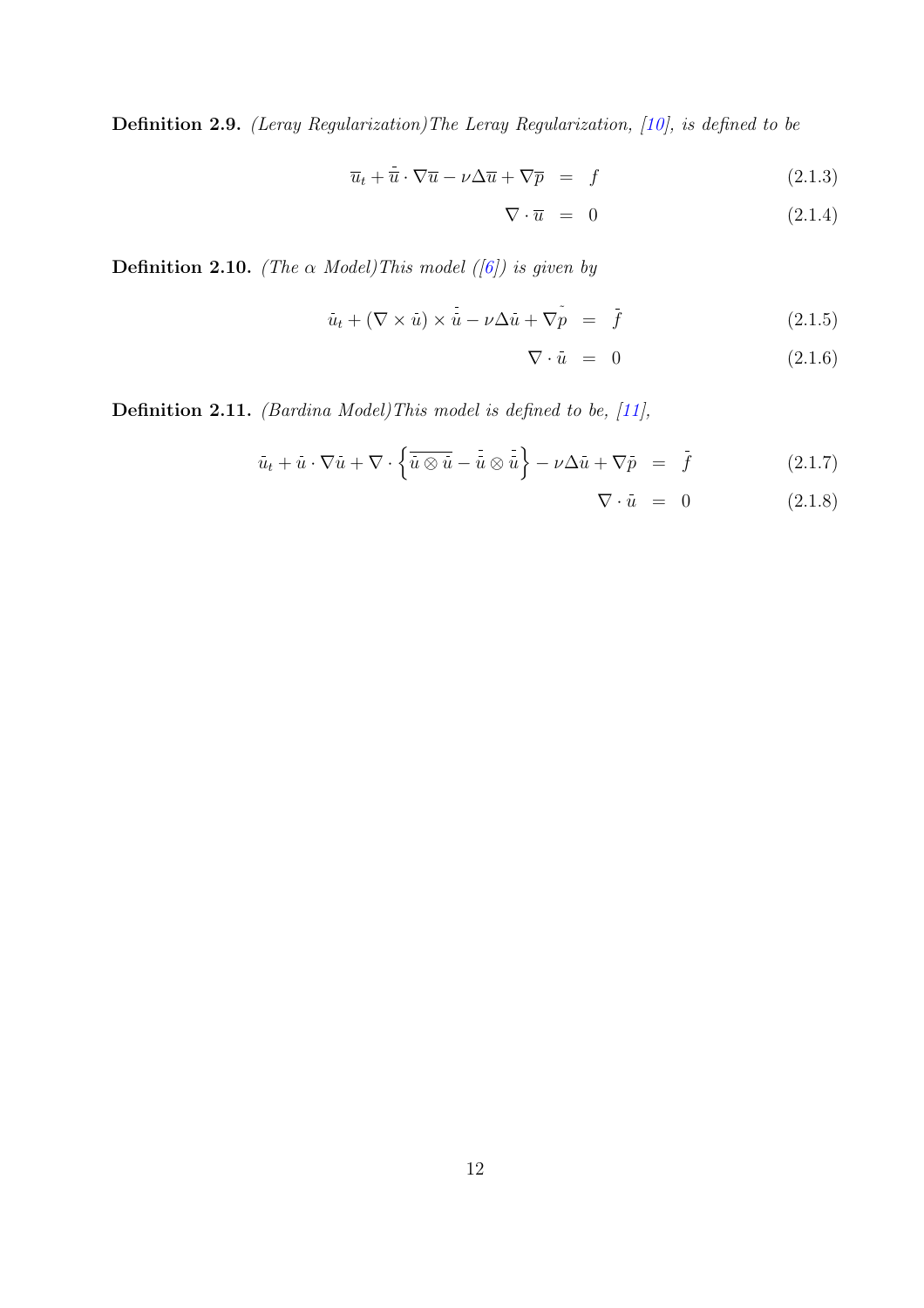<span id="page-19-0"></span>

Figure 2: Flow passing around an obstacle, showing the streamlines.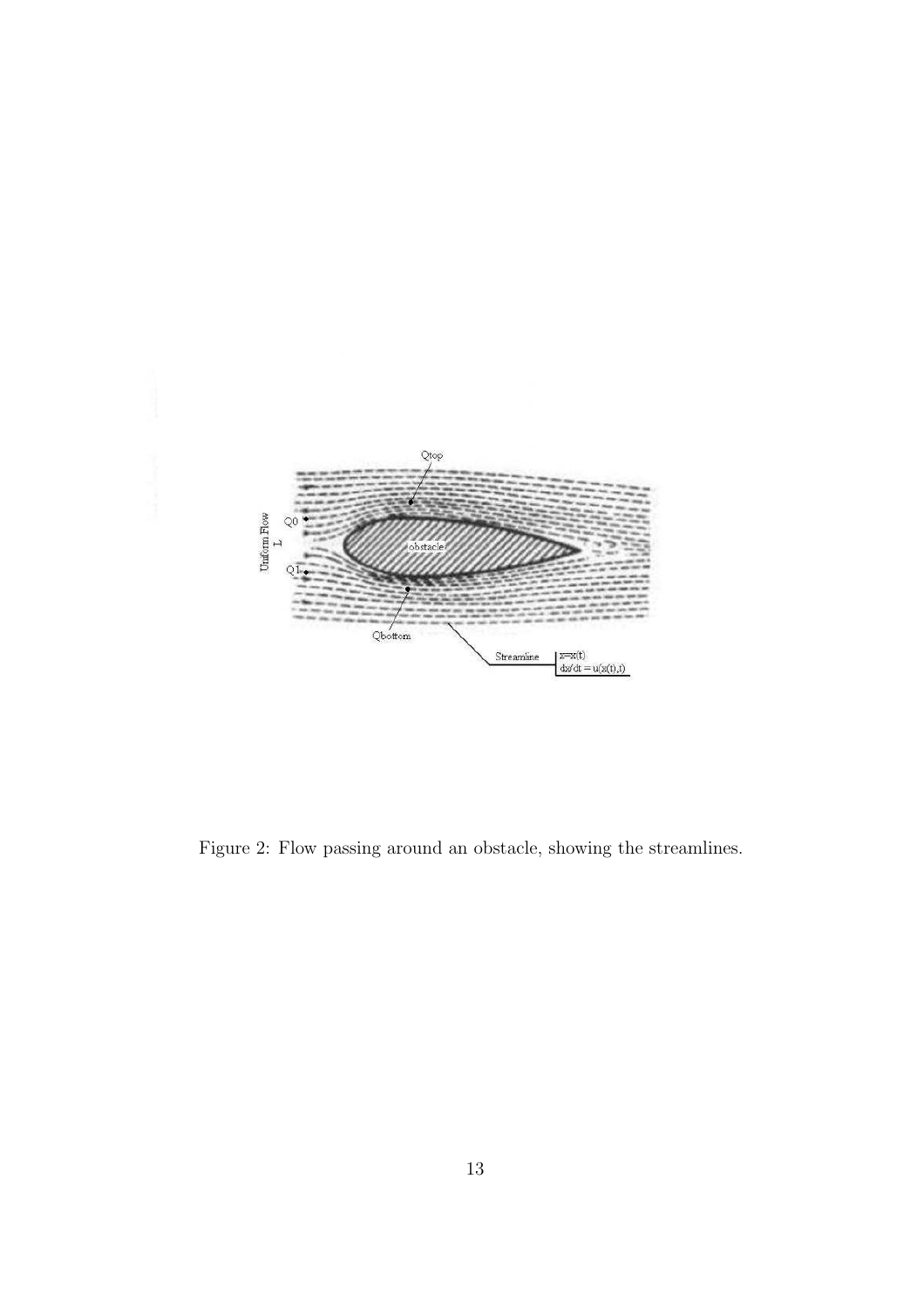<span id="page-20-0"></span>

Figure 3: A typical filter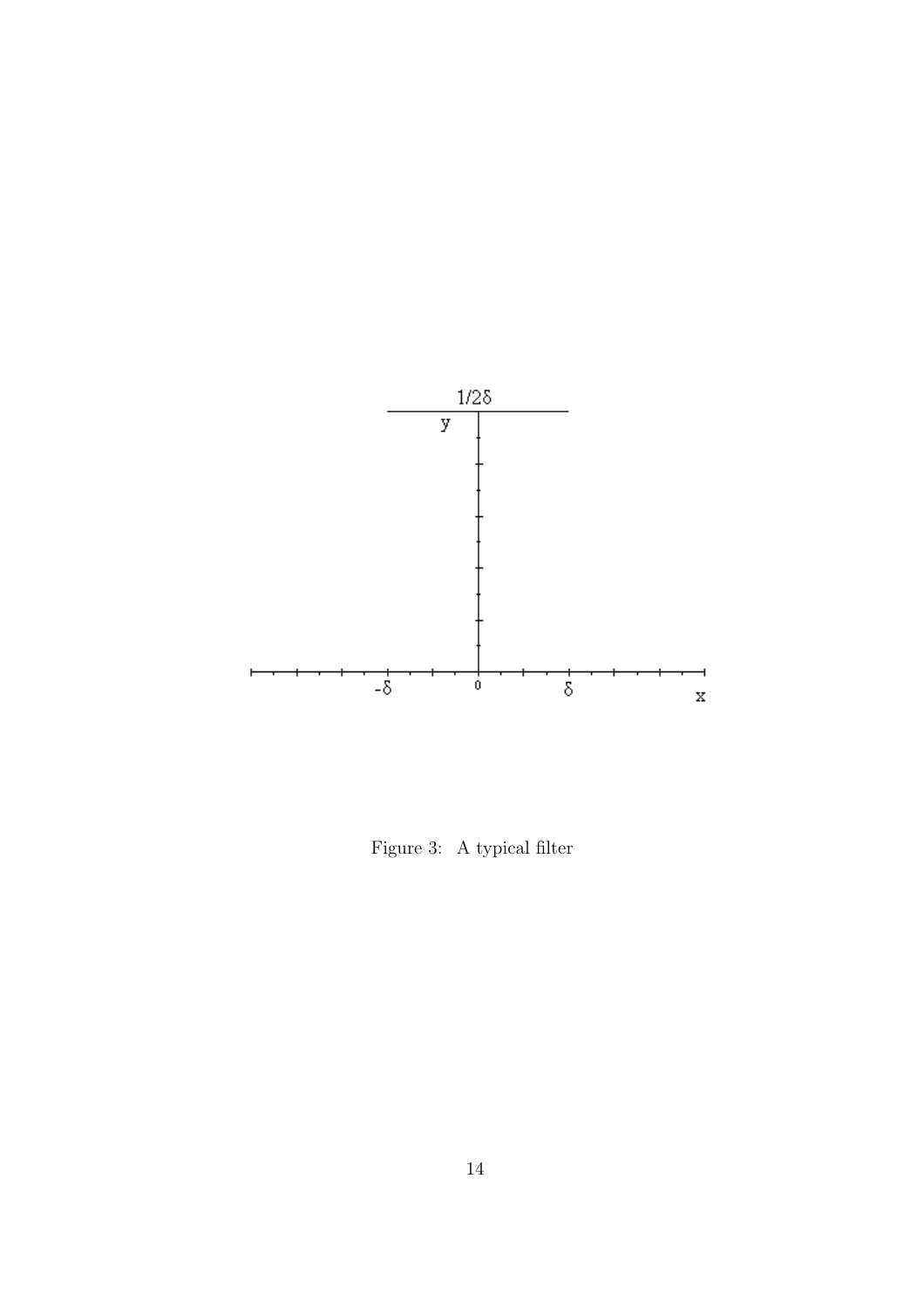<span id="page-21-0"></span>

Figure 4: A curve and its mean (black line).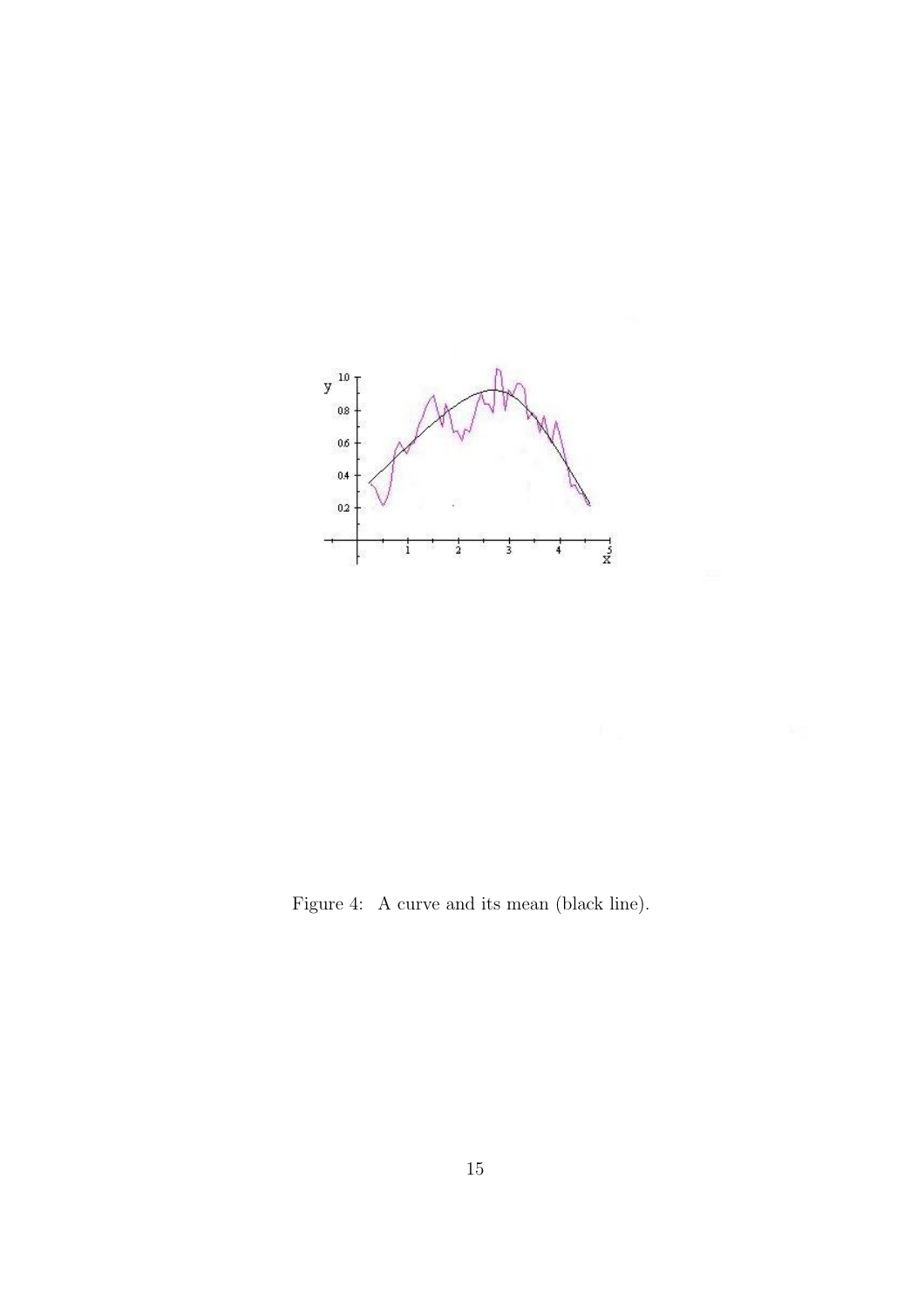#### <span id="page-22-0"></span>3.0 ANALYSIS OF THE BERNOULLI EQUATION

In the Navier-Stokes equations, a high Reynolds number is the cause of instability. We can say " $Re \sim \frac{|nonlinearity|}{|viscosity|}$  $\frac{\text{onlinearity}}{\text{iviscosity}}$  " so the nonlinearity causes instability and the viscous term is the cause of stability. Thus when  $\text{Re} \gg 1$  the problem is nonlinearity,  $u \cdot \nabla u$ , versus diffusion,  $\nu\Delta u$ . To solve this problem we have two different approaches: increasing diffusion (eddy viscosity) and decreasing nonlinearity. In this study we concentrate on the second approach.

#### 3.1 DECREASING NONLINEARITY

The models which are used to decrease the nonlinearity are called *Dispersive or Reversible* models. In this chapter the models that we use are those that we defined in the second chapter. In all the four models we have assumed that there is no body force acting on the fluid, the kinematic viscosity is zero, and we have steady flow which means  $\frac{\partial u}{\partial t} = 0$ . Also note that throughout the analysis in this Chapter, we extensively use the fact that under periodic boundary conditions, differential operators commute.

#### 3.2 ZEROTH ORDER MODEL

As we defined in the second chapter the spacially filtered NSE  $(2.8)$ are:

$$
\bar{u}_t + \overline{\overline{u} \cdot \nabla \overline{u}} - \nu \Delta \overline{u} + \nabla \overline{p} = \overline{f}
$$
\n
$$
\nabla \cdot \overline{u} = 0
$$
\n(3.2.1)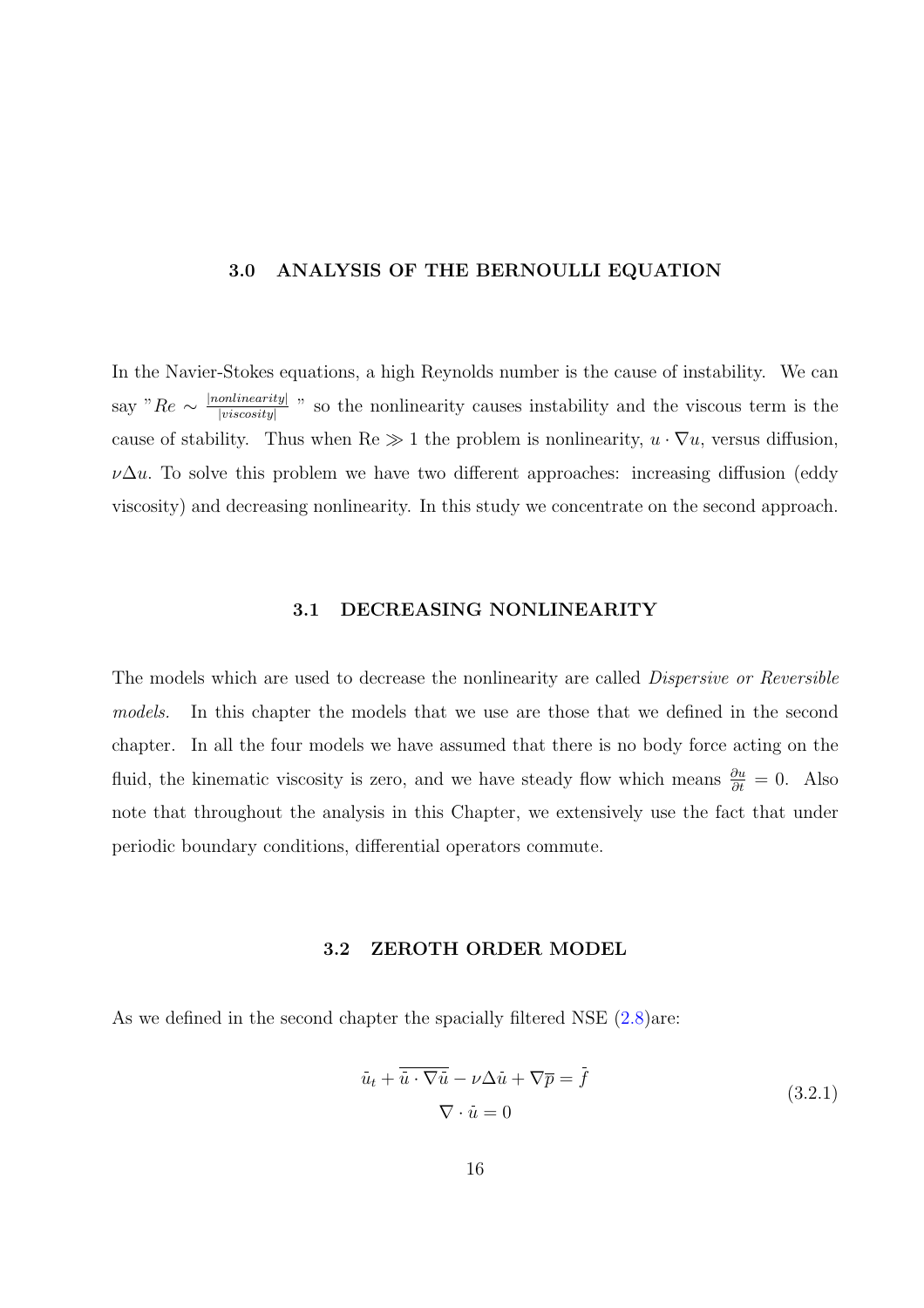Suppose  $\bar{u} = w$ . Since  $\overline{\bar{u} \cdot \nabla \bar{u}} \simeq \overline{\bar{u} \cdot \nabla \bar{u}}$  we can define the zeroth order method as:

$$
w_t + \overline{w \cdot \nabla w} - \nu \Delta w + \nabla \overline{p} = \overline{f}
$$
  

$$
\nabla \cdot w = 0
$$
 (3.2.2)

Considering the assumption that we made at the beginning of the chapter we have

$$
\overline{w \cdot \nabla w} + \nabla \overline{p} = 0
$$
  

$$
\nabla \cdot w = 0
$$
 (3.2.3)

Apply  $(-\delta^2 \Delta + 1)$  to equation (3.2):

$$
\left(-\delta^2 \Delta(\overline{w \cdot \nabla w}) + \overline{w \cdot \nabla w}\right) + \nabla(-\delta^2 \Delta \overline{p} + \overline{p}) = 0. \tag{3.2.4}
$$

This is equal to:  $w \cdot \nabla w + p = 0$ .

Thus the equation (3.2) will change to:

$$
w \cdot \nabla w + p = 0
$$
  

$$
\nabla \cdot w = 0
$$
 (3.2.5)

By using Lemma 2.1, we have

$$
w.\nabla w = (\nabla \times w) \times w + \nabla \left(\frac{|w|^2}{2}\right). \tag{3.2.6}
$$

Now we can rewrite  $(3.2)$  in this new form :

$$
(\nabla \times w) \times w + \nabla \left(\frac{|w|^2}{2} + p\right) = 0
$$
  

$$
\nabla \cdot w = 0
$$
 (3.2.7)

Definition 3.1. (Zeroth Order Model's Bernoulli's Pressure) Let p denote the pressure and w the approximation of the velocity of the fluid,  $w = \bar{u}$  then the Zeroth Order Model's Bernoulli's pressure is given by

$$
P_{ZOM} = p + \frac{1}{2} |w|^2.
$$
 (3.2.8)

In the next theorem by using Theorem 2.1 we will show that the Bernoulli's pressure is constant in Zeroth Order Model.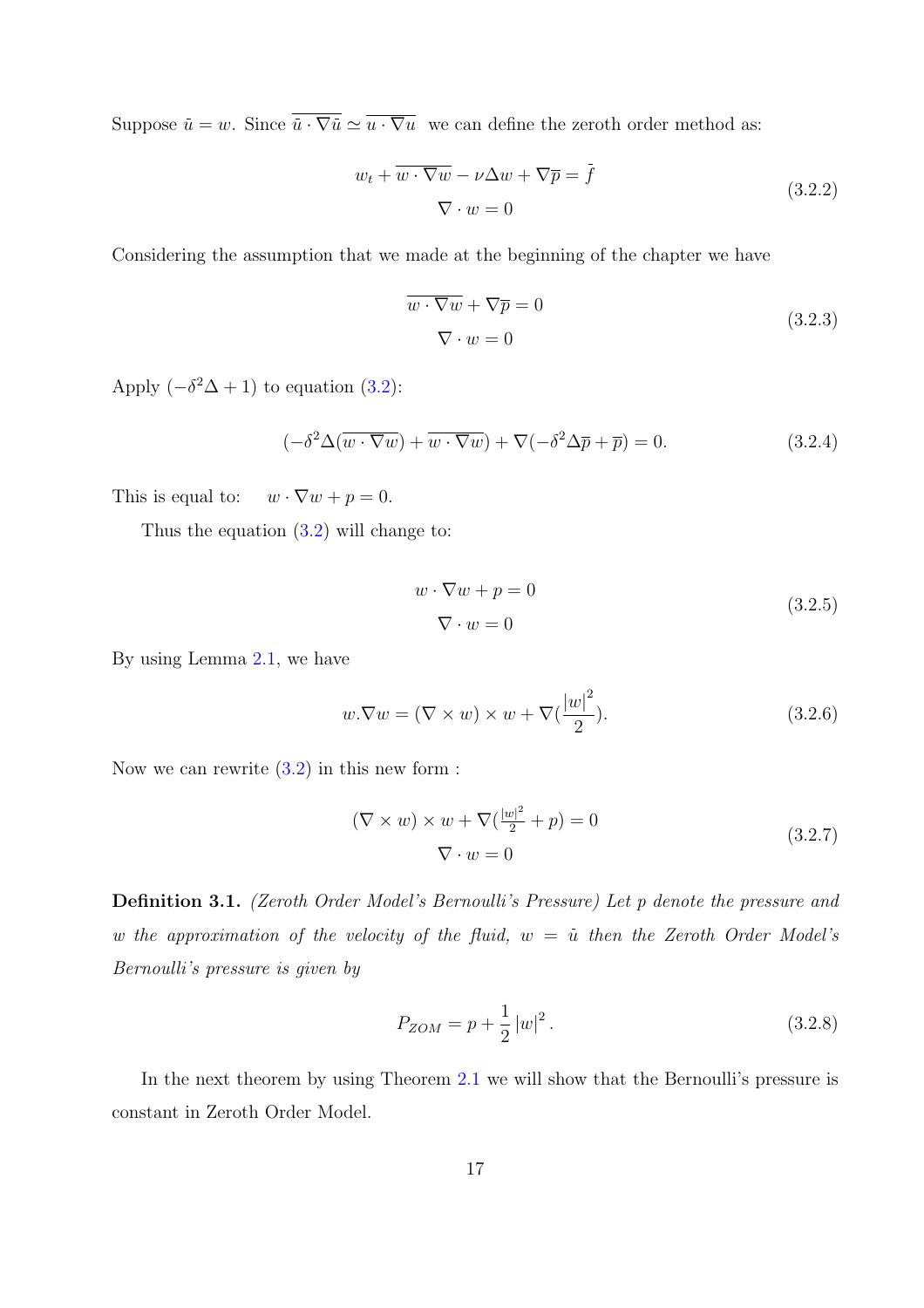Theorem 3.1. Consider the Zeroth Order Model, then we can show that the Bernoulli's pressure,  $P_{ZOM}$ , is constant along streamlines.

Proof. We will use the same argument that we used in the proof of Theorem 2.1. Consider the flow around an obstacle (i.e. an airfoil) that enters from L and is uniform upstream. Also assume  $\frac{dx}{dt} = w(x(t), t) \approx u(x(t), t)$ . Integrate (3.3) along the streamli[ne fr](#page-15-0)om  $Q_0$  to  $Q_{Top}$  and along the streamline from  $Q_1$  to  $Q_{Bottom}$ :

$$
(\nabla \times w) \times w + \nabla P_{ZOM} = 0 \tag{3.2.9}
$$

Integrate this equation with respect to space and we get:

$$
0 = \int_{Q_0}^{Q_{Top}} ((\nabla \times w) \times w + \nabla P_{ZOM}) \cdot \frac{dx}{dt} dt.
$$
 (3.2.10)

Since  $\frac{dx}{dt} = w$ :

$$
0 = \int_{0}^{T} ((\nabla \times w) \times w) \cdot w \, dt + \int_{Q_{0}}^{Q_{Top}} \nabla P_{ZOM}(x(t)) \cdot x'(t) \, dt. \tag{3.2.11}
$$

Using the fact that  $((\nabla \times w) \times w) \perp w$ , indeed  $((\nabla \times w) \times w) \cdot w = 0$ , thus

$$
0 = 0 + \int_{Q_0}^{Q_{Top}} \nabla P_{ZOMX}(x(t)) \cdot x'(t) dt,
$$
\n(3.2.12)

and finally

$$
0 = P_{ZOM}(Q_{Top}) - P_{ZOM}(Q_0). \tag{3.2.13}
$$

Using the same ideas, we can prove that:

$$
0 = P_{ZOM}(Q_{Bottom}) - P_{ZOM}(Q_1). \tag{3.2.14}
$$

By assuming uniform incoming flow:

$$
P_{ZOM}(Q_0) = P_{ZOM}(Q_1),\tag{3.2.15}
$$

thus

$$
P_{ZOM}(Q_{Top}) = P_{ZOM}(Q_{Bottom}).
$$
\n
$$
(3.2.16)
$$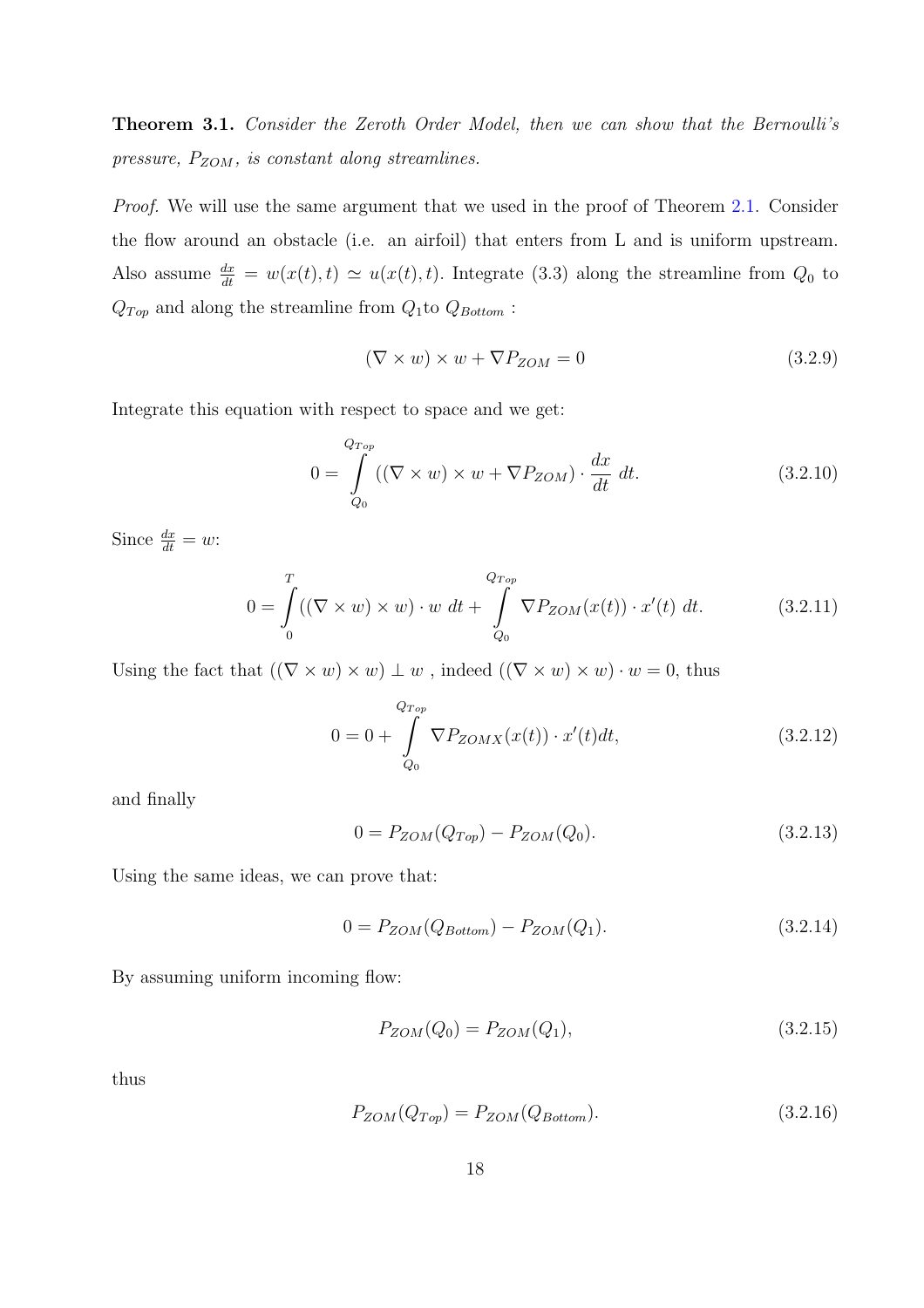<span id="page-25-0"></span>Now by using the definition of Bernoulli's pressure,  $P_{ZOM} = p + 1/2 |w|^2$ , we can say:

$$
p(Q_{Top}) + 1/2 |w(Q_{Top})|^2 = p(Q_{Bottom}) + 1/2 |w(Q_{Bottom})|^2.
$$
 (3.2.17)

This means the Zeroth Order Model Bernoulli's pressure is constant over the whole field.

#### 3.3 LERAY REGULARIZATION

As we defined in the second chapter the Leray Regularization is given by

$$
\bar{u}_t + \bar{u} \cdot \nabla \bar{u} - \nu \Delta \bar{u} + \nabla \bar{p} = f
$$
\n
$$
\nabla \cdot \bar{u} = 0
$$
\n(3.3.1)

Suppose  $\bar{u} = w$  then we can rewrite the Leray Regularization as:

$$
w_t + \bar{w} \cdot \nabla w - \nu \Delta w + \nabla \bar{p} = f
$$
  

$$
\nabla \cdot w = 0
$$
 (3.3.2)

Considering the assumption that we made at the beginning of the chapter we have:

$$
\bar{w} \cdot \nabla w + \nabla \bar{p} = 0
$$
  

$$
\nabla \cdot w = 0
$$
 (3.3.3)

Now assume  $\bar{w} = v$  then by using Lemma 2.2 we can rewrite this equation as:

$$
(\nabla \times v) \times w + \nabla (w \cdot v) - \frac{1}{2} \nabla \cdot (w \otimes v) + \nabla \bar{p} = 0
$$
  

$$
\nabla \cdot w = 0
$$
 (3.3.4)

which is equivalent to:

$$
(\nabla \times v) \times w - \frac{1}{2} \nabla \cdot (w \otimes v) + \nabla (\bar{p} + w \cdot v) = 0
$$
  

$$
\nabla \cdot w = 0
$$
 (3.3.5)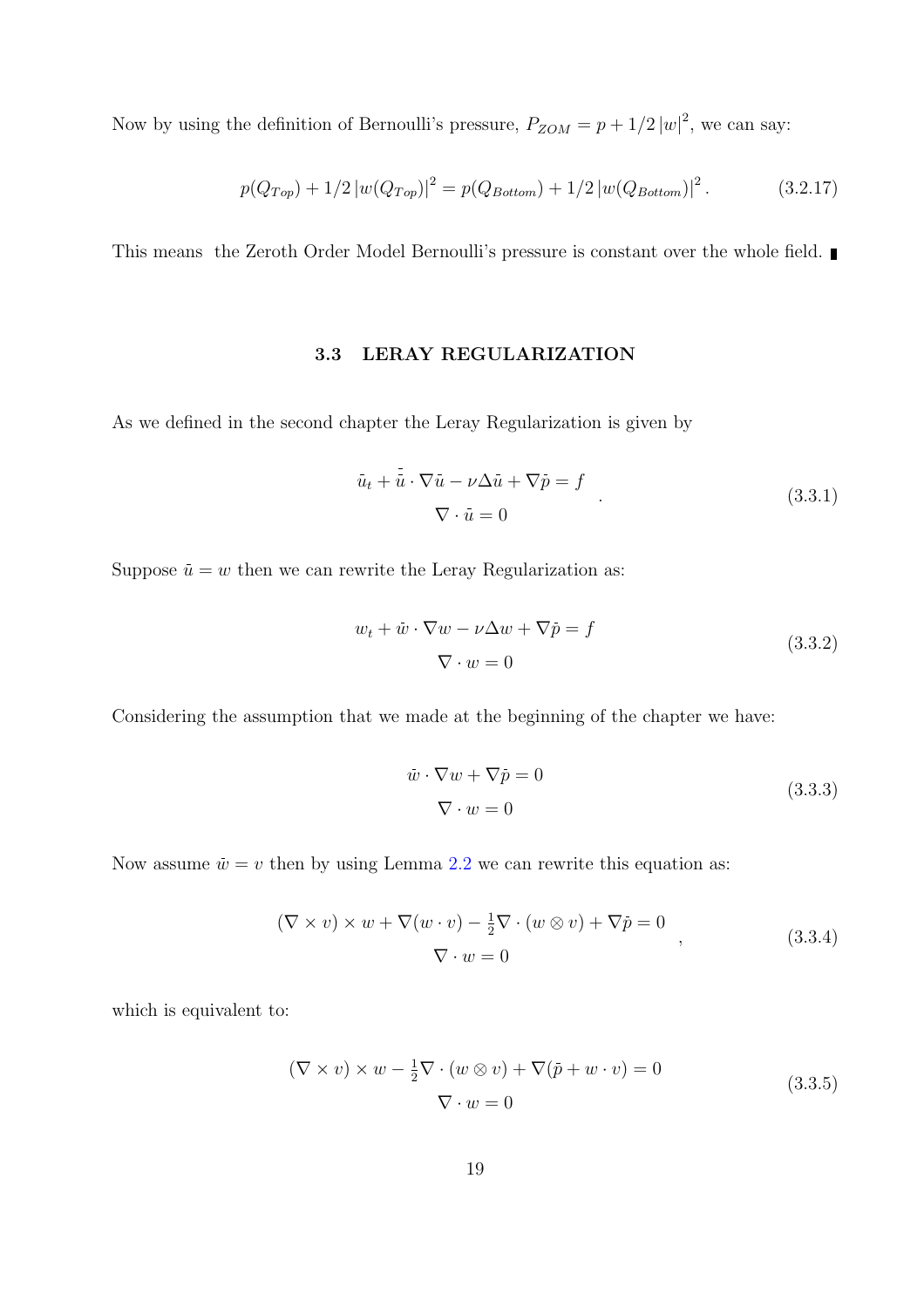Definition 3.2 (Leray Regularization Bernoulli's Pressure). Let  $\bar{p}$  denote the approximation of the pressure and w the approximation of the velocity of the fluid,  $w = \bar{u}$  and  $\overline{w} = v$ , then we can define the Leray Regularization's Bernoulli pressure by

$$
P_{LR} = \bar{p} + w \cdot v. \tag{3.3.6}
$$

Thus we can rewrite the NSE using Leray Regularization as :

$$
(\nabla \times v) \times w - \frac{1}{2} \nabla \cdot (w \otimes v) + \nabla (P_{LR}) = 0
$$
  

$$
\nabla \cdot w = 0
$$
 (3.3.7)

In the next remark, by using Theorem 2.2, we will show that the Bernoulli's pressure,  $P_{LR}$ , is constant in Leray Regularization.

Remark 3.1. Consider the Leray Regula[rizat](#page-13-0)ion. The Bernoulli pressure,  $P_{LR}$ , is not constant along streamlines in general.

Indeed, we will use the same argument that we used in the proof of Theorem 2.1. Consider the flow around an obstacle (i.e. an airfoil) that enters from L and is uniform upstream, also assume  $\frac{dx}{dt} = w(x(t), t) \approx u(x(t), t)$ . The same situation that we had in Fig[ure](#page-12-0) 2. Integrate (3.3.7) along the streamline from  $Q_0$  to  $Q_{Top}$  and along the streamline from  $Q_1$ to  $Q_{Bottom}$ :

$$
0 = \int_{Q_0}^{Q_{Top}} ((\nabla \times v) \times w - \frac{1}{2} \nabla \cdot (w \otimes v) + \nabla (P_{LR})) \cdot \frac{dx}{dt} dt.
$$
 (3.3.8)

Since  $\frac{dx}{dt} = w$ ,

$$
0 = \int_{0}^{T} ((\nabla \times v) \times w) \cdot w dt - \frac{1}{2} \int_{Q_{0}}^{Q_{Top}} \nabla \cdot (w \otimes v) \cdot w dt + \int_{Q_{0}}^{Q_{Top}} \nabla (P_{LR}(x(t))) \cdot x'(t) dt. (3.3.9)
$$

Using the fact that  $((\nabla \times v) \times w) \perp w$ , indeed  $((\nabla \times v) \times w) \cdot w = 0$ , thus

$$
0 = 0 - \frac{1}{2} \int_{Q_0}^{Q_{Top}} \nabla \cdot (w \otimes v) \cdot x'(t) dt + \int_{Q_0}^{Q_{Top}} \nabla (P_{LR}(x(t))) \cdot x'(t) dt,
$$
 (3.3.10)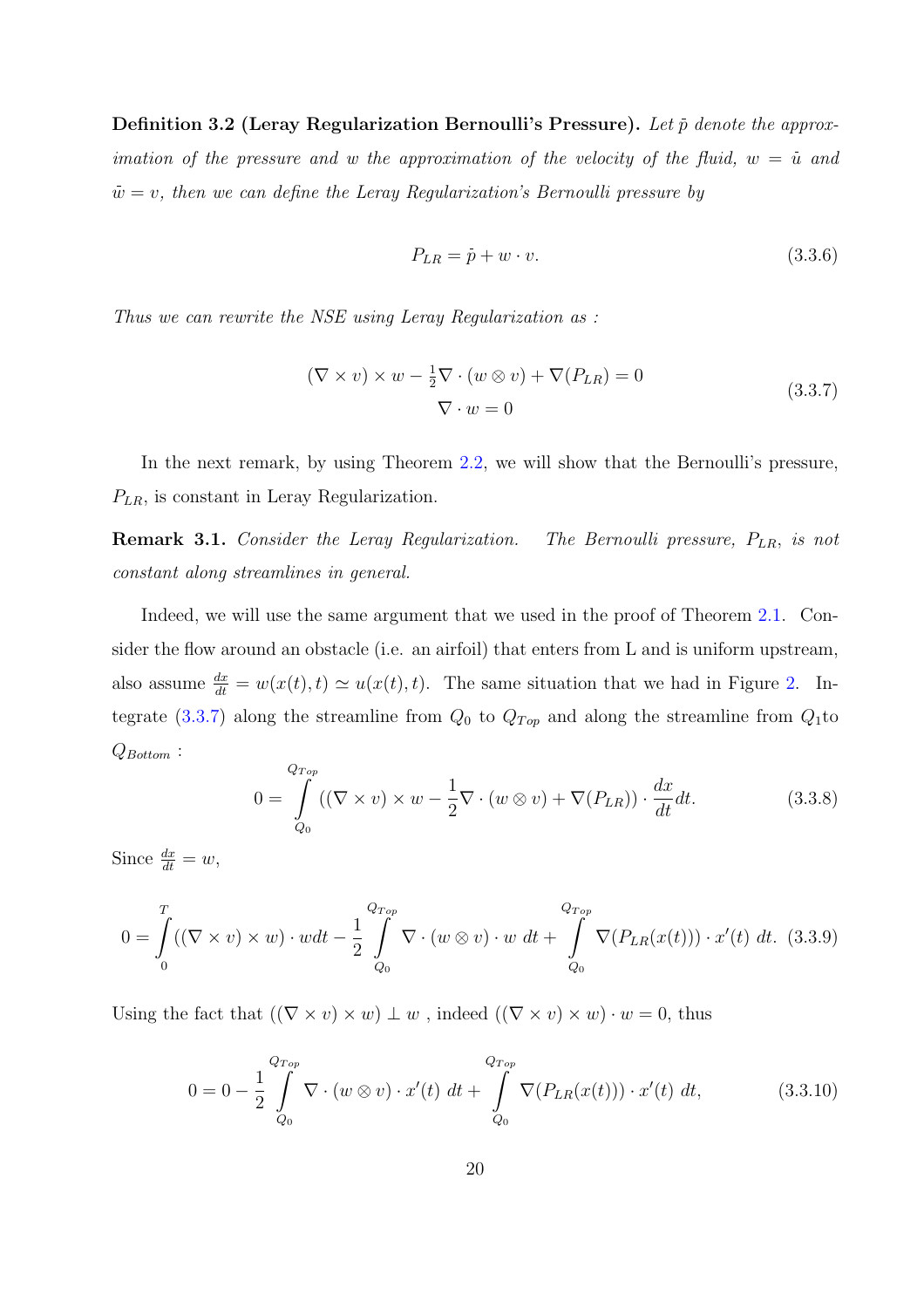<span id="page-27-0"></span>and finally

$$
\frac{1}{2} \int_{Q_0}^{Q_{Top}} \nabla \cdot (w \otimes v) \cdot x'(t) dt = P_{LR}(Q_{Top}) - P_{LR}(Q_0).
$$
\n(3.3.11)

Using the same ideas, we can prove that

$$
\frac{1}{2} \int_{Q_0}^{Q_{Top}} \nabla \cdot (w \otimes v) \cdot x'(t) dt = P_{LR}(Q_{Bottom}) - P_{LR}(Q_1).
$$
\n(3.3.12)

This means the Leray Regularization Bernoulli's pressure is constant along a streamline if and only if  $w \otimes v : \nabla w = 0$  along streamlines. This not generally to be expected. Thus,  $P_{LR}$  can not be expected to be constant along streamlines.

#### 3.4 THE  $\alpha$  MODEL

As we defined in the second chapter the  $\alpha$  Model is given by

$$
\bar{u}_t + (\nabla \times \bar{u}) \times \bar{\bar{u}} - \nu \Delta \bar{u} + \nabla \tilde{p} = \bar{f}
$$
\n
$$
\nabla \cdot \bar{u} = 0
$$
\n(3.4.1)

Suppose  $\bar{u} = w$  then we can rewrite the  $\alpha$  Model as:

$$
w_t + (\nabla \times w) \times \bar{w} - \nu \Delta w + \nabla \tilde{p} = \tilde{f}
$$
  

$$
\nabla \cdot w = 0
$$
 (3.4.2)

Considering the assumption that we assumed at the beginning of the chapter we have:

$$
(\nabla \times w) \times \bar{w} + \nabla \tilde{p} = 0
$$
  

$$
\nabla \cdot w = 0
$$
 (3.4.3)

Now assume  $\overline{w} = v$ . Then we can rewrite this equation as:

$$
(\nabla \times w) \times v + \nabla \tilde{p} = 0
$$
  

$$
\nabla \cdot w = 0
$$
 (3.4.4)

In this model the Bernoulli pressure is  $\tilde{p}$ , and it is equal to  $\tilde{p} = \tilde{p} + w \cdot v$ .

In the next theorem by using Theorem 2.1 we are looking at the variation of the averaged pressure in  $\alpha$  Model.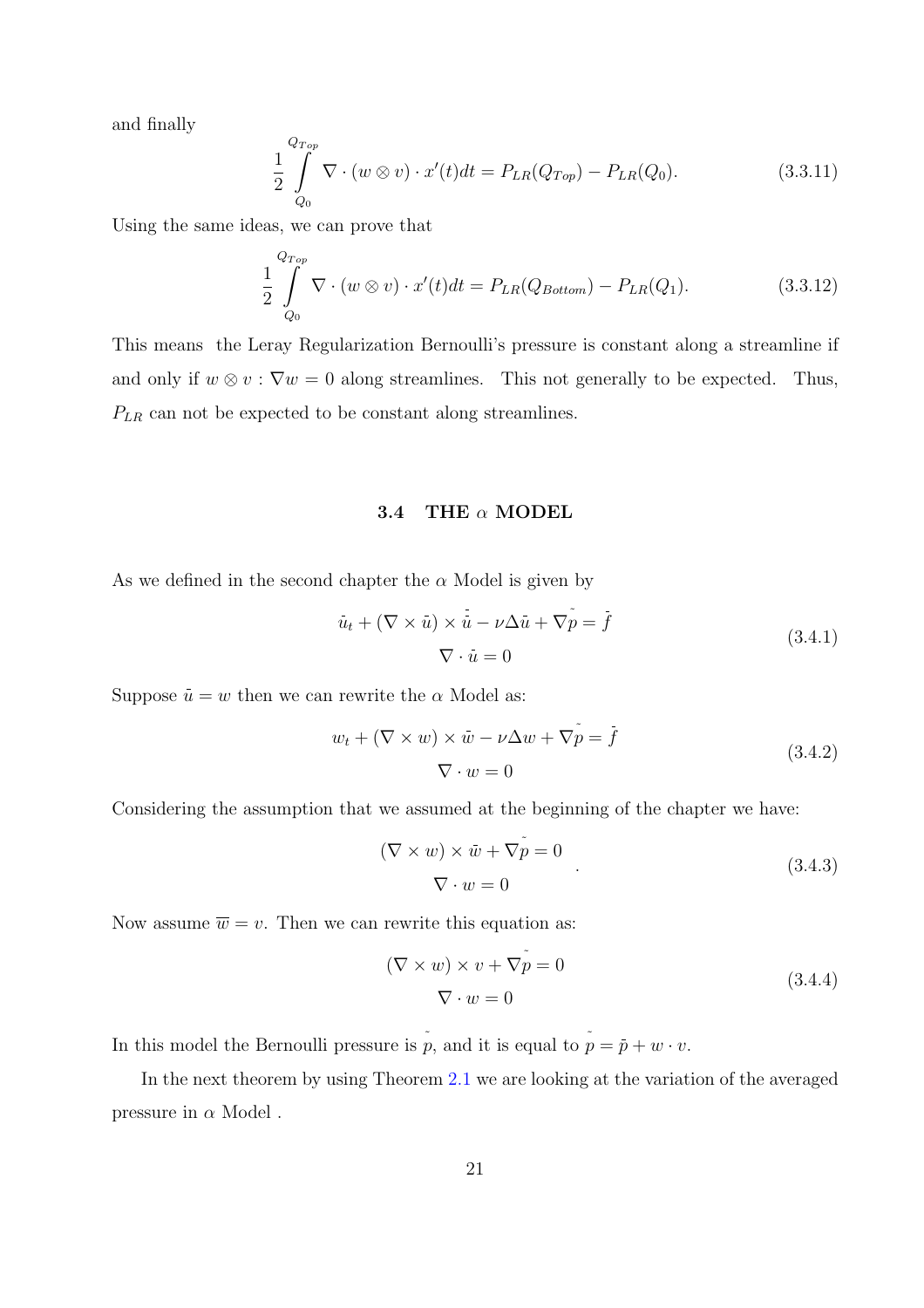**Theorem 3.2.** Consider the  $\alpha$  Model. Then the Bernoulli pressure is constant along streamlines defined by the averaged velocity  $\bar{w}$ .

Proof. We will use the same argument that we used in the proof of Theorem 2.1. Consider the flow around an obstacle (i.e. an airfoil) that enters from L and is uniform upstream. Also we have  $\frac{dx}{dt} = \bar{w}(x(t), t)$ . The situation is the same as Figure 2. Integra[te \(3](#page-15-0).4.4) along the streamline from  $Q_0$  to  $Q_{Top}$  and along the streamline from  $Q_1$ to  $Q_{Bottom}$ :

$$
0 = \int_{Q_0}^{Q_{Top}} ((\nabla \times w) \times v + \nabla \tilde{p}) \cdot \frac{dx}{dt} dt.
$$
 (3.4.5)

Since  $\frac{dx}{dt} = \bar{w} = v$ ,

$$
0 = \int_{0}^{T} ((\nabla \times w) \times v) \cdot v dt + \int_{Q_{0}}^{Q_{Top}} \nabla p(x(t)) \cdot x'(t) dt.
$$
 (3.4.6)

Using the fact that  $((\nabla \times w) \times v) \perp v$ , indeed  $((\nabla \times w) \times v) \cdot v = 0$ , and thus we have

$$
0 = 0 + \int_{Q_0}^{Q_{Top}} \nabla \tilde{p}(x(t)) \cdot x'(t) \, dt,\tag{3.4.7}
$$

and finally

$$
0 = p(Q_{Top}) - p(Q_0).
$$
 (3.4.8)

Using the same ideas, we can prove that:

$$
0 = p(Q_{Bottom}) - p(Q_1)
$$
\n(3.4.9)

By assuming uniform in flows :

$$
p(Q_0) = p(Q_1), \tag{3.4.10}
$$

thus

$$
p(Q_{Top}) = p(Q_{Bottom}).
$$
\n(3.4.11)

Which means the  $\alpha$  Model Bernoulli pressure is constant along a streamline.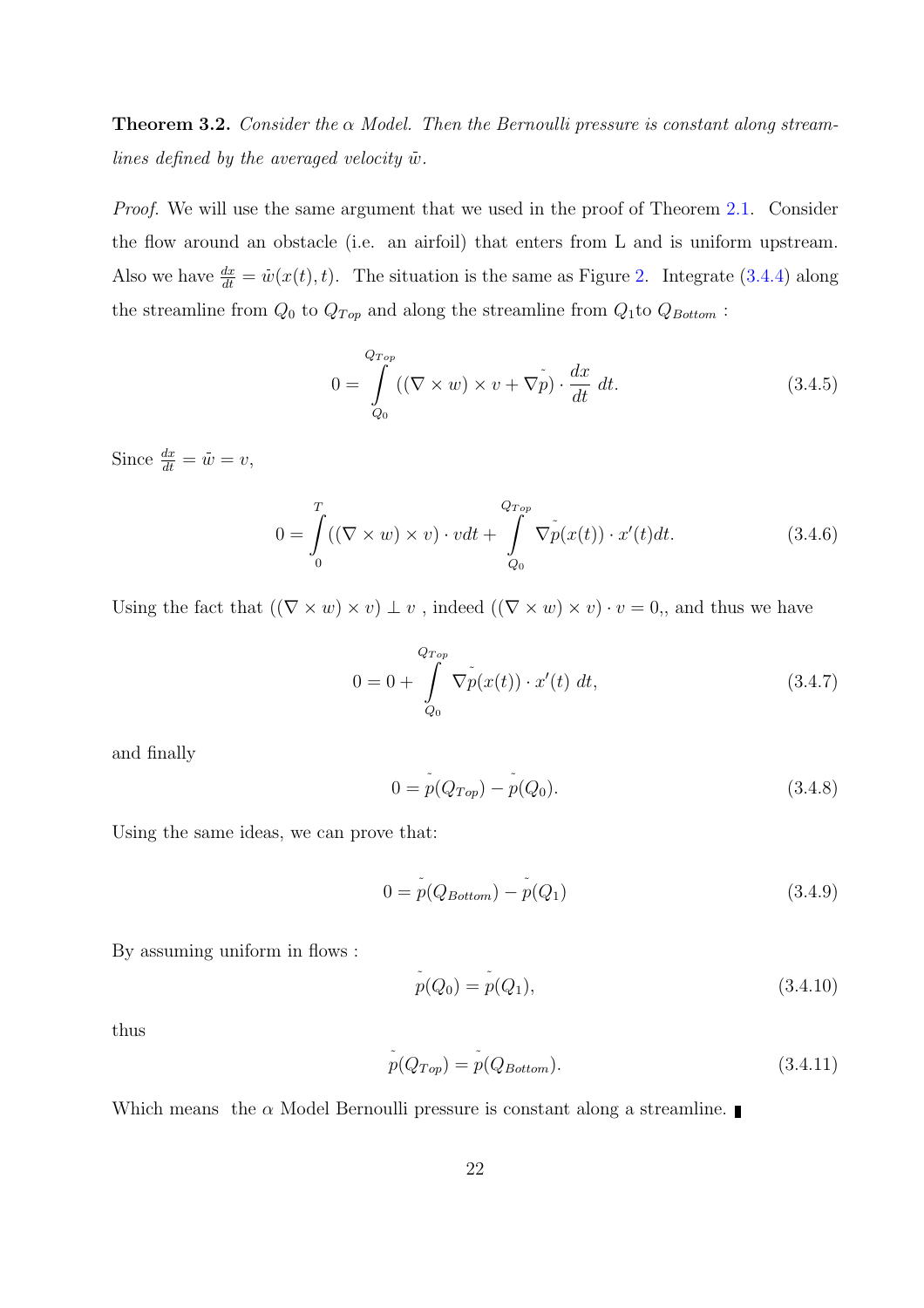#### 3.5 THE BARDINA MODEL

<span id="page-29-0"></span>As we defined in the second chapter Bardina Model is given by

$$
\bar{u}_t + \bar{u} \cdot \nabla \bar{u} + \nabla \cdot \left\{ \overline{\bar{u} \otimes \bar{u}} - \overline{\bar{u}} \otimes \overline{\bar{u}} \right\} - \nu \Delta \bar{u} + \nabla \bar{p} = \overline{f}
$$
\n
$$
\nabla \cdot \bar{u} = 0
$$
\n(3.5.1)

Considering the assumption that we assumed at the beginning of the chapter we have:

$$
\bar{u} \cdot \nabla \bar{u} + \nabla \cdot \left\{ \overline{\bar{u} \otimes \bar{u}} - \overline{\bar{u}} \otimes \overline{\bar{u}} \right\} + \nabla \bar{p} = 0
$$
\n
$$
\nabla \cdot \overline{\bar{u}} = 0
$$
\n(3.5.2)

Suppose  $\bar{u} = w$  then we can rewrite the Bardina Model as:

$$
w \cdot \nabla w + \nabla \cdot \{\overline{w \otimes w} - \bar{w} \otimes \bar{w}\} + \nabla \bar{p} = 0
$$
  

$$
\nabla \cdot w = 0
$$
 (3.5.3)

Assuming  $\bar{w} = v$ , we can rewrite this equation as:

$$
w \cdot \nabla w + \nabla \cdot {\overline{w \otimes w}} - v \otimes v + \nabla \overline{p} = 0
$$
  

$$
\nabla \cdot w = 0
$$
 (3.5.4)

By using Lemma 2.1, we have

$$
(\nabla \times w) \times w + \nabla \left(\frac{|w|^2}{2} + \bar{p}\right) + \nabla \cdot \left\{\overline{w \otimes w} - v \otimes v\right\} = 0
$$
\n
$$
\nabla \cdot w = 0
$$
\n(3.5.5)

Definition 3.3 (Bardina Model Bernoulli's Pressure). Let  $\bar{p}$  denote the approximation of the pressure and w the approximation of the velocity of the fluid,  $w = \overline{u}$ , then we can define the Bardina Model Bernoulli's pressure by

$$
P_{BM} = \bar{p} + \frac{1}{2} |w|^2.
$$
\n(3.5.6)

Thus we can rewrite the Bardina Model as :

$$
(\nabla \times w) \times w + \nabla (P_{BM}) + \nabla \cdot {\overline{w \otimes w}} - v \otimes v = 0 \qquad (3.5.7)
$$

$$
\nabla \cdot w = 0 \qquad (3.5.8)
$$

We will indicate that the Bernoulli's pressure is not likely constant along a streamline.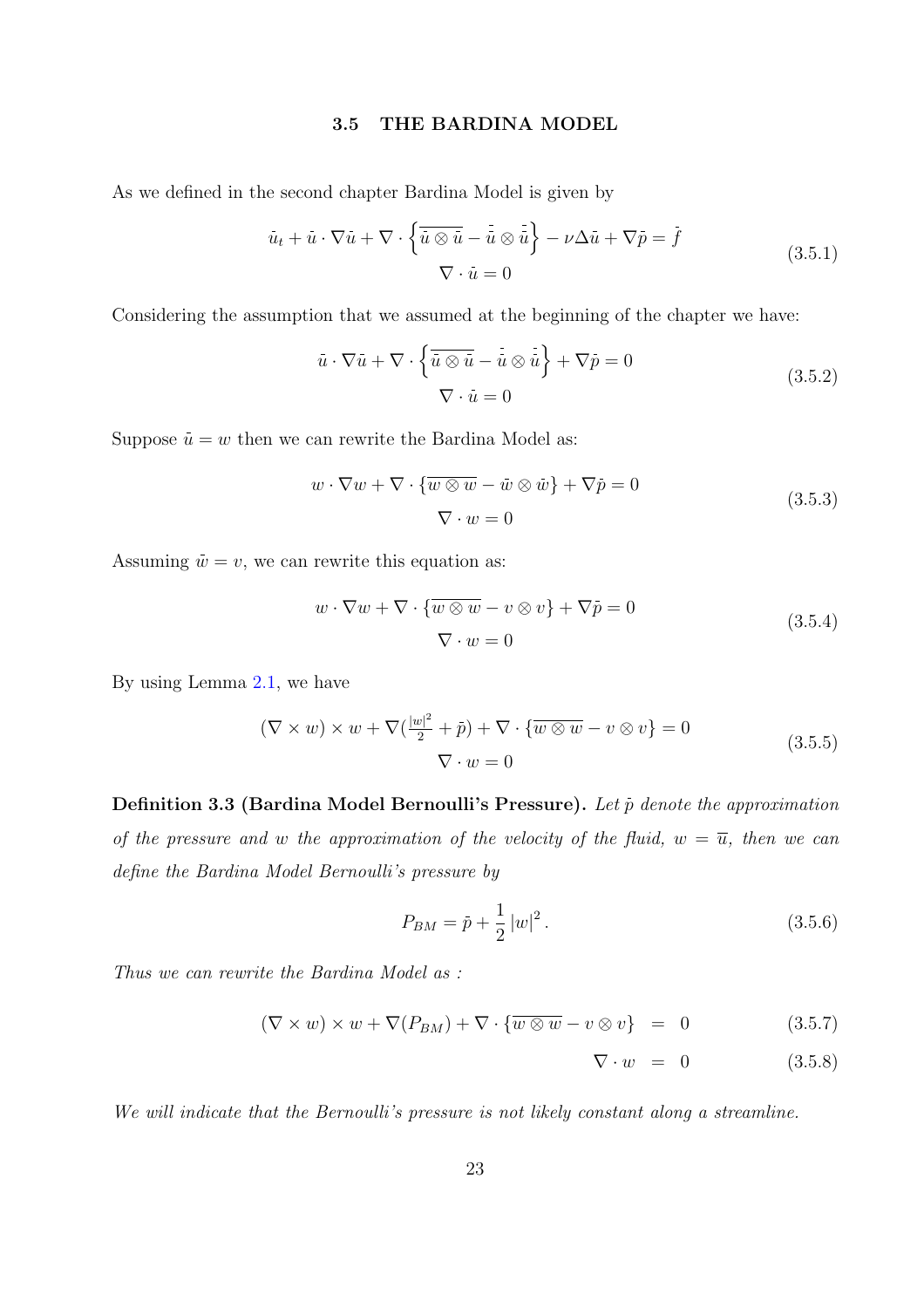Remark 3.2. Consider Bardina Model. Then the Bernoulli's pressure is likely not constant along a streamline.

Indeed, we use here the same argument as in the proof of Theorem 2.1. Consider the flow around an obstacle (i.e. an airfoil) that enters from L and is uniform upstream. Assume  $\frac{dx}{dt} = w(x(t), t) \approx u(x(t), t)$  (e.g. the same situation as in Figure 2). [Inte](#page-15-0)grate (3.5.7) along the streamline from  $Q_0$  to  $Q_{Top}$  and along the streamline from  $Q_1$  to  $Q_{Bottom}$  to get

$$
0 = \int_{Q_0}^{Q_{Top}} ((\nabla \times w) \times w + \nabla (P_{BM}) + \nabla \cdot {\overline{w \otimes w}} - v \otimes v) ) \cdot \frac{dx}{dt} dt.
$$
 (3.5.9)

Since  $\frac{dx}{dt} = w$ ,

$$
0 = \int_{0}^{T} ((\nabla \times w) \times w) \cdot w \, dt - \int_{Q_{0}}^{Q_{Top}} \nabla \cdot (\{\overline{w \otimes w} - v \otimes v\}) \cdot w \, dt + \int_{Q_{0}}^{Q_{Top}} \nabla (P_{BM}(x(t))) \cdot x'(t) dt.
$$
\n(3.5.10)

Using the fact that  $((\nabla \times w) \times w) \perp w$ , it follows that  $((\nabla \times w) \times w) \cdot w = 0$ , and thus

$$
0 = 0 - \int_{Q_0}^{Q_{Top}} \nabla \cdot (\{\overline{w \otimes w} - v \otimes v\}) \cdot w \, dt + \int_{Q_0}^{Q_{Top}} \nabla (P_{BM}(x(t))) \cdot x'(t) \, dt,\tag{3.5.11}
$$

and finally

$$
\int_{Q_0}^{Q_{Top}} \nabla \cdot (\{\overline{w \otimes w} - v \otimes v\}) dx = P_{BM}(Q_{Top}) - P_{BM}(Q_0).
$$
\n(3.5.12)

Using the same technique, we can prove that:

$$
\int_{Q_0}^{Q_{Top}} \nabla \cdot (\{\overline{w \otimes w} - v \otimes v\}) dx = P_{BM}(Q_{Bottom}) - P_{BM}(Q_1),
$$
\n(3.5.13)

which suggests that, as above, the Bernoulli pressure in the Bardina Model is not constant along a streamline.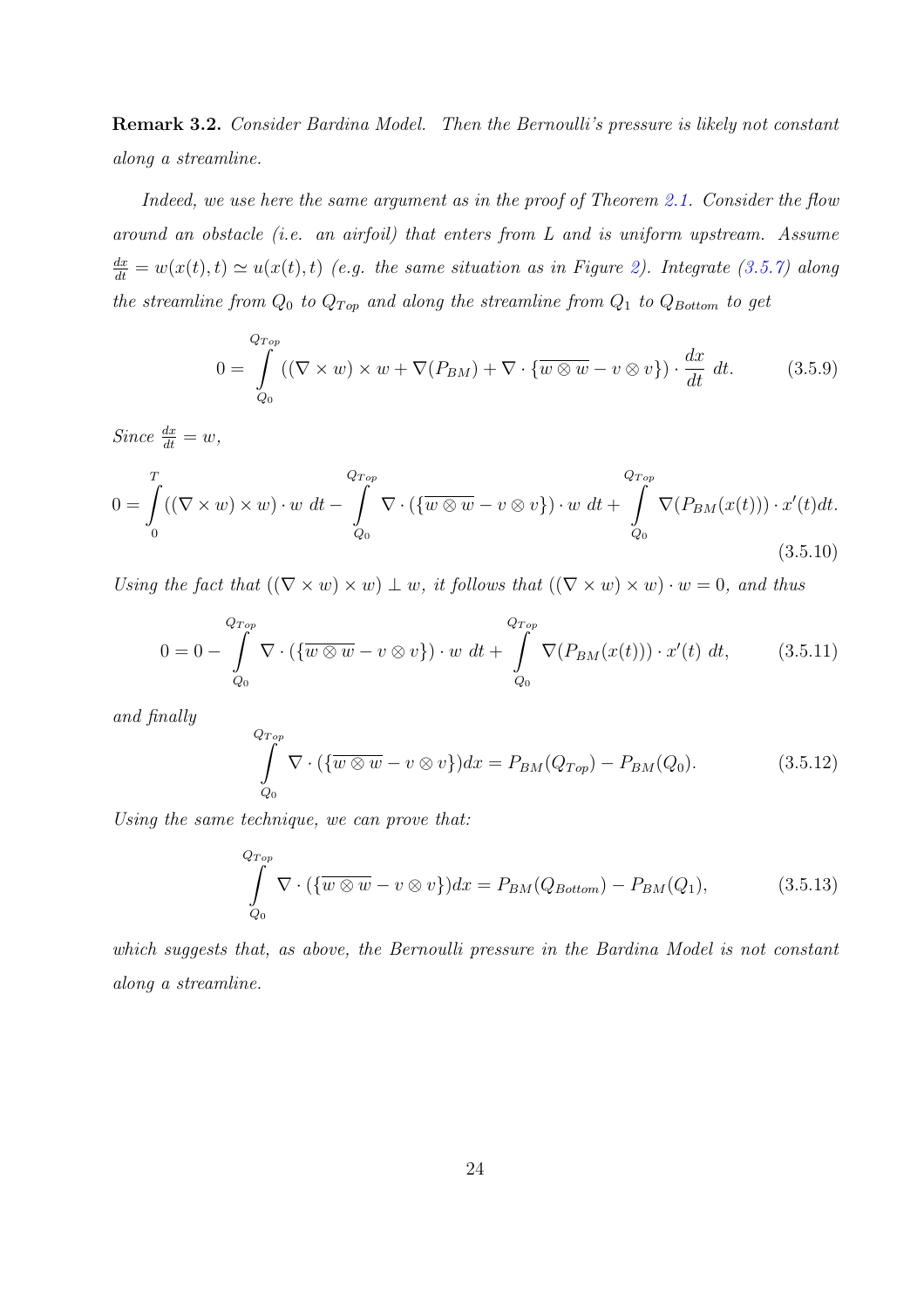#### 4.0 NUMERICAL EXPERIMENTS

<span id="page-31-0"></span>In this chapter, we present the numerical simulations of a 2D flow around a cylinder. In chapter 3 we proved for a steady, inviscid, incompressible flow and no external force, the Bernoulli pressure is constant along a streamline. Due to following limitations in the FreeFEM++ software we could not follow the same assumptions as what we had in our theoretical proof. First, we could not model a steady flow which requires  $\frac{\partial u}{\partial t} = 0$ , because to solve different LES models we have to change the time in each iteration. Thus the solution  $(u, p)$  changes over time and it is not constant. Second, to model an inviscid flow we have to have a very high Reynolds number because the viscosity is defined by  $\nu = \text{Re}^{-1}$ , but FreeFEM++ is not able to solve an equation with a very low viscosity. So in this part we assume that we have a nonsteady flow, with low viscosity.

We choose a rectangle as the domain with a cylinder inside it. The boundary condition for the inflow velocity is constant. At the outflow we also imposed the "do nothing" boundary condition: this is a relatively new outflow boundary condition in CFD that is equivalent to a zero traction (no normal stress) boundary condition except that the Laplacian form of the viscous term is used instead of the stress tensor form, [5]. The velocity on other boundaries are zero.

Here we consider two different tests for Navier-Stokes equation, Zeroth Order Model, and Leray Regularization. The first test is a flow with Reynolds number 1000 and the second test has Reynolds number 200.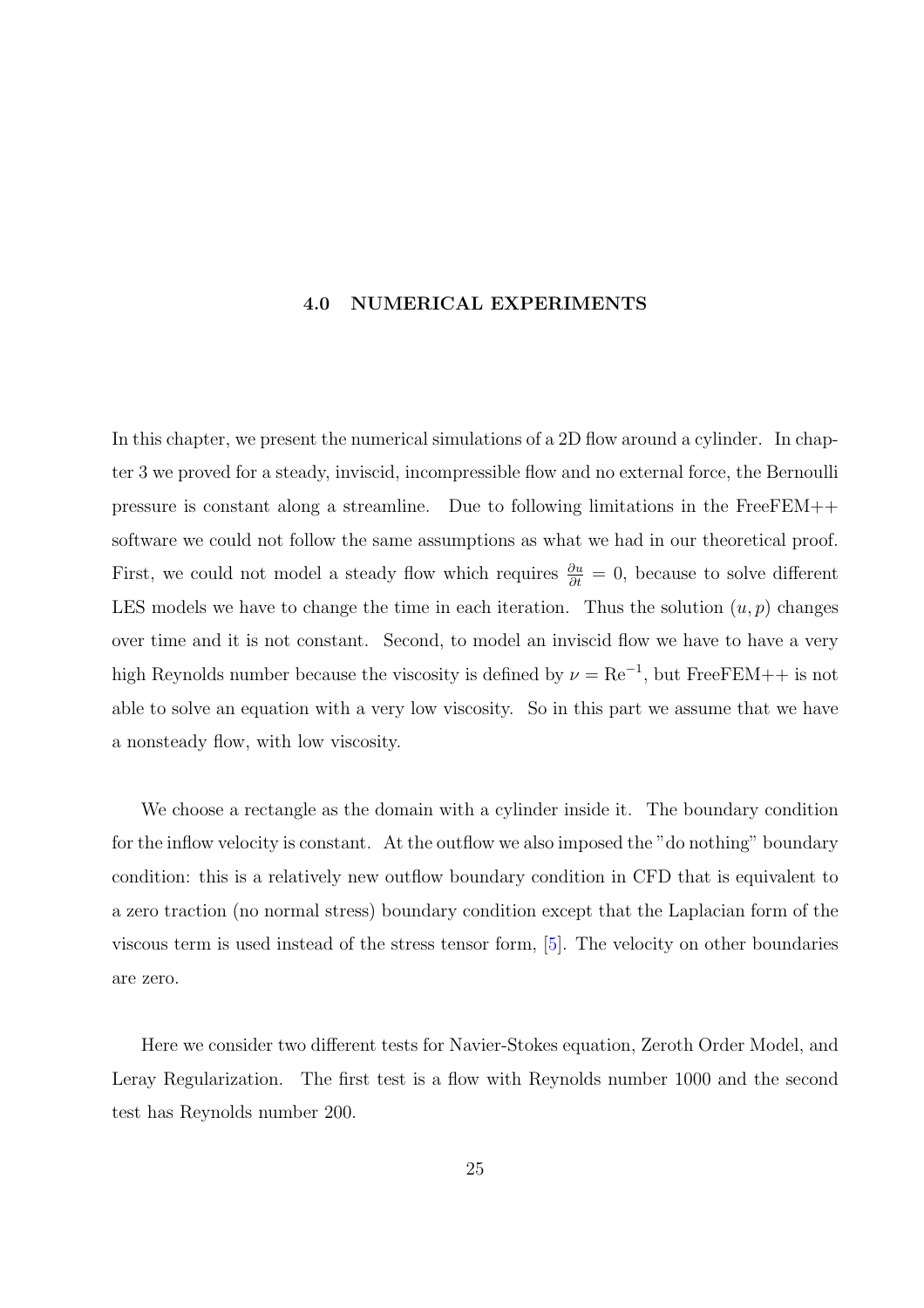#### 4.1 NAVIER-STOKES EQUATIONS

<span id="page-32-0"></span>For the Navier-Stokes equation we proved in Theorem 2.1 that  $p + \frac{1}{2}$  $\frac{1}{2} |u|^2$  is constant along a streamline for no viscosity and external force, where p is the pressure and u is the velocity. We expect to observe the same pattern changes in ou[r sim](#page-15-0)ulations.

The results for Reynolds number 1000



Figure 5: Shown above is the velocity field for the Navier-Stokes equation at Re=1000

For the Navier-Stokes equation we proved in Theorem 2.1 that  $p + \frac{1}{2}$  $\frac{1}{2}|u|^2$  is constant along a streamline for no viscosity and external force, where p is the pressure and u is the velocity. We expect to observe the same pattern changes i[n ou](#page-15-0)r simulations.

As you may notice from figure 5 and figure 7 the quantity  $\frac{1}{2}|u|^2$  and the pressure are constant before the obstacle so the Bernoulli pressure as you can see in figure 8 is also constant before the obstacle. But as soon as we [ca](#page-35-0)n observe the wakes, we can not conclude anything from the pictures and the Bernoulli's pressure has a very varying valu[e a](#page-36-0)long a streamline.

Figure 9 shows that the vorticity before the obstacle is zero and after the obstacle it starts to change.

#### The results for Reynolds number 200

We can notice from figure 10 and figure 12 that as long as  $\frac{1}{2}|u|^2$  gets larger along a streamline pressure gets smaller which leads us to conclude the Bernoulli's pressure is almost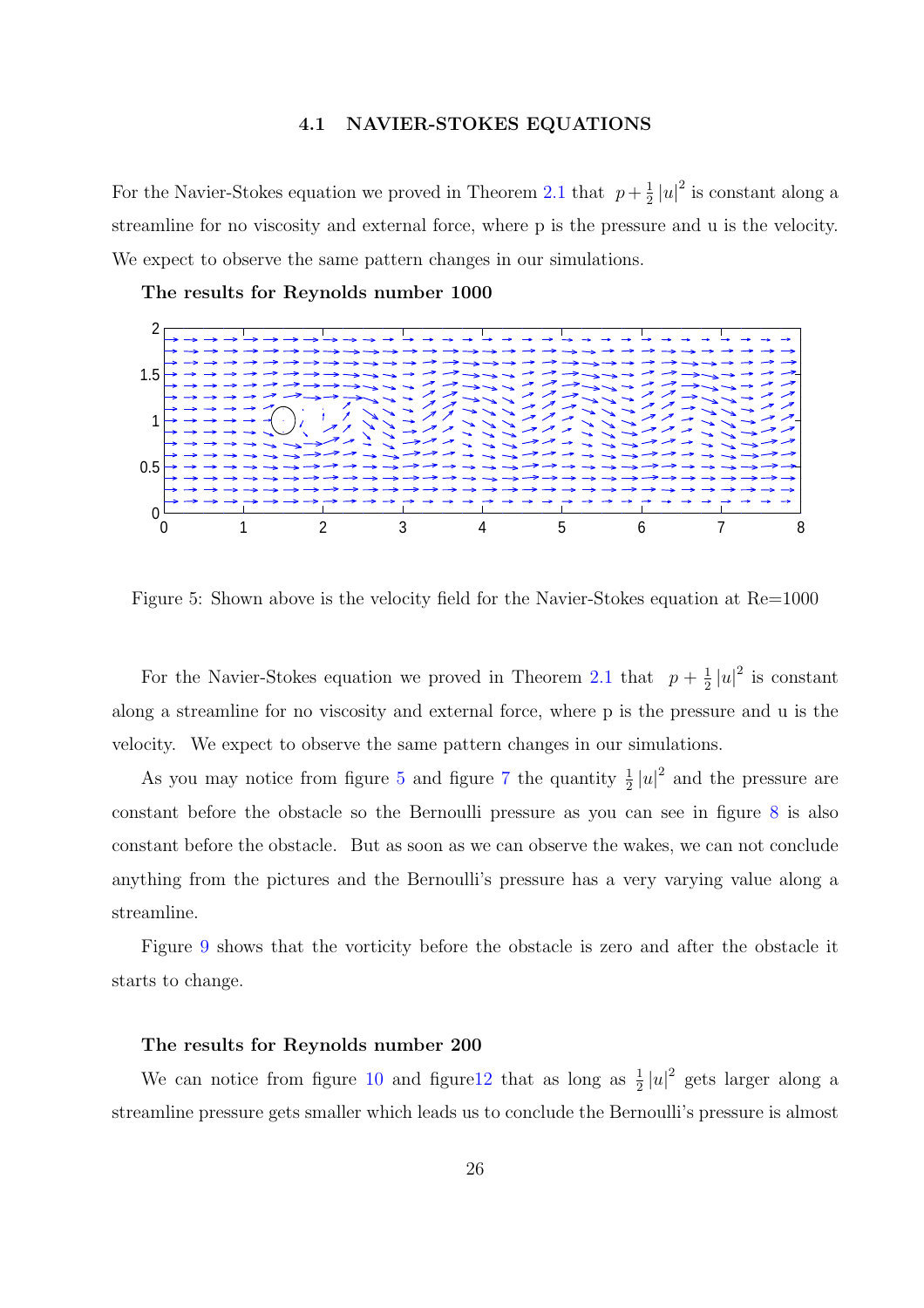<span id="page-33-0"></span>constant along the same streamline.

Even though the viscosity in this test is not zero as you may notice from figure 13, the Bernoulli's pressure is almost constant along a streamline!

Figure14 shows us that the vorticity is almost zero over the whole field.

#### 4.2 ZEROTH ORDER MODEL

$$
w_t + \overline{w \cdot \nabla w} - \nu \Delta w + \nabla \overline{p} = 0 \tag{4.2.1}
$$

$$
\nabla \cdot w = 0 \tag{4.2.2}
$$

In this model as we defined before in Definition  $(2.8)$ .  $w = \bar{u}$ . So first we have to solve the differential filter problem  $(-\delta^2 \Delta + 1)\overline{u} = u$ . To solve this problem the only assumption that we changed is the boundary condition of the vel[ocit](#page-17-0)y on the inflow, which is zero. We have used the same assumptions as we had in NSE.

We proved for this model in Theorem 3.1 that the Bernoulli's pressure which is defined by  $P_{ZOM} = p + \frac{1}{2}$  $\frac{1}{2}|w|^2$ , is constant along a streamline. In the following we present the results that we got from our simulations:

#### The Results for Reynolds number 1000

In this case p and  $\frac{1}{2}|u|^2$  also follow the same pattern as they do in NSE, so we expect to see that the Bernoulli pressure stays constant along a streamline.

Before the cylinder, we can see that the Bernoulli pressure is constant along a streamline. However, after the obstacle it starts to change along some streamlines and it remains almost constant along some other streamlines, thus we can say that this picture confirms our results from theoretical part.

As it is shown in figure 19 the vorticity of the fluid is almost zero before the obstacle and it starts to change after it.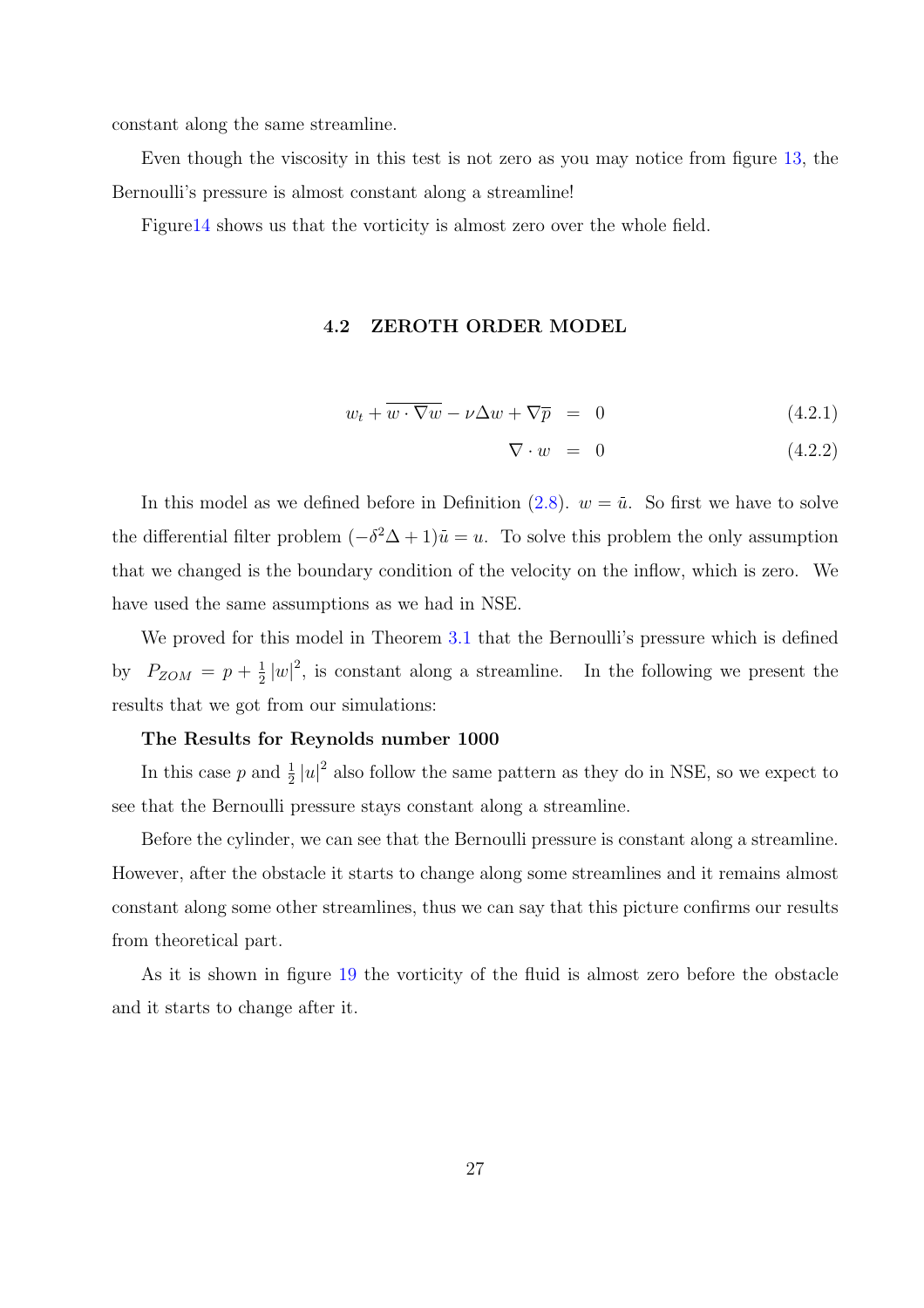<span id="page-34-0"></span>

Figure 6: Shown above is  $\frac{1}{2}|u|^2$  field for the Navier-Stokes equation at Re=200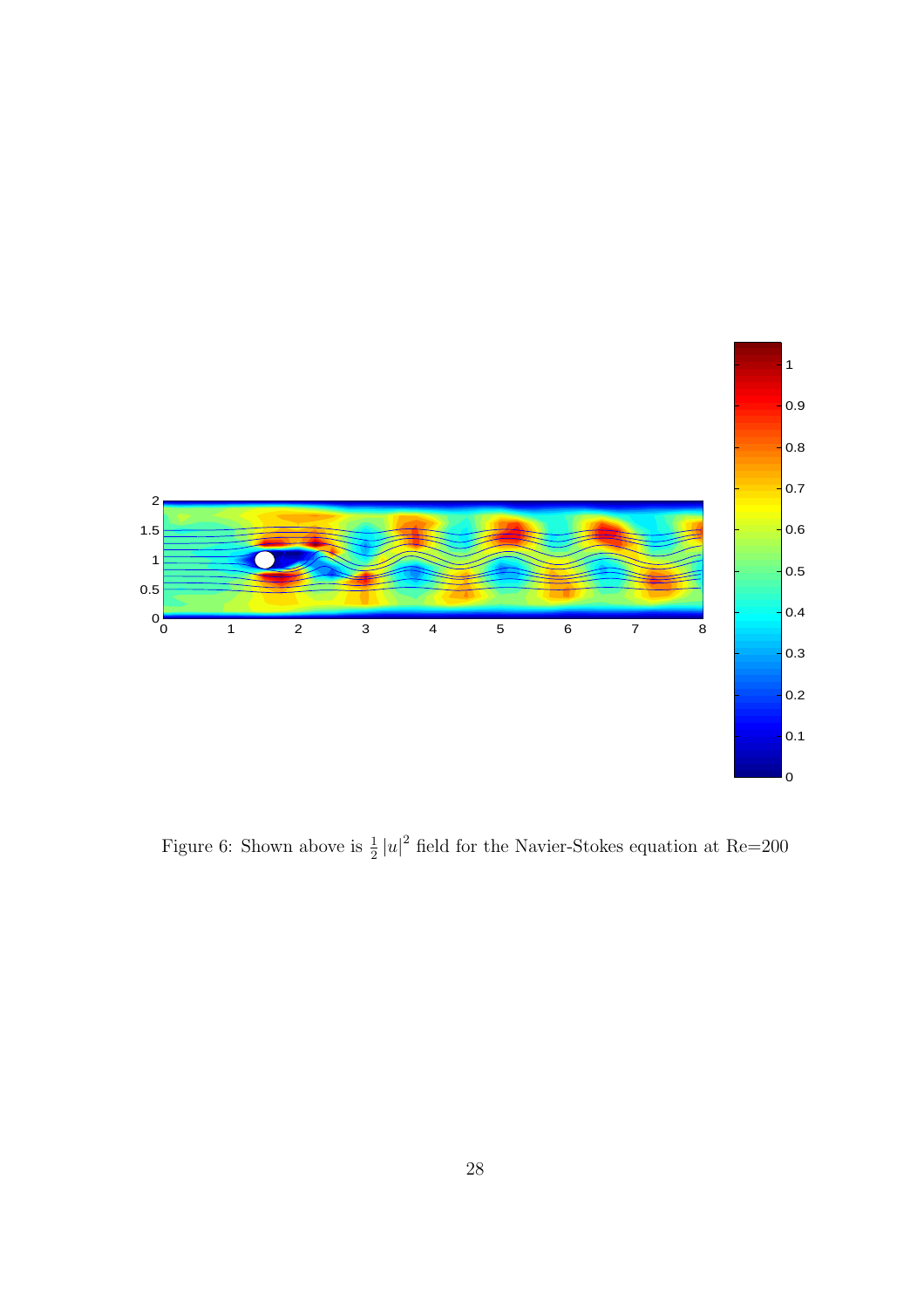<span id="page-35-0"></span>

Figure 7: Shown above is the pressure field for the Navier-Stokes equation at Re=1000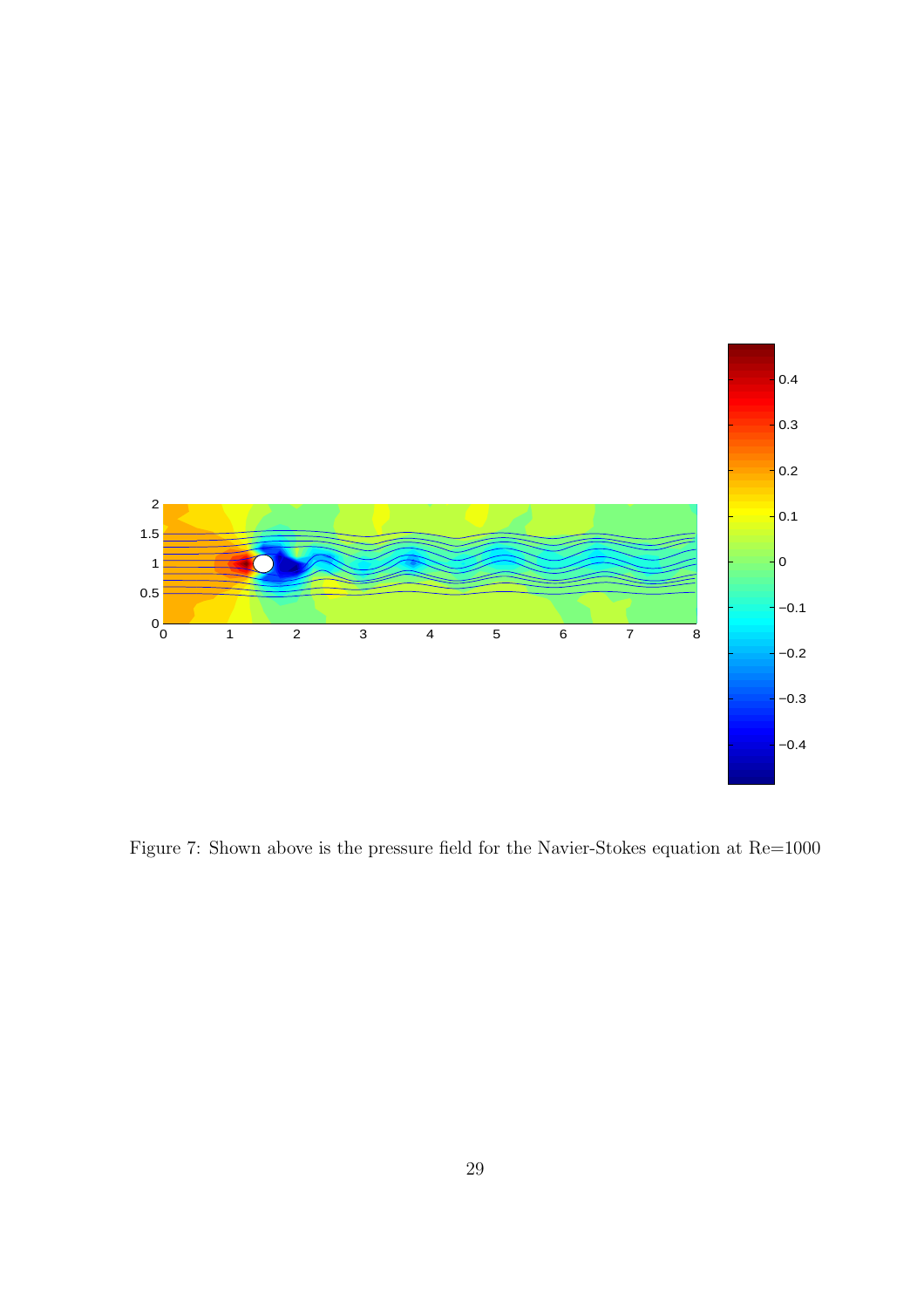<span id="page-36-0"></span>

Figure 8: Shown above is the Bernoulli pressure field for the Navier-Stokes equation at Re=1000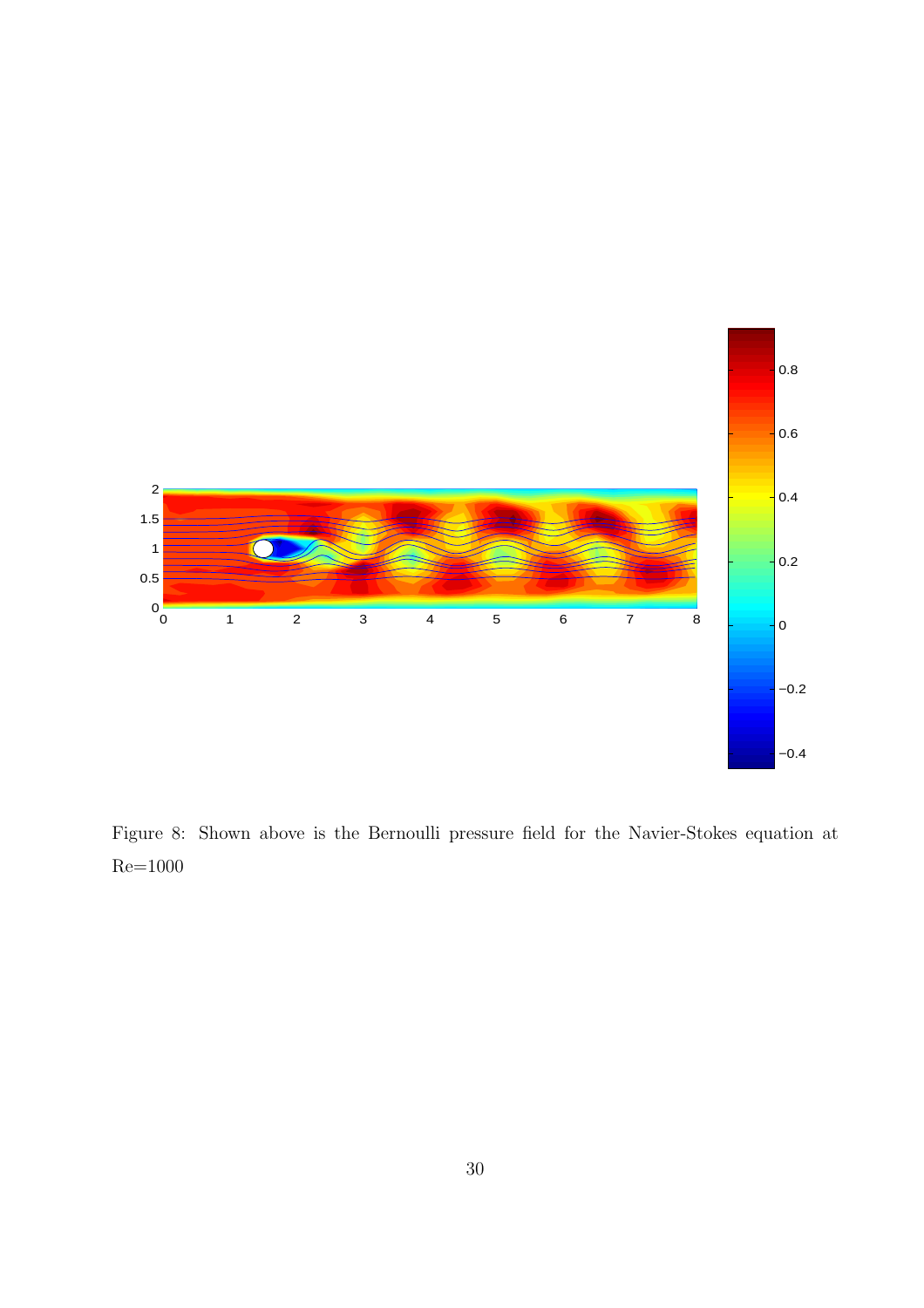<span id="page-37-0"></span>

Figure 9: Shown above is the vorticity field for the Navier-Stokes equation at Re=1000



Figure 10: Shown above is the velocity field for the Navier-Stokes equation at Re=200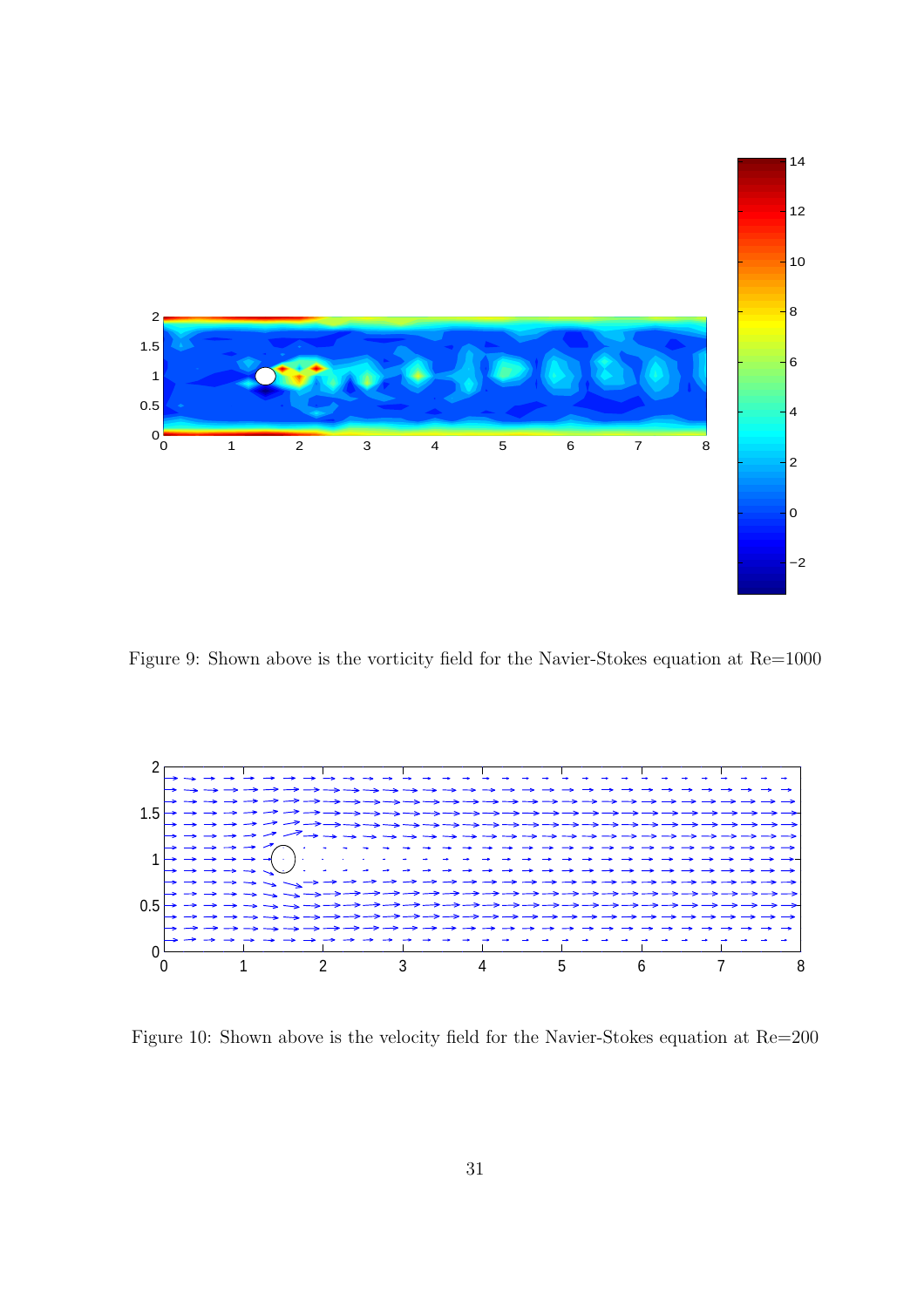<span id="page-38-0"></span>

Figure 11: Shown above is  $\frac{1}{2}|u|^2$  field for the Navier-Stokes equation at Re=200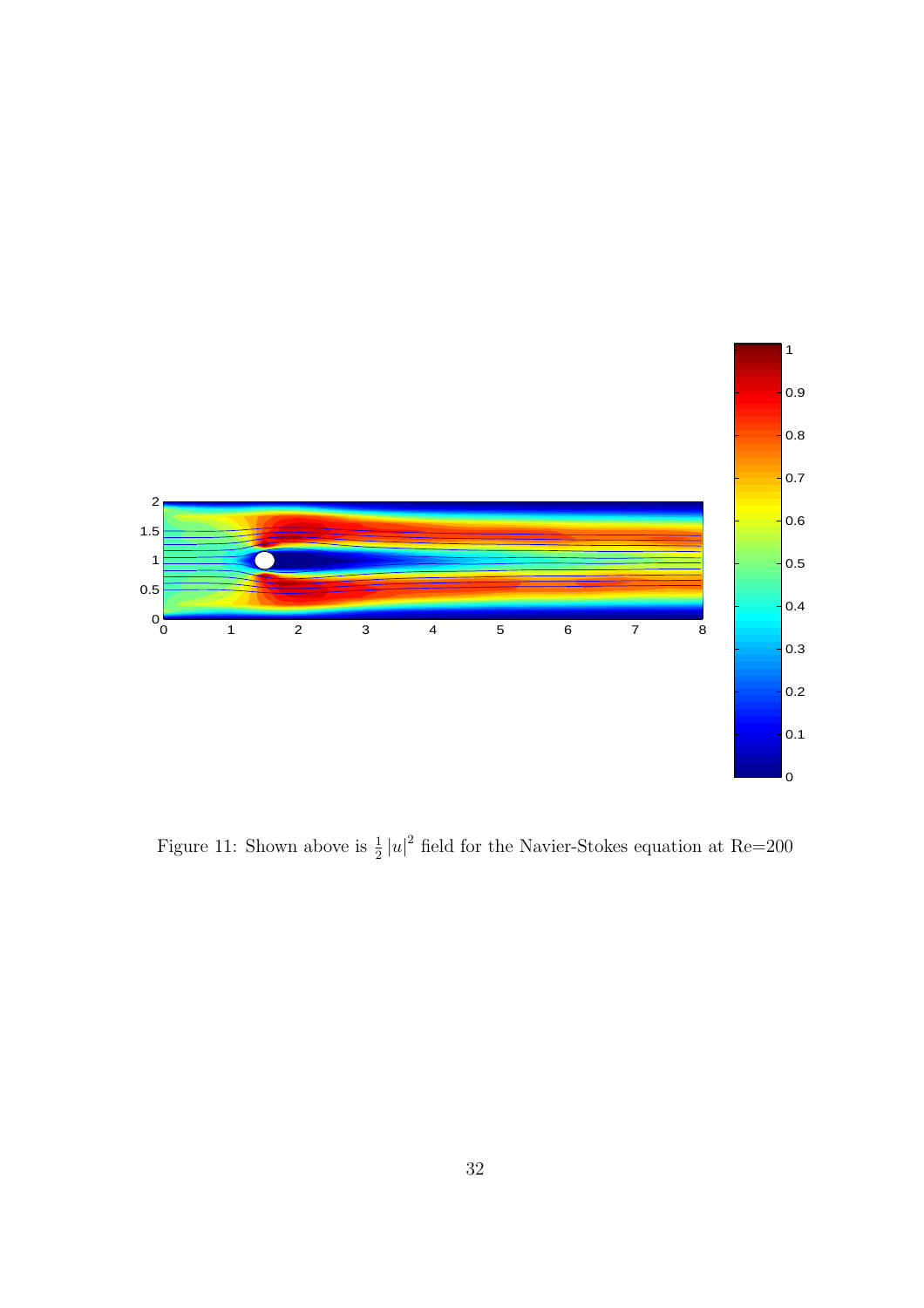<span id="page-39-0"></span>

Figure 12: Shown above is the pressure field for the Navier-Stokes equation at Re=200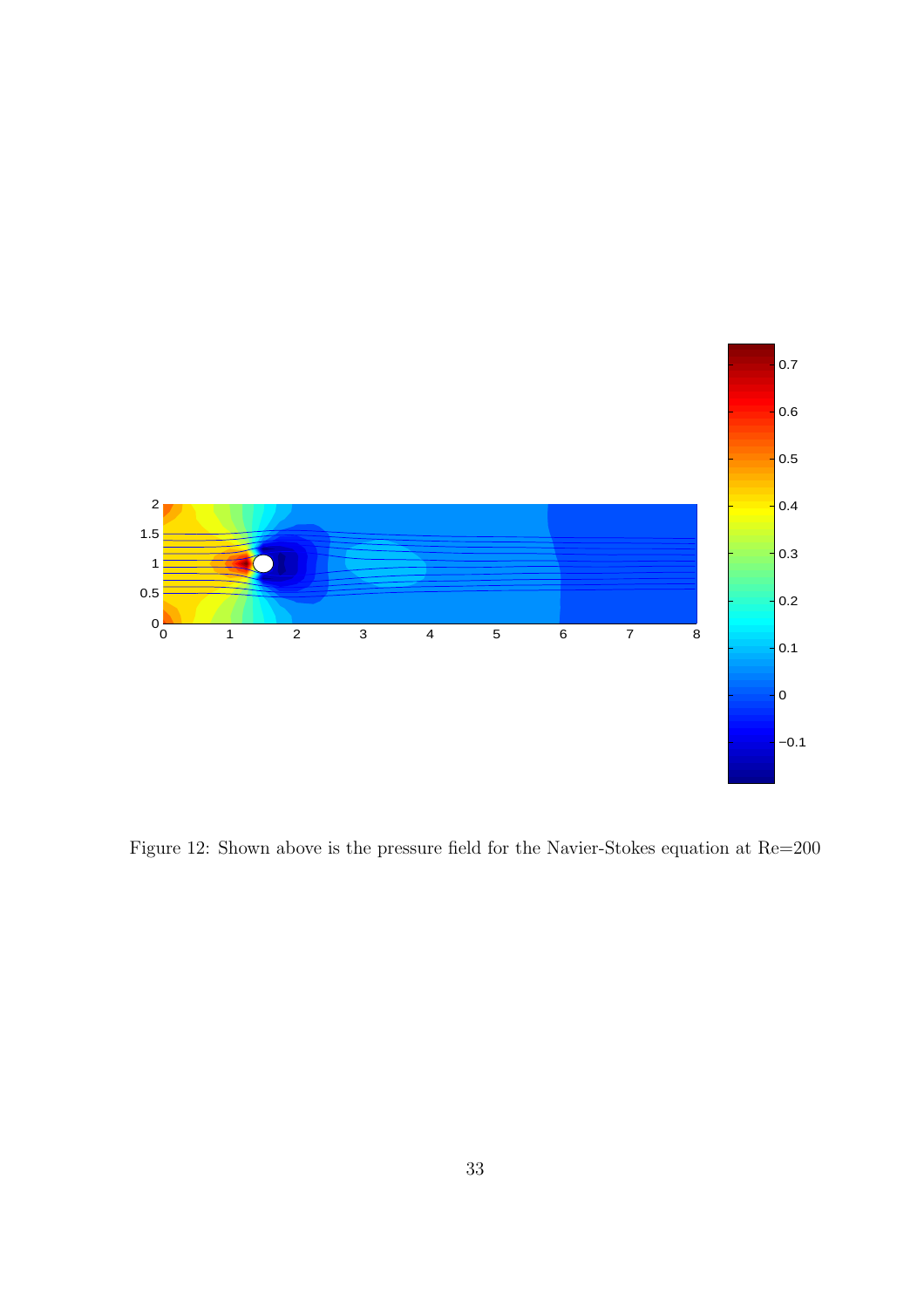<span id="page-40-0"></span>

Figure 13: Shown above is the Bernoulli pressure field for the Navier-Stokes equation at  $Re=200$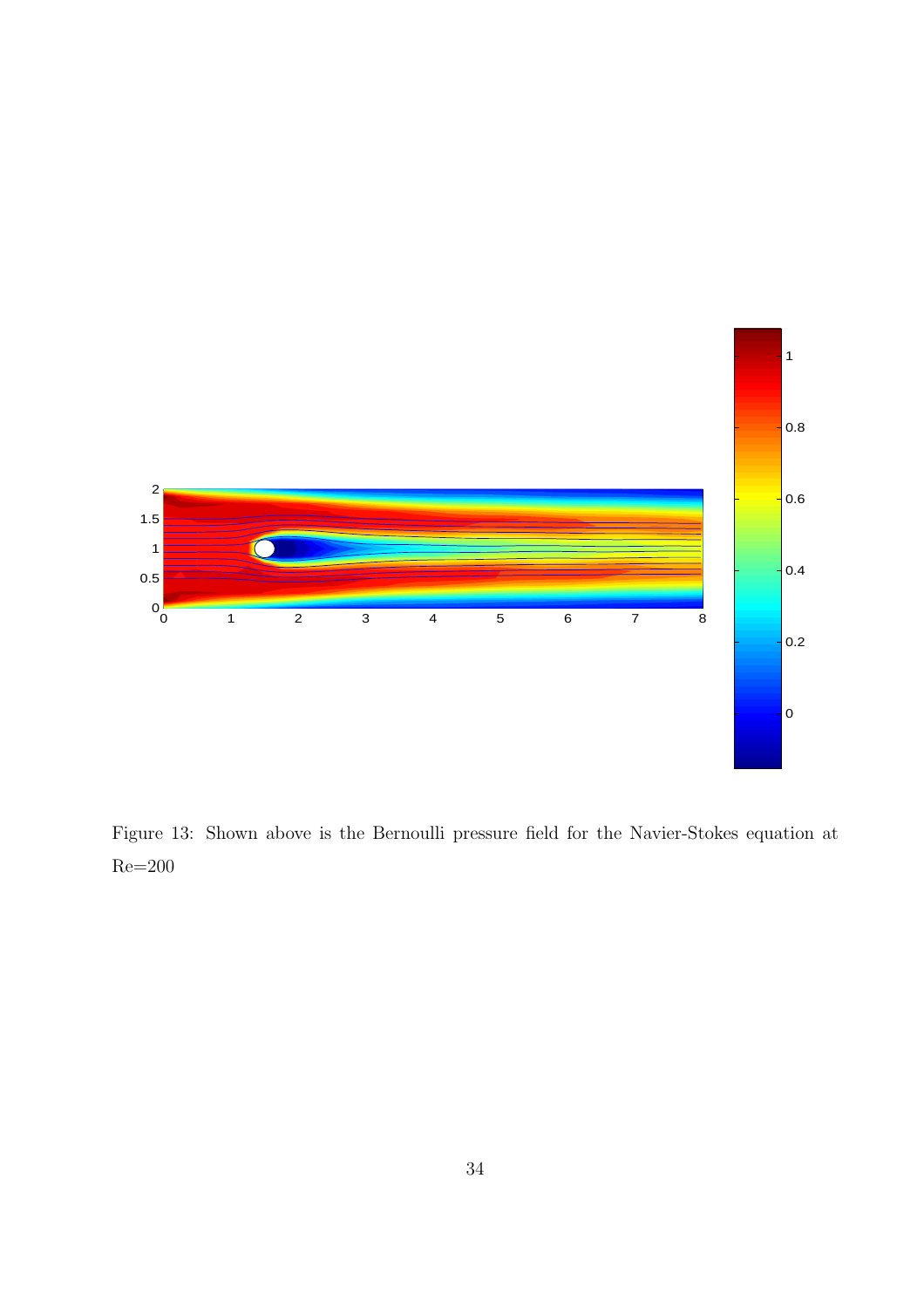<span id="page-41-0"></span>

Figure 14: Shown above is the vorticity field for the Navier-Stokes equation at Re=200



Figure 15: Shown above is the velocity field for the Zeroth Order Model at Re=1000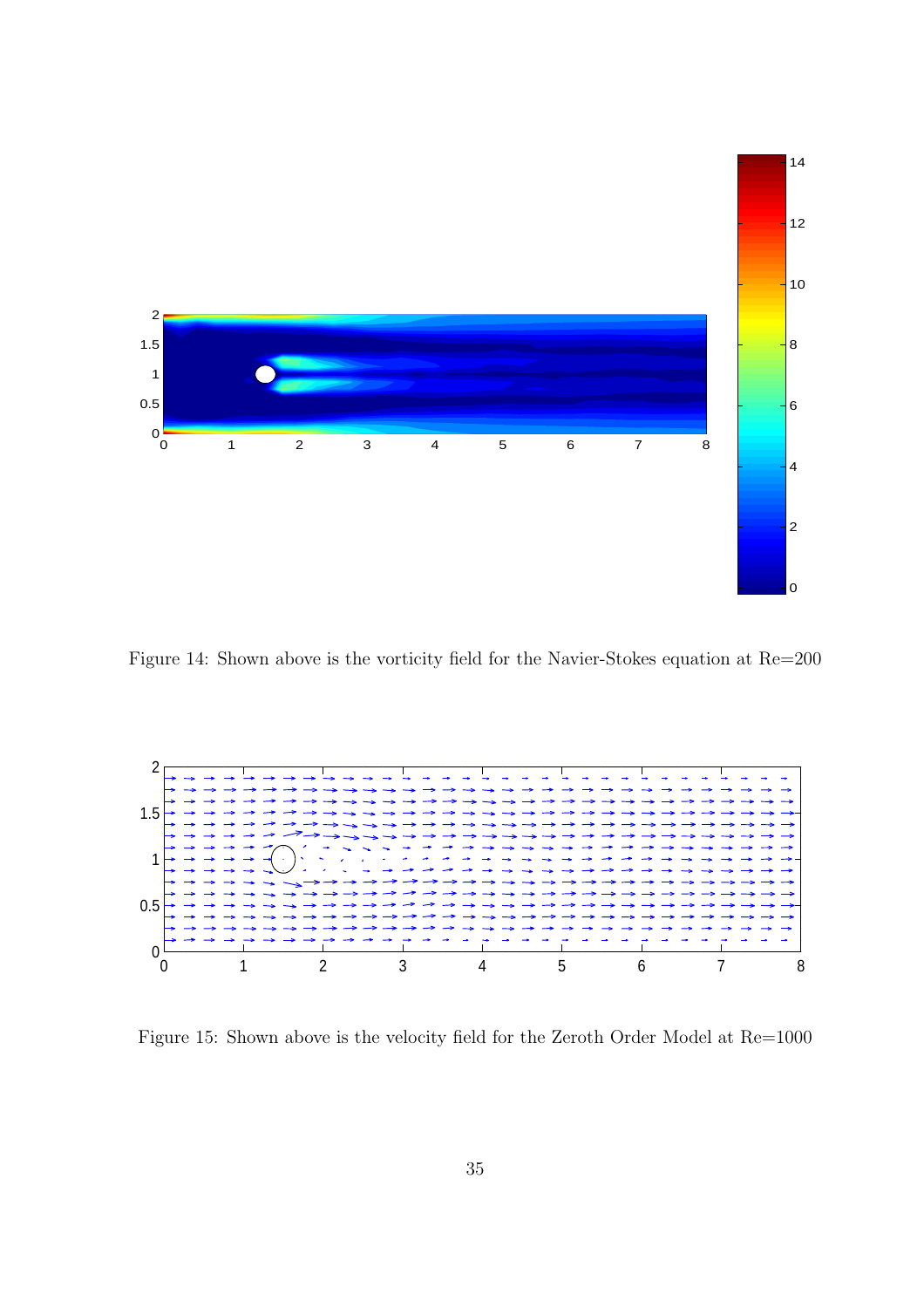<span id="page-42-0"></span>

Figure 16: Shown above is  $\frac{1}{2}|u|^2$  field for the Zeroth Order Model at Re=1000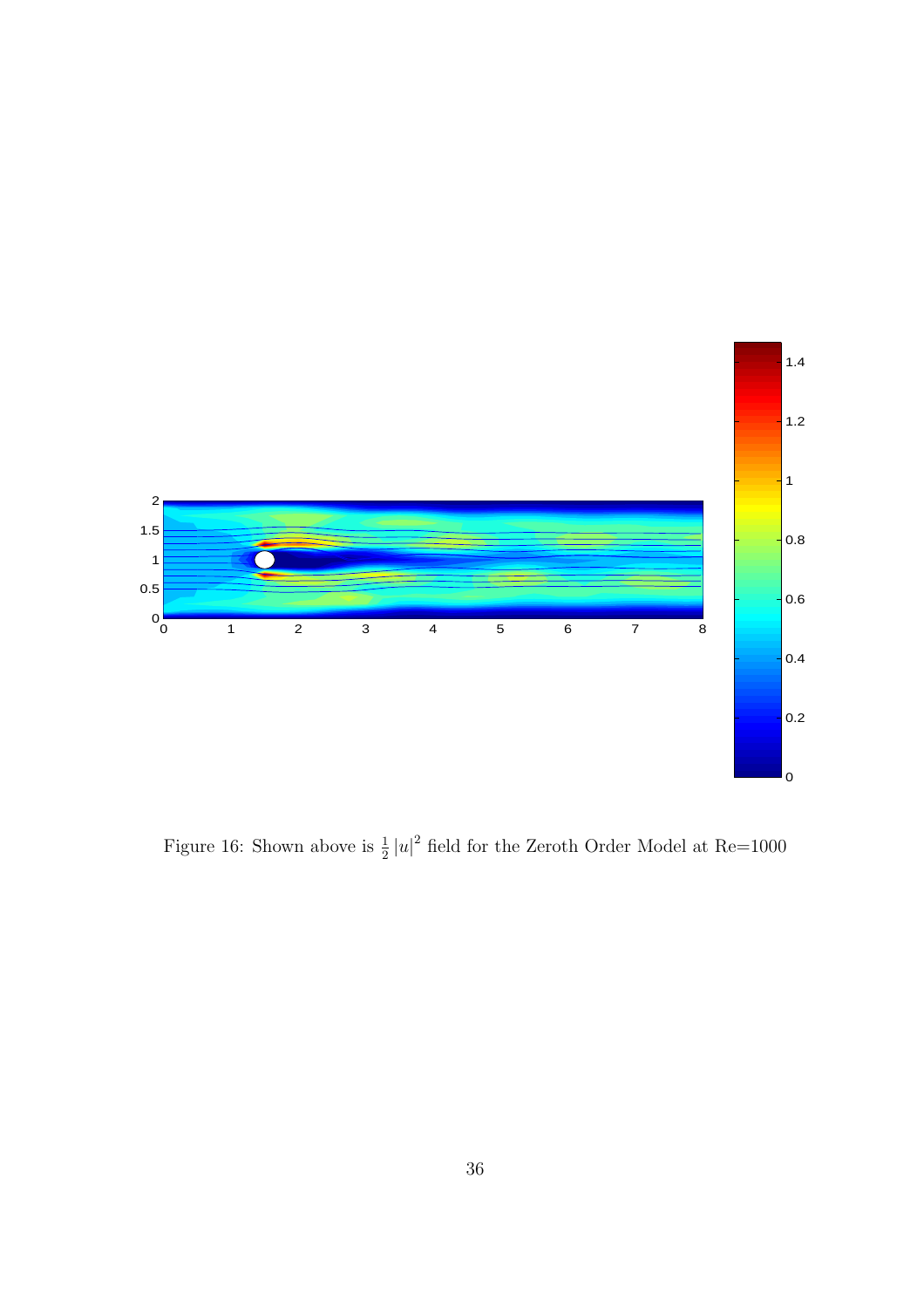<span id="page-43-0"></span>

Figure 17: Shown above is the pressure field for Zeroth Order Model at Re=1000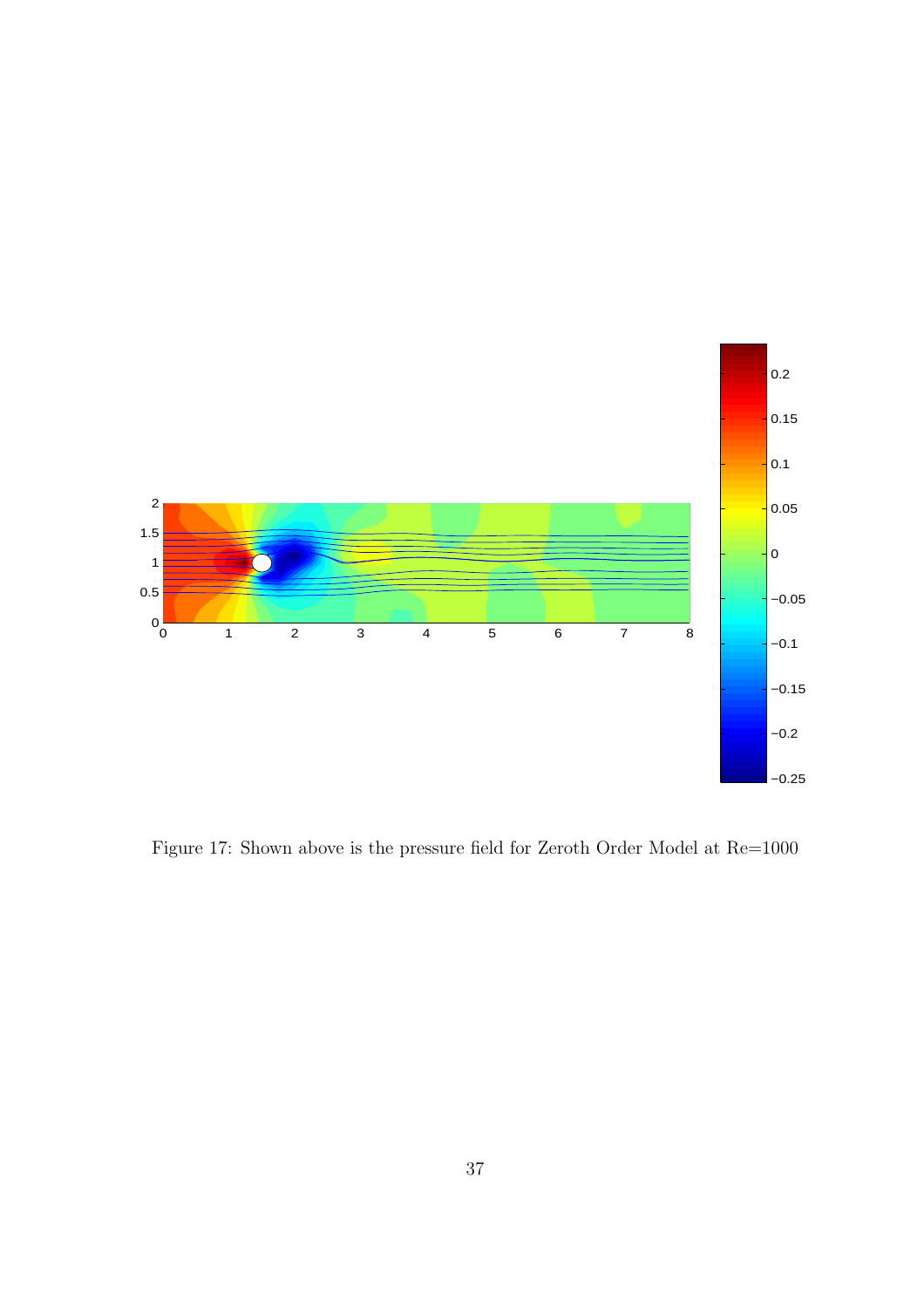<span id="page-44-0"></span>

Figure 18: Shown above is the Bernoulli pressure field for Zeroth Order Model at Re=1000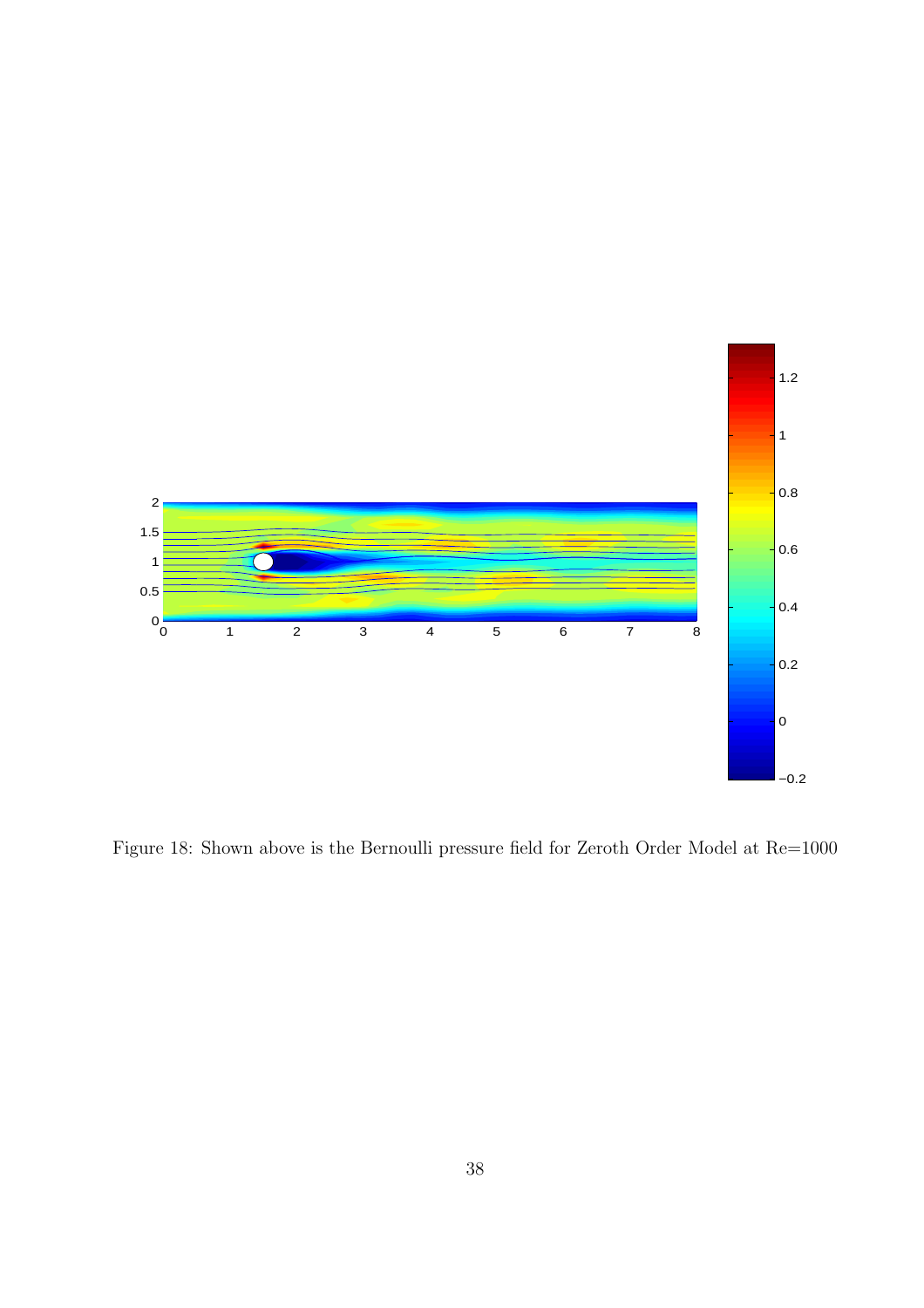<span id="page-45-0"></span>

Figure 19: Shown above is the vorticity field for Zeroth Order Model at Re=1000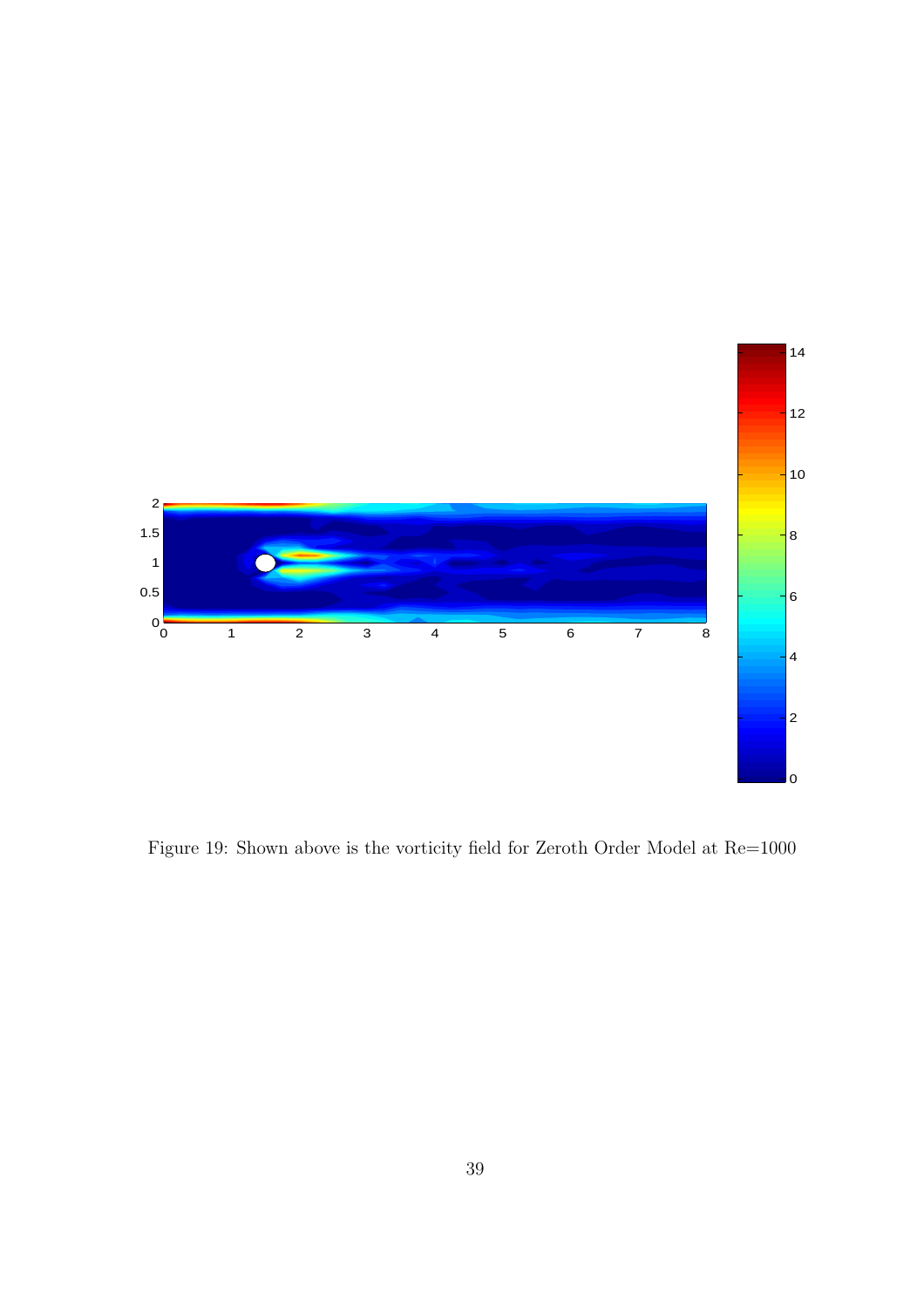#### The results for Reynolds number 200



Figure 20: Shown above is the velocity field for the Zeroth Order Model at Re=200

We obtains the same result as we got in the case of Re=200 in NSE. So the pressure gets smaller along a streamline as long as  $\frac{1}{2}|u|^2$  becomes larger and the Bernoulli pressure is almost constant!

Figure24 shows the vorticity of the flow which is almost zero over the field.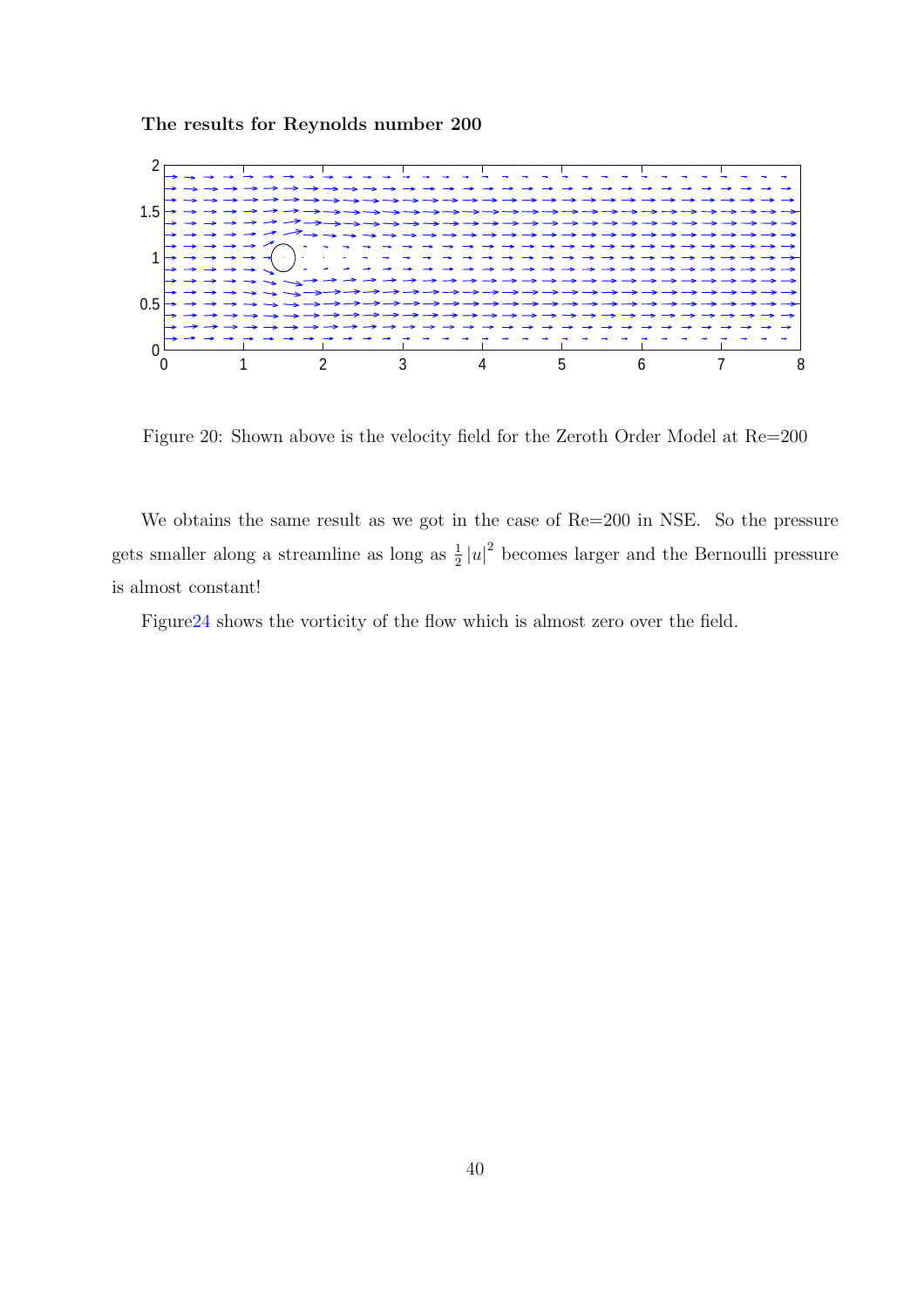<span id="page-47-0"></span>

Figure 21: Shown above is  $\frac{1}{2}|u|^2$  field for the Zeroth Order Model at Re=200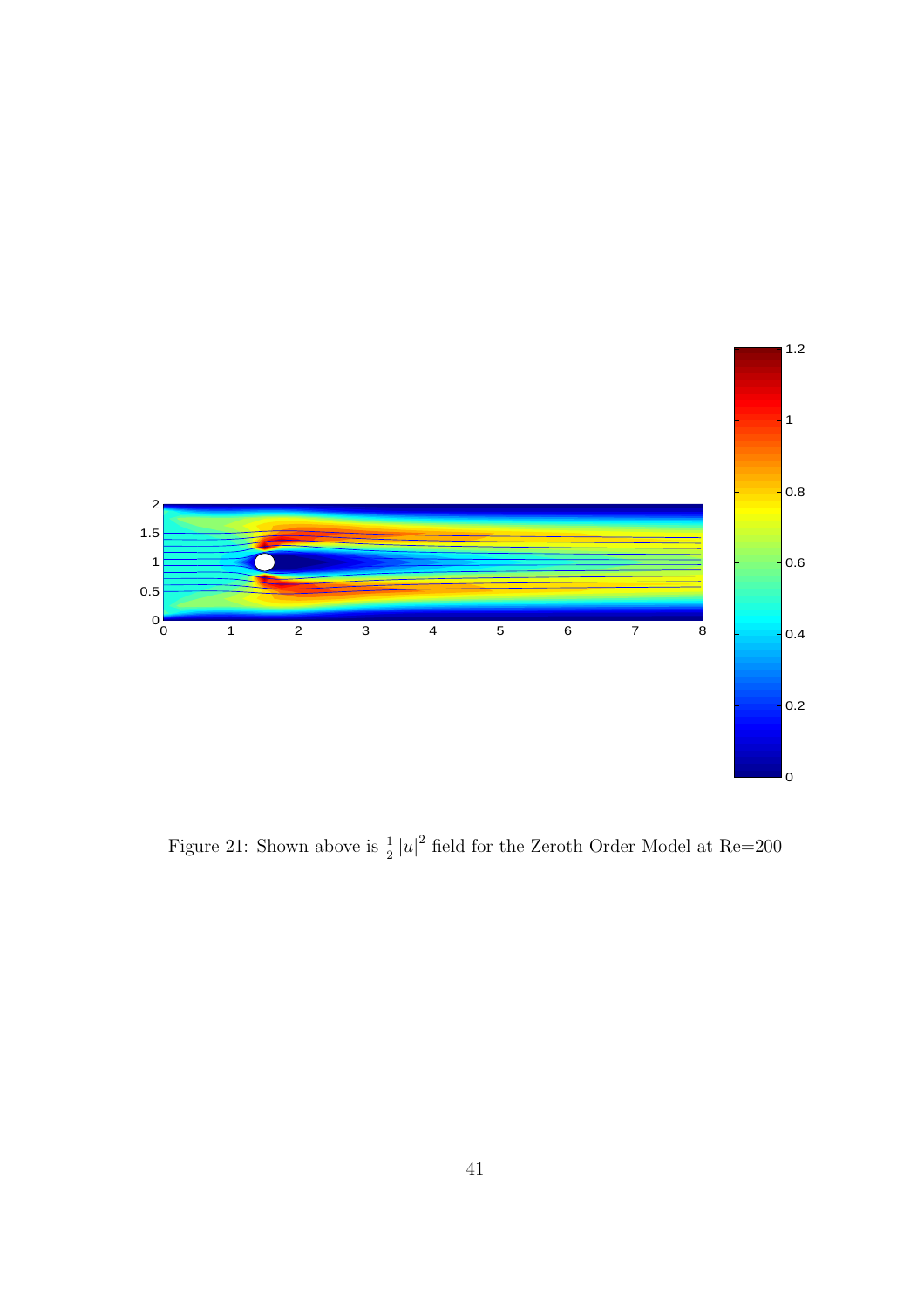<span id="page-48-0"></span>

Figure 22: Shown above is the pressure field for Zeroth Order Model at Re=200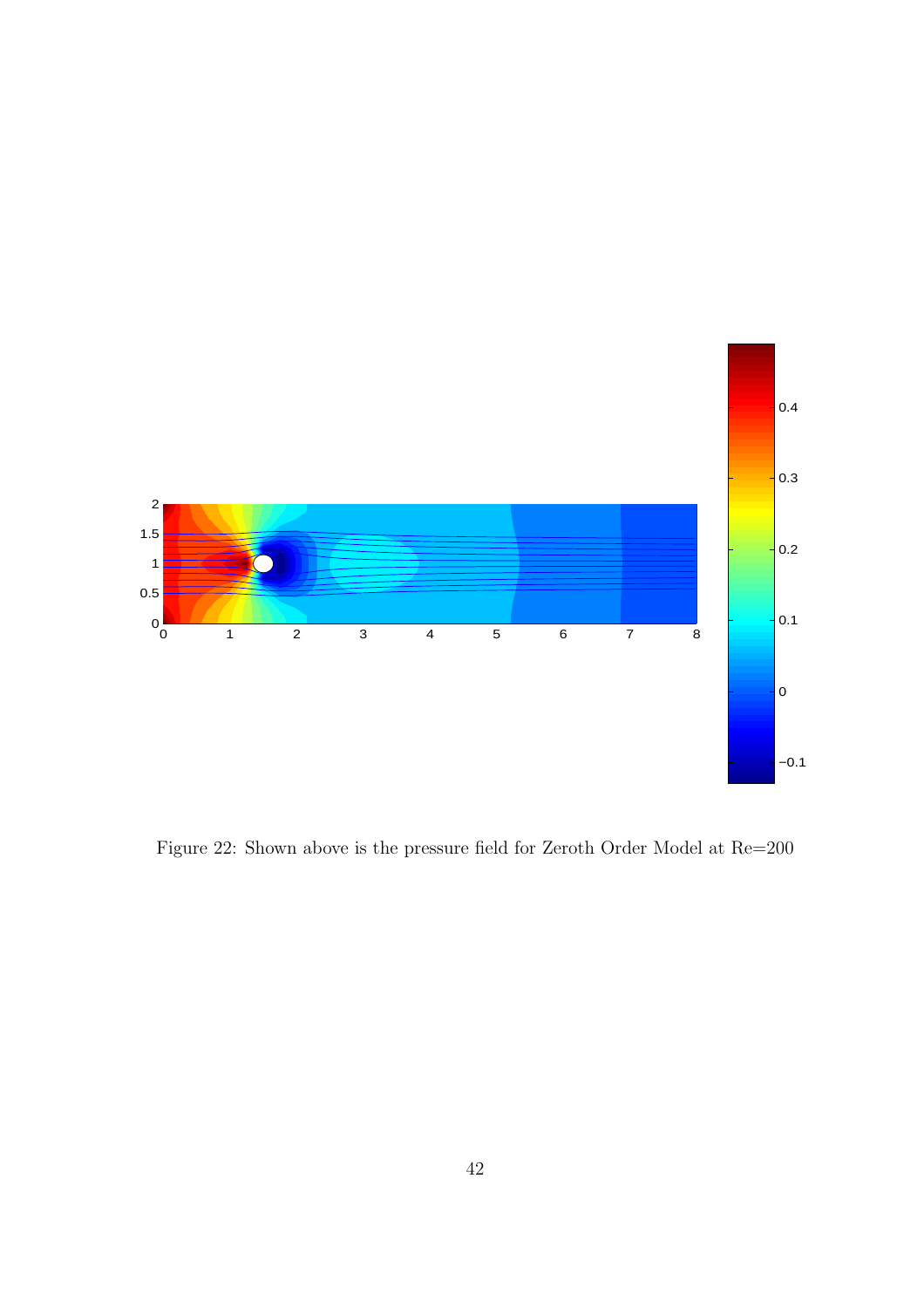<span id="page-49-0"></span>

Figure 23: Shown above is the Bernoulli pressure field for Zeroth Order Model at Re=200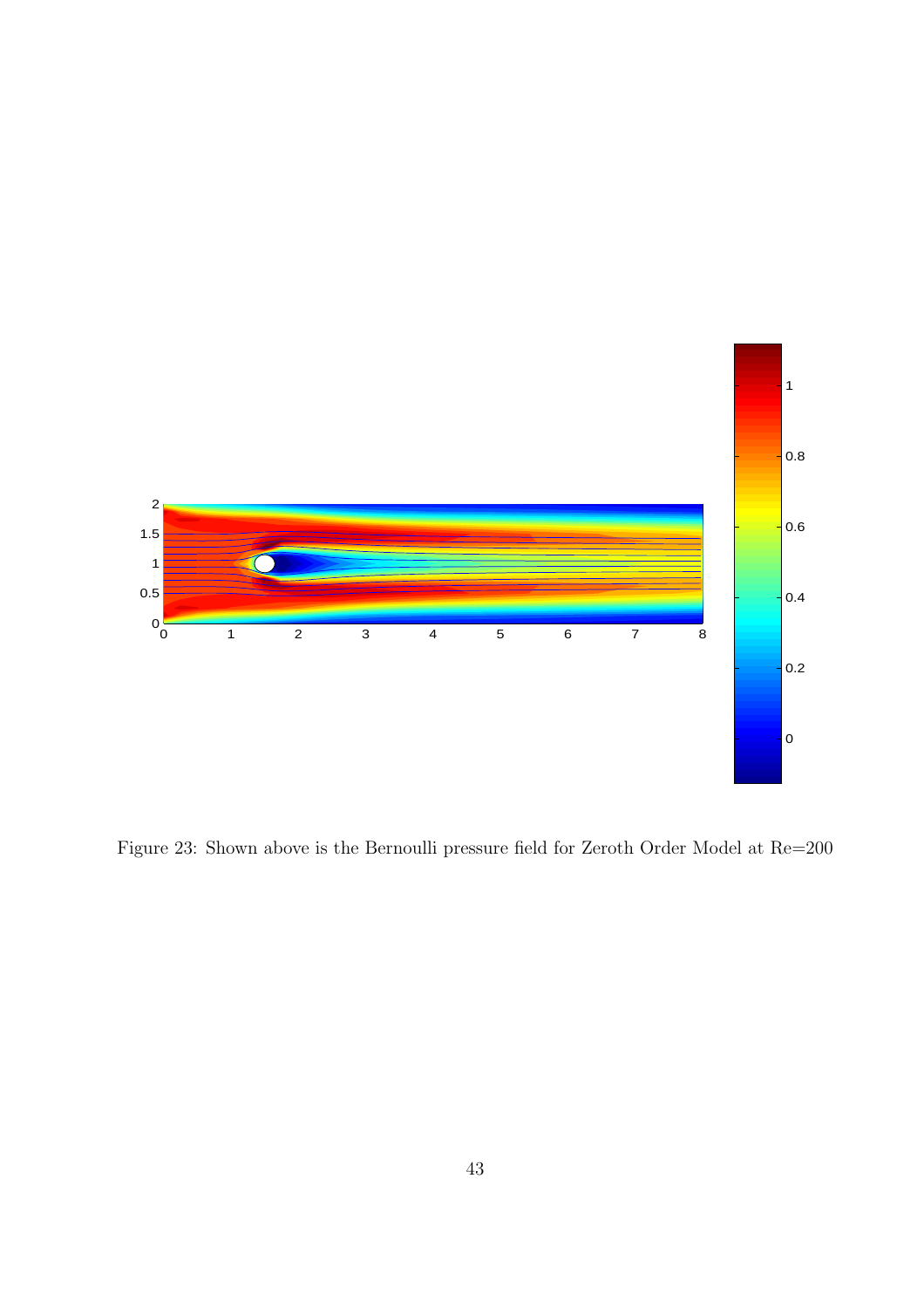<span id="page-50-0"></span>

Figure 24: Shown above is the vorticity field for Zeroth Order Model at Re=200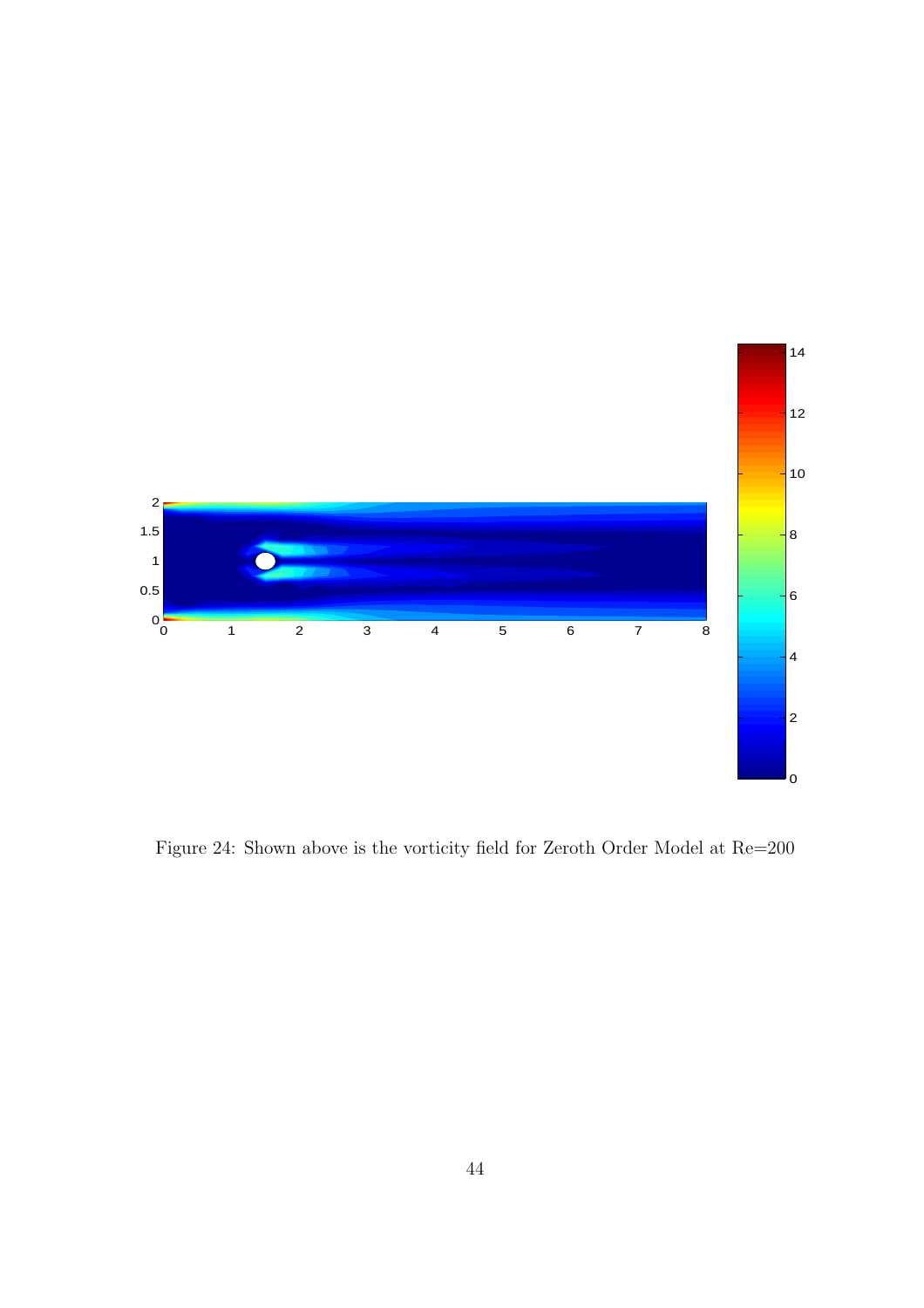#### 4.3 LERAY REGULARIZATION

<span id="page-51-0"></span>As we defined in Definition (2.9)

$$
u_t + w \cdot \nabla u - \nu \Delta u + \nabla \overline{p} = 0 \tag{4.3.1}
$$

$$
\nabla \cdot u = 0 \tag{4.3.2}
$$

where  $w = \bar{u}$ . We have used the same assumptions as ZOM to solve the differential filter. We proved for this method in Theorem 3.2. that the Bernoulli's pressure which is defined by  $P_{LR} = \bar{p} + w \cdot v$ , is constant along a streamline. These are the result that we got from our simulation:

The results for Reynolds number 1000



Figure 25: Shown above is the velocity field for the Leray Regularization at Re=1000

Like the two other models as long as the pressure gets smaller along a streamline  $\frac{1}{2}|u|^2$ becomes larger. Thus we expect that the Bernoulli pressure stays constant.

Like two other models with  $Re=1000$  the Bernoulli pressure stays constant along some streamlines and it varies along some other streamlines. Thus this result is not good enough to conclude that Bernoulli's pressure is not constant along a streamline!

In Figure 29 we can see the variation of the vorticity in Leray Regularization.

The results for Reynold number 200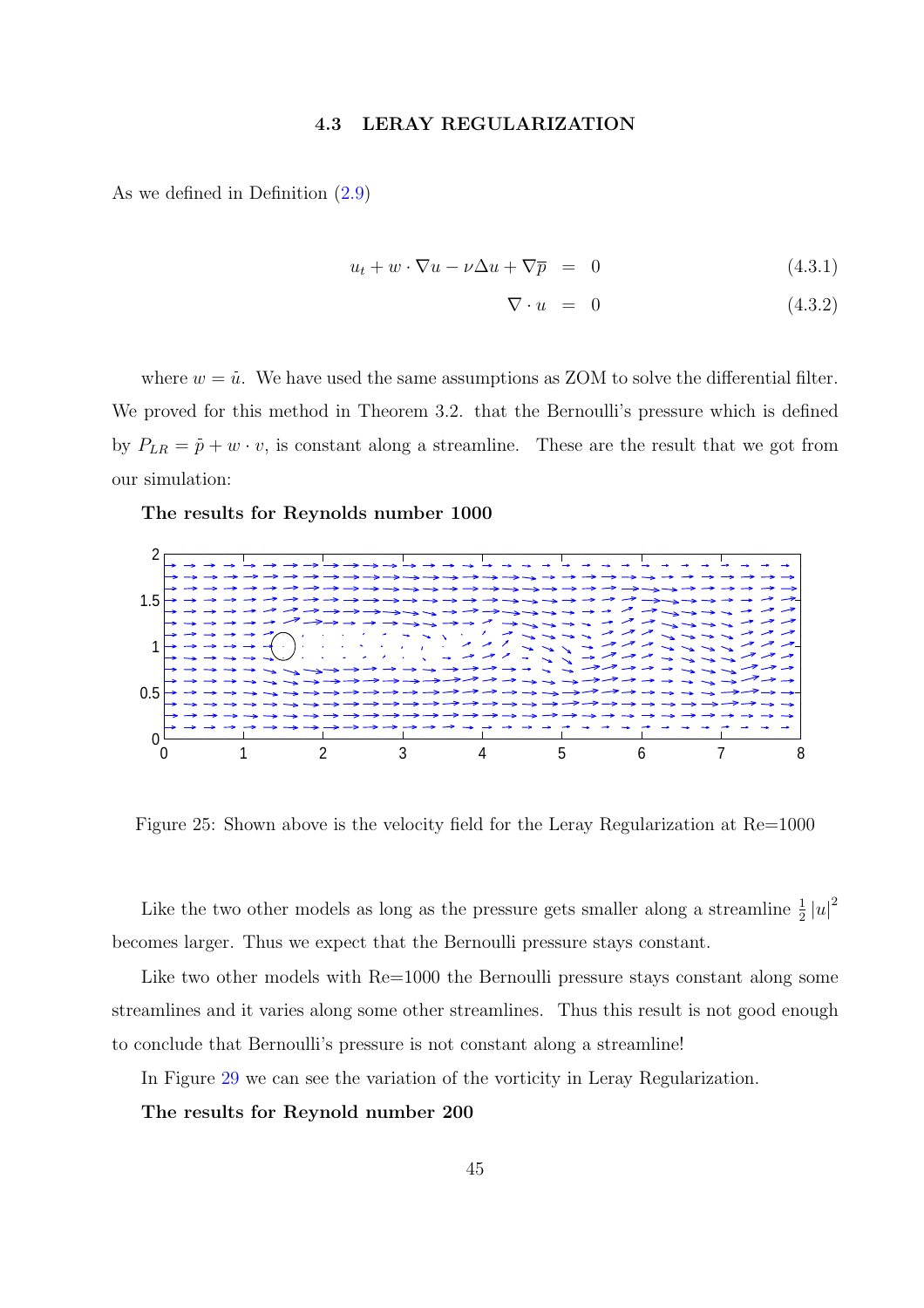Surprisingly we got the same result as we got for the case Re=200 in NSE and ZOM. So the pressure gets smaller along a streamline as long as  $\frac{1}{2}|u|^2$  becomes larger. Unlike the theory part we can observe almost the conservation of Bernoulli pressure along a streamline!

Figure 34 shows the vorticity of the flow which is almost zero over the field.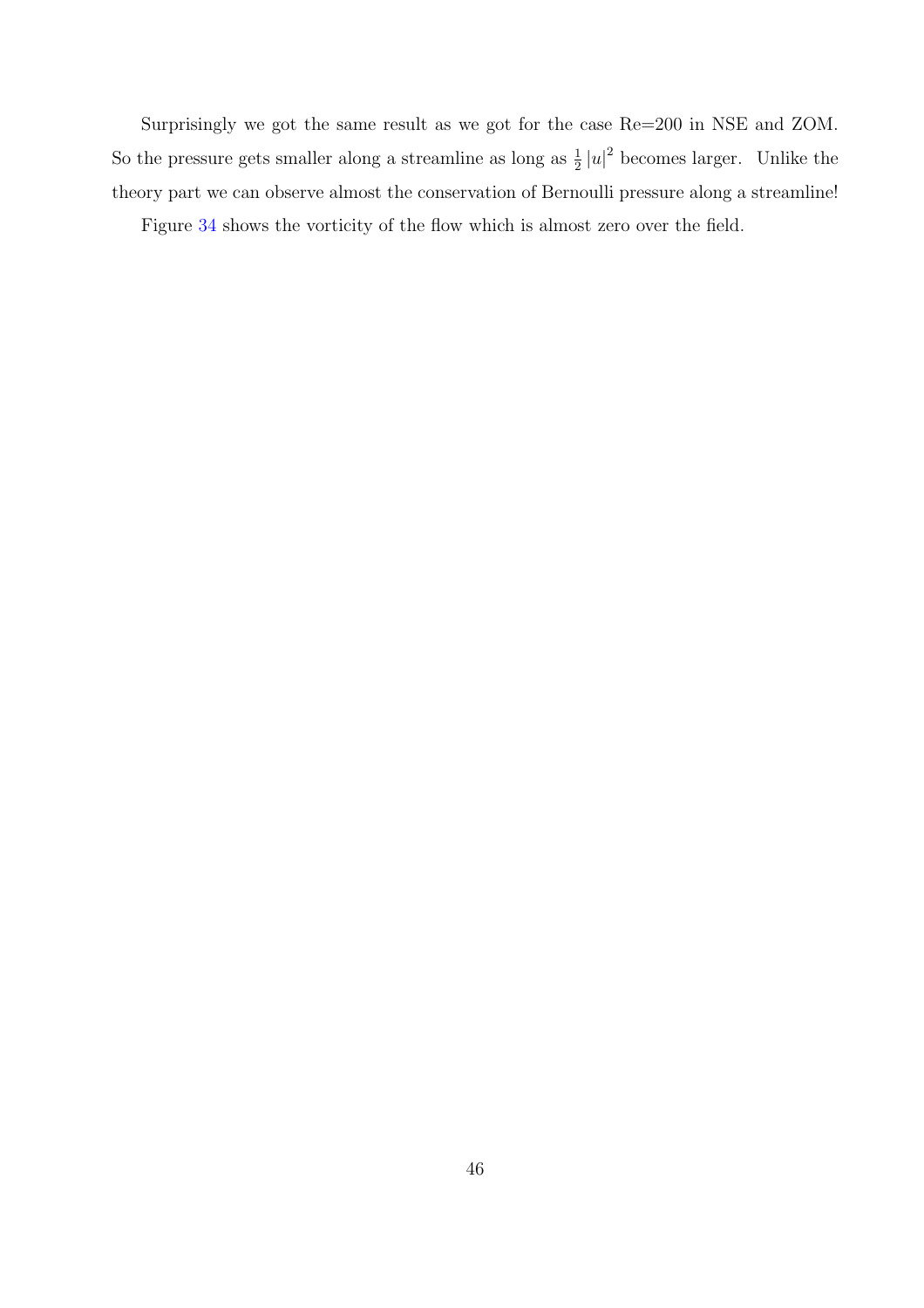<span id="page-53-0"></span>

Figure 26: Shown above is  $\frac{1}{2}|u|^2$  field for the Leray Regularization at Re=1000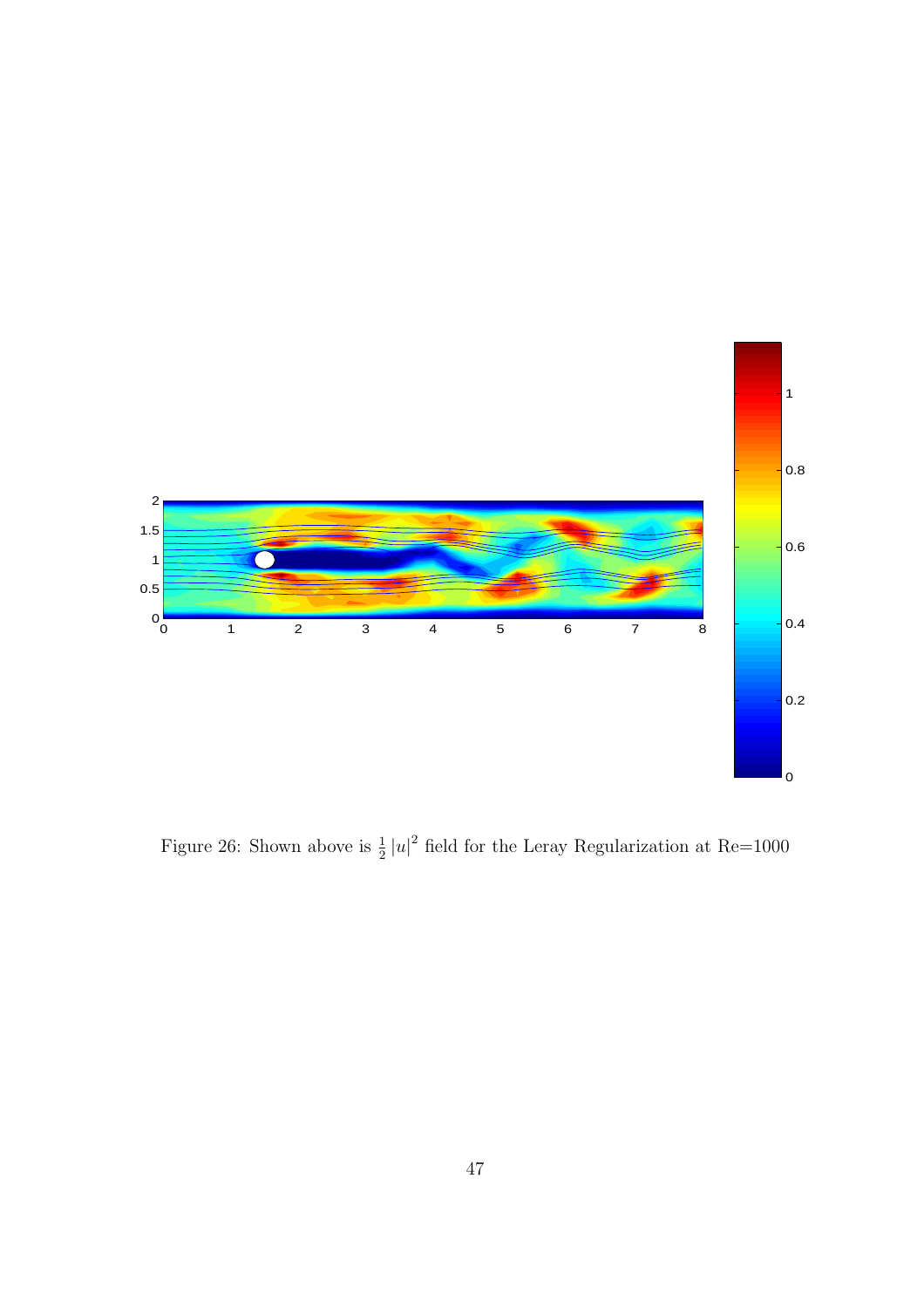<span id="page-54-0"></span>

Figure 27: Shown above is the pressure field for Leray Regularization at Re=1000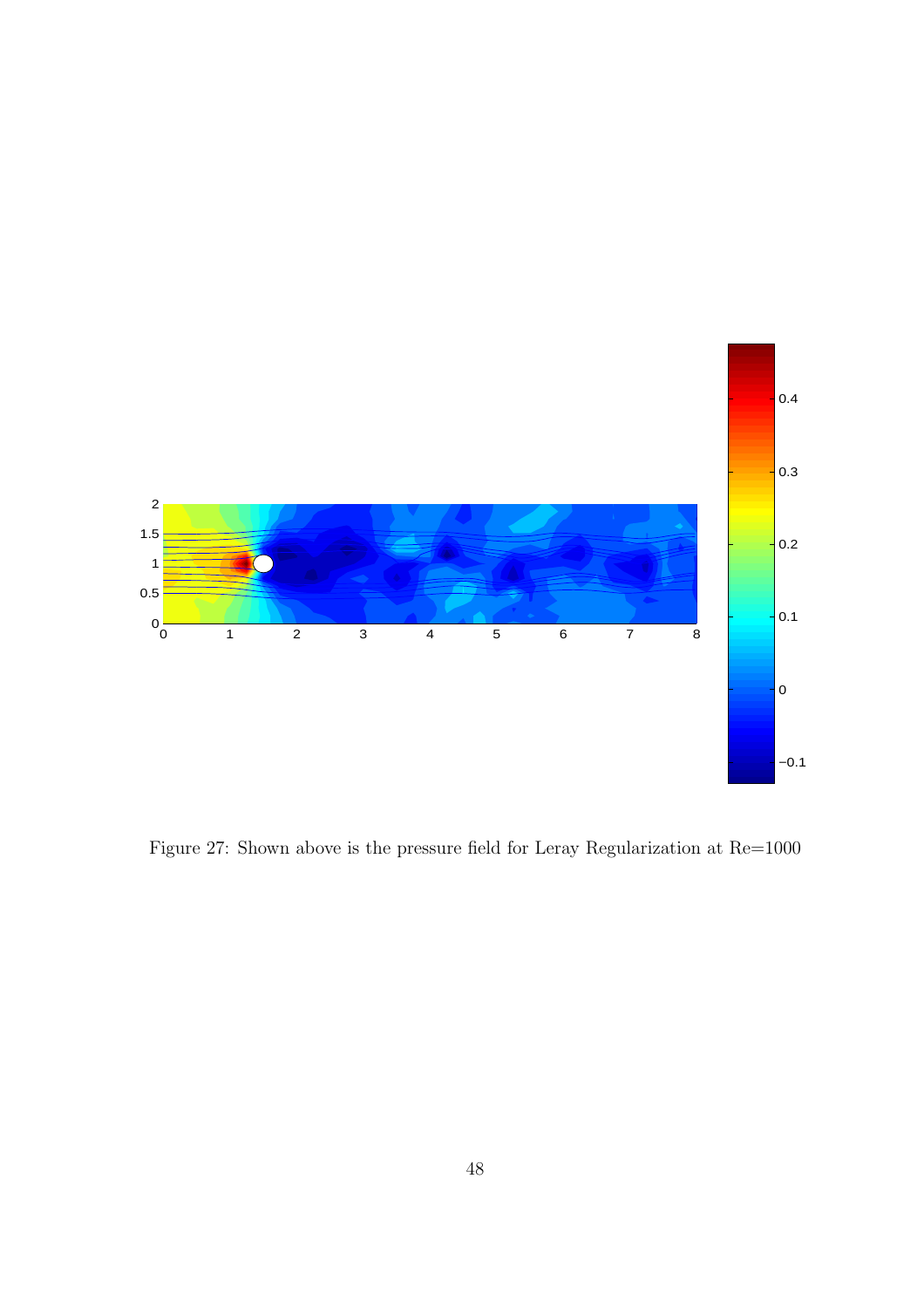<span id="page-55-0"></span>

Figure 28: Shown above is the Bernoulli pressure field for Leray Regularization at Re=1000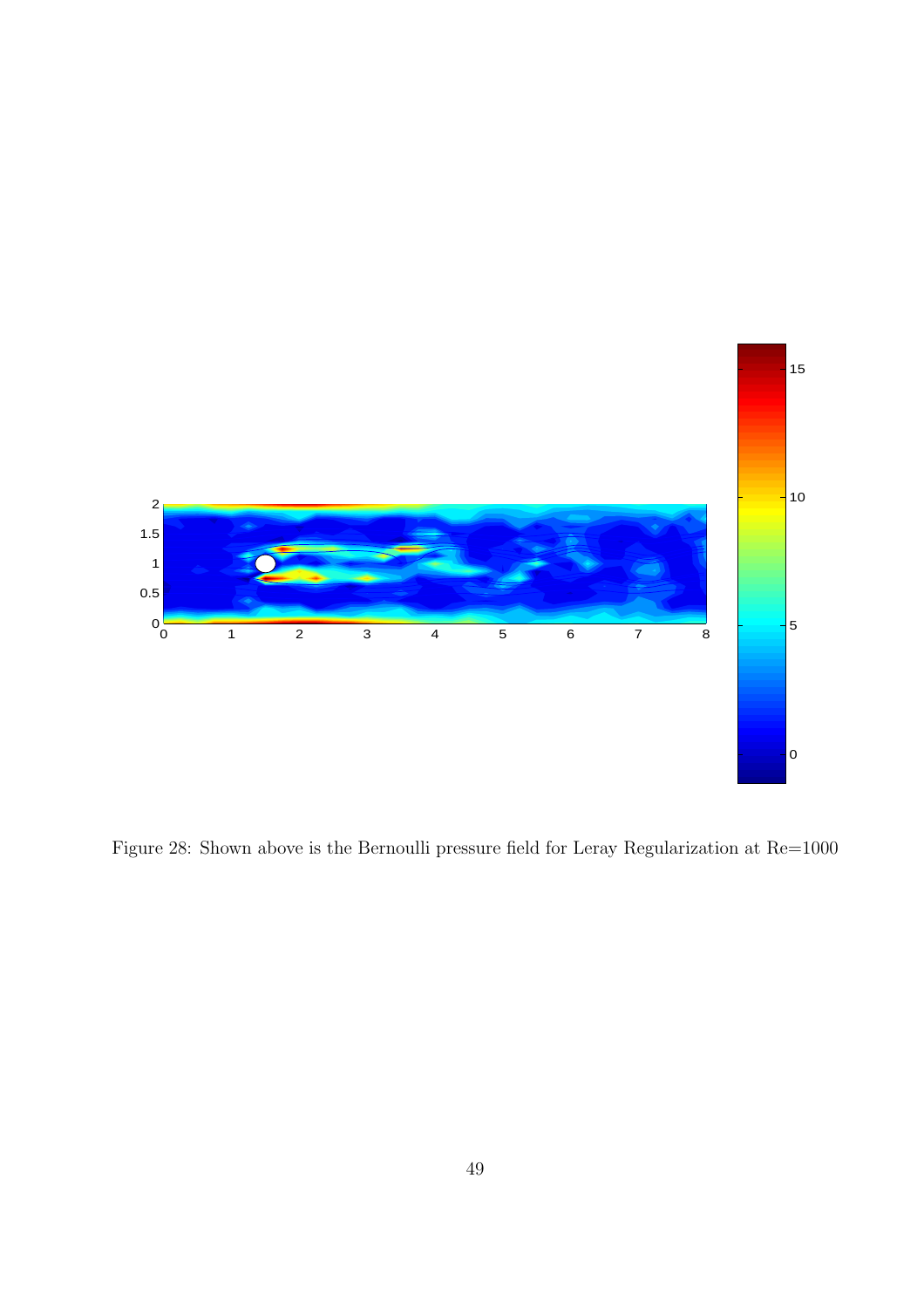<span id="page-56-0"></span>

Figure 29: Shown above is the vorticity field for Leray Regularization at Re=1000



Figure 30: Shown above is the velocity field for the Leray Regularization at Re=200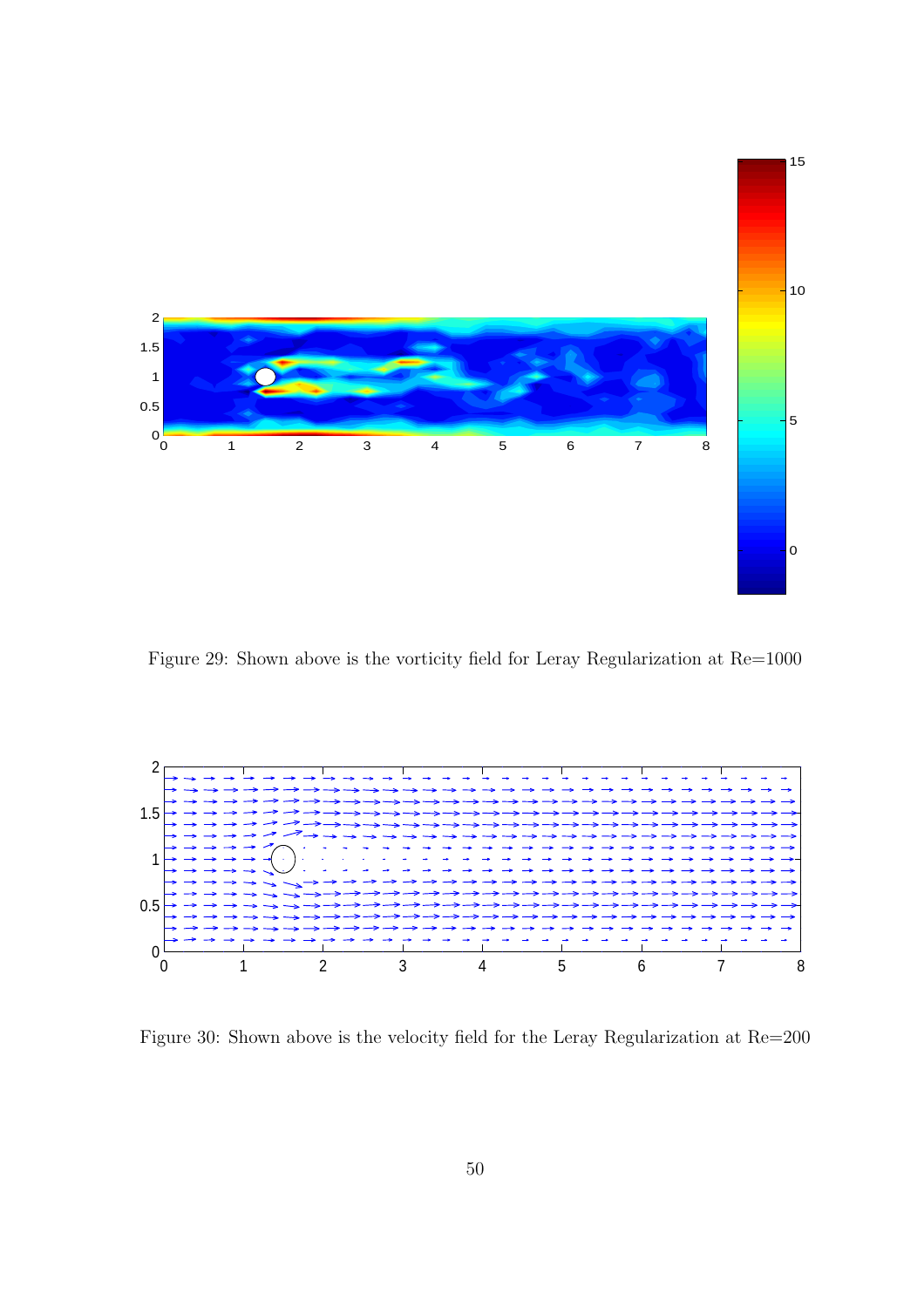<span id="page-57-0"></span>

Figure 31: Shown above is  $\frac{1}{2}|u|^2$  field for the Leray Regularization at Re=200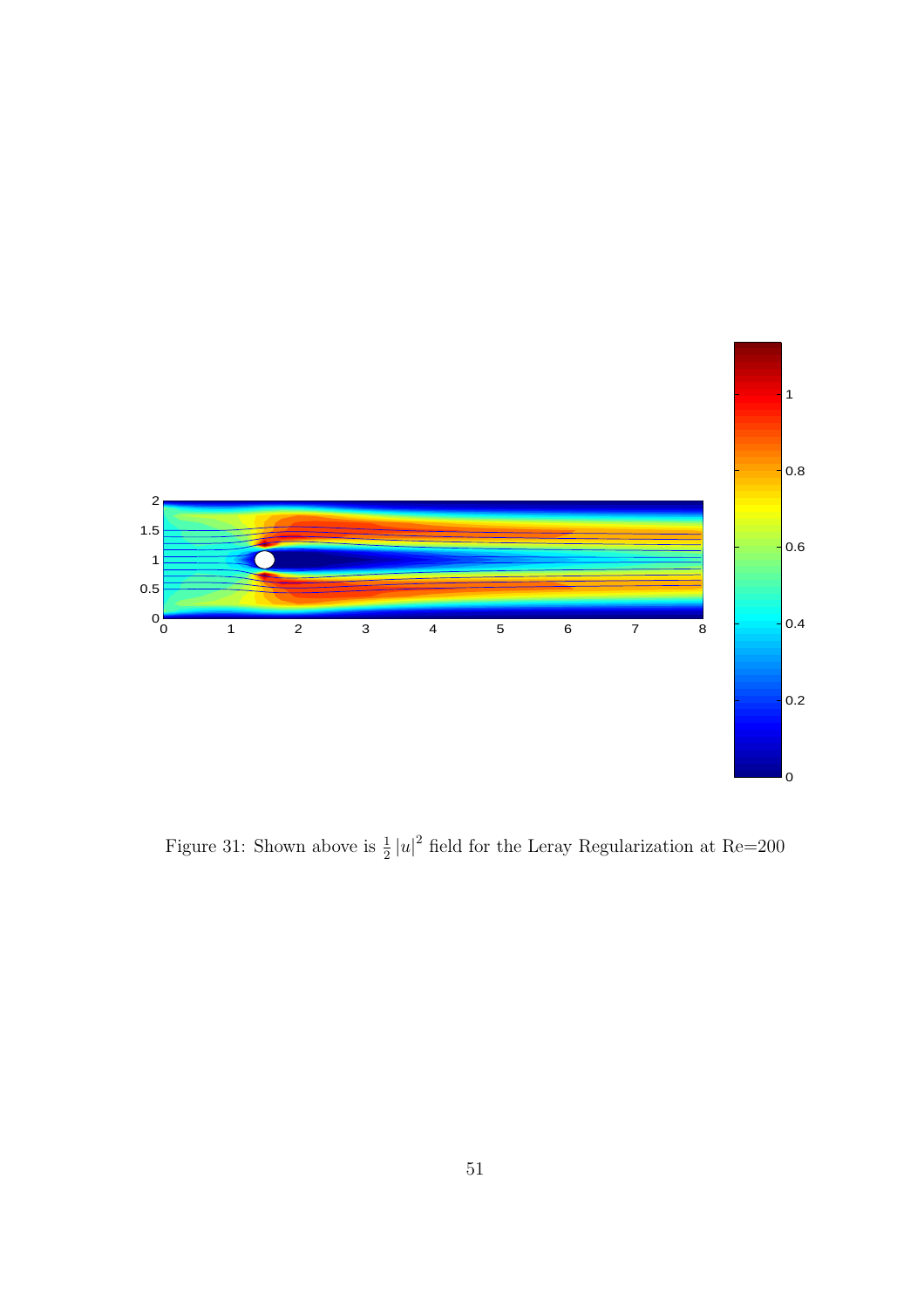<span id="page-58-0"></span>

Figure 32: Shown above is the pressure field for Leray Regularization at Re=200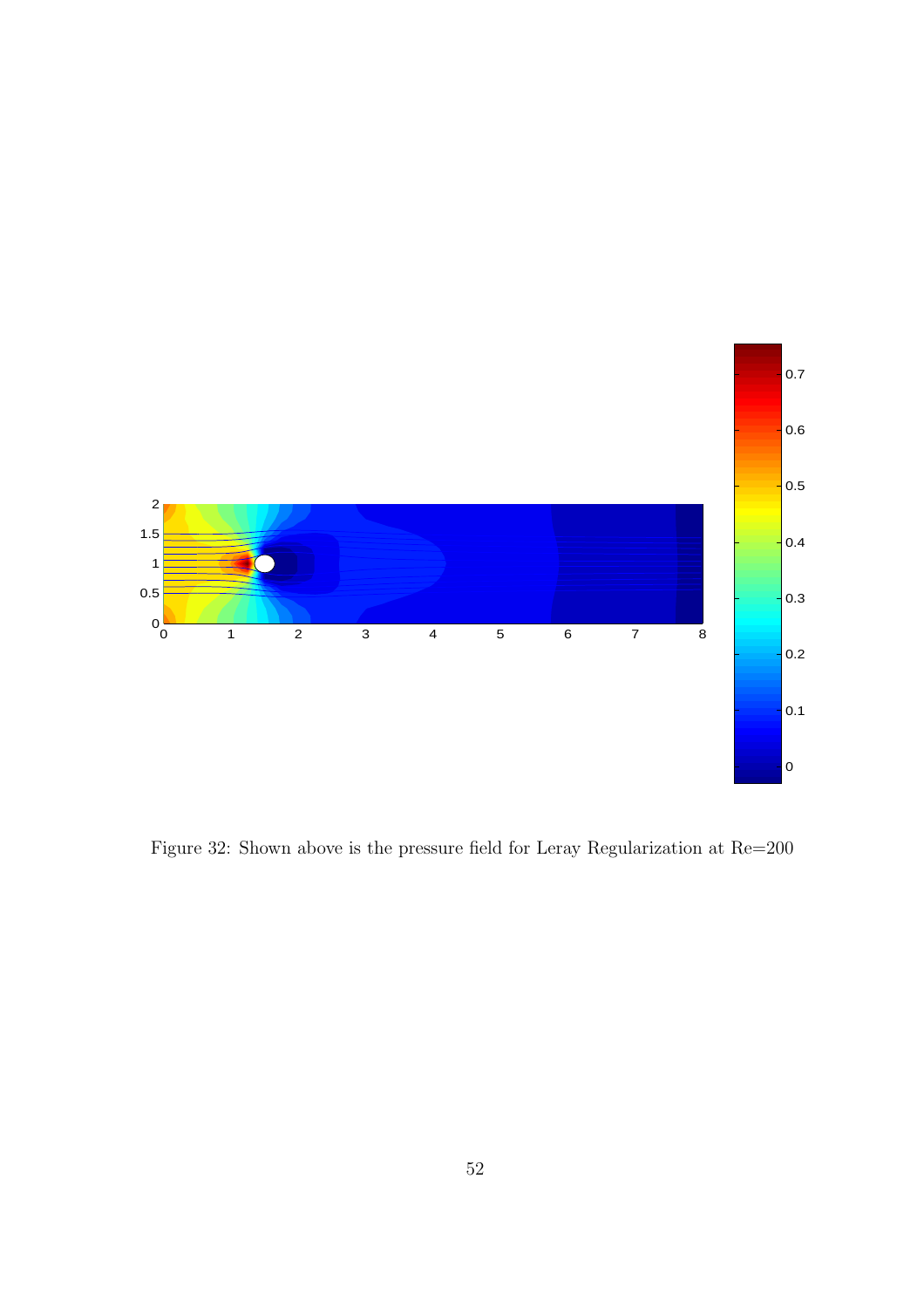

Figure 33: Shown above is the Bernoulli pressure field for Leray Regularization at Re=200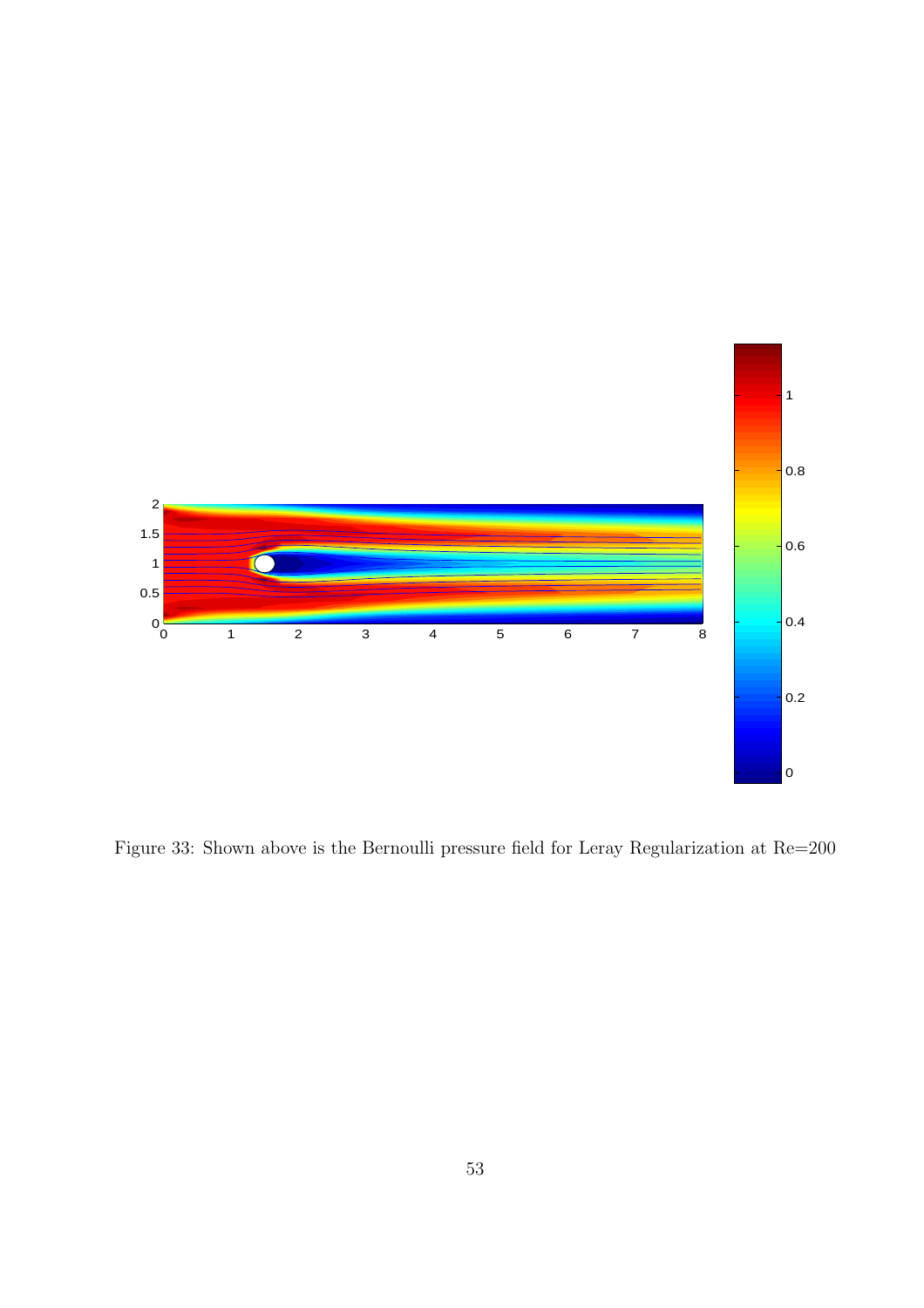

Figure 34: Shown above is the vorticity field for Leray Regularization at Re=200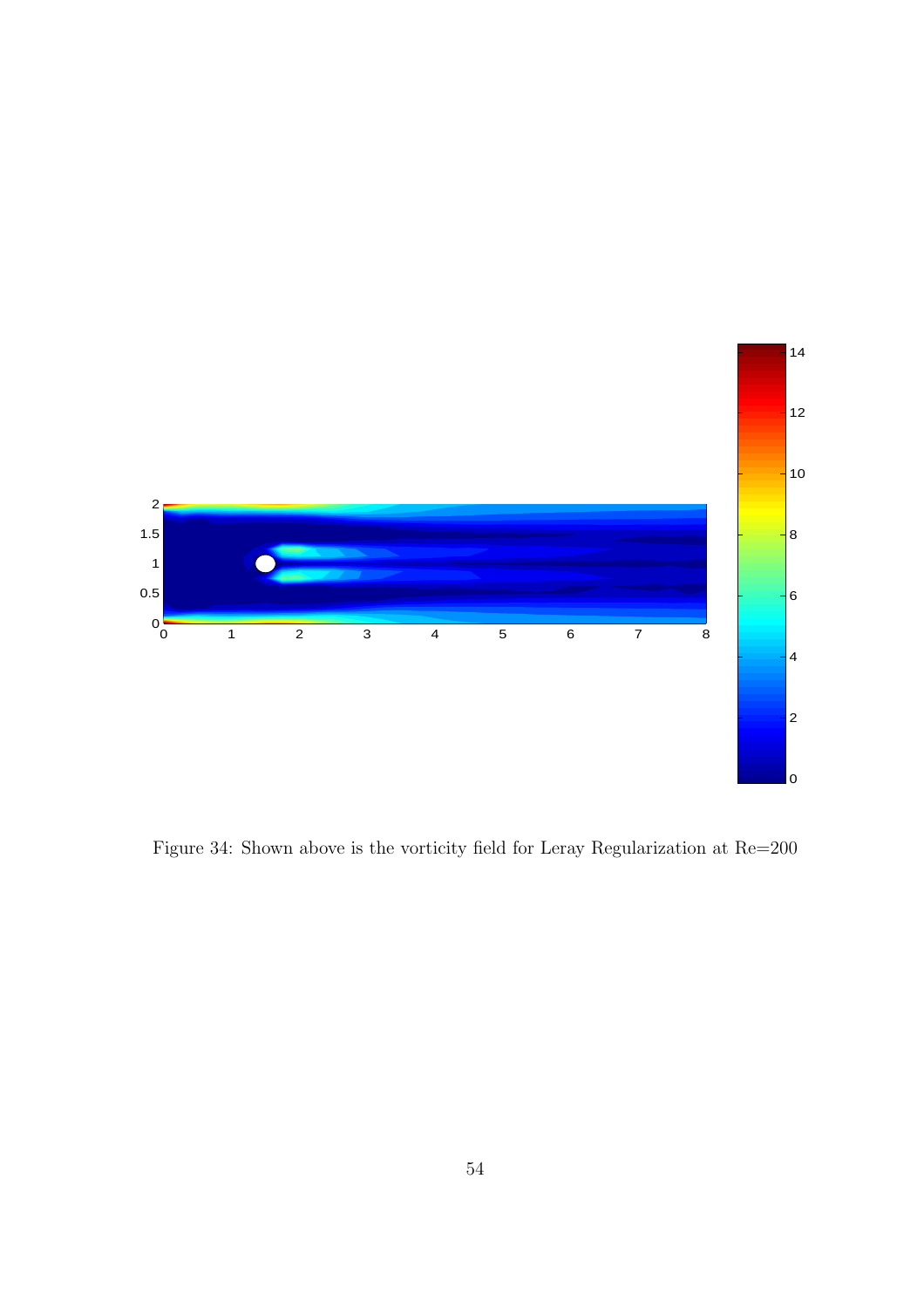#### <span id="page-61-0"></span>5.0 CONCLUSIONS AND FUTURE WORK

#### 5.1 CONCLUSION

The main conclusions of this thesis are: Although we proved the conservation of the Bernoulli pressure in some LES models but our numerical experiments are not sufficient enough to confirm our results in the theoretical part. We proved in chapter 3 that Zeroth Order Model and  $\alpha$  model conserve Bernoulli pressure. We also showed that Leray Regularization and Bardina models are likely not constant and thus they are possibly not good to predict lift accurately. In chapter 4 we implemented two different models. Zeroth Order Model and Leray Regularization. We expected to observe the conservation of the Bernoulli pressure in ZOM with a small enough viscosity. First we chose  $\nu = 0.001$  and the result of this modeling was not consistent with what we expected in the theoretical part. Then we chose  $\nu = 0.005$ and surprisingly we obtained a better result: we observed an approximate conservation of Bernoulli pressure. For the Leray Regularization we used the same  $\nu$  values as in ZOM. From the results that we got from ZOM (For  $\nu = 0.001$ ), we could not conclude anything specific from our numerical results. However for  $\nu = 0.005$  we got completely different result from our theoretical part result. In Leray Regularization when  $\nu = 0.005$  we could see an approximate conservation of Bernoulli pressure.

#### 5.2 FUTURE WORK

There are several changes in what we studied in this thesis which could lead us to a better understanding about the Conservation of Bernoulli pressure: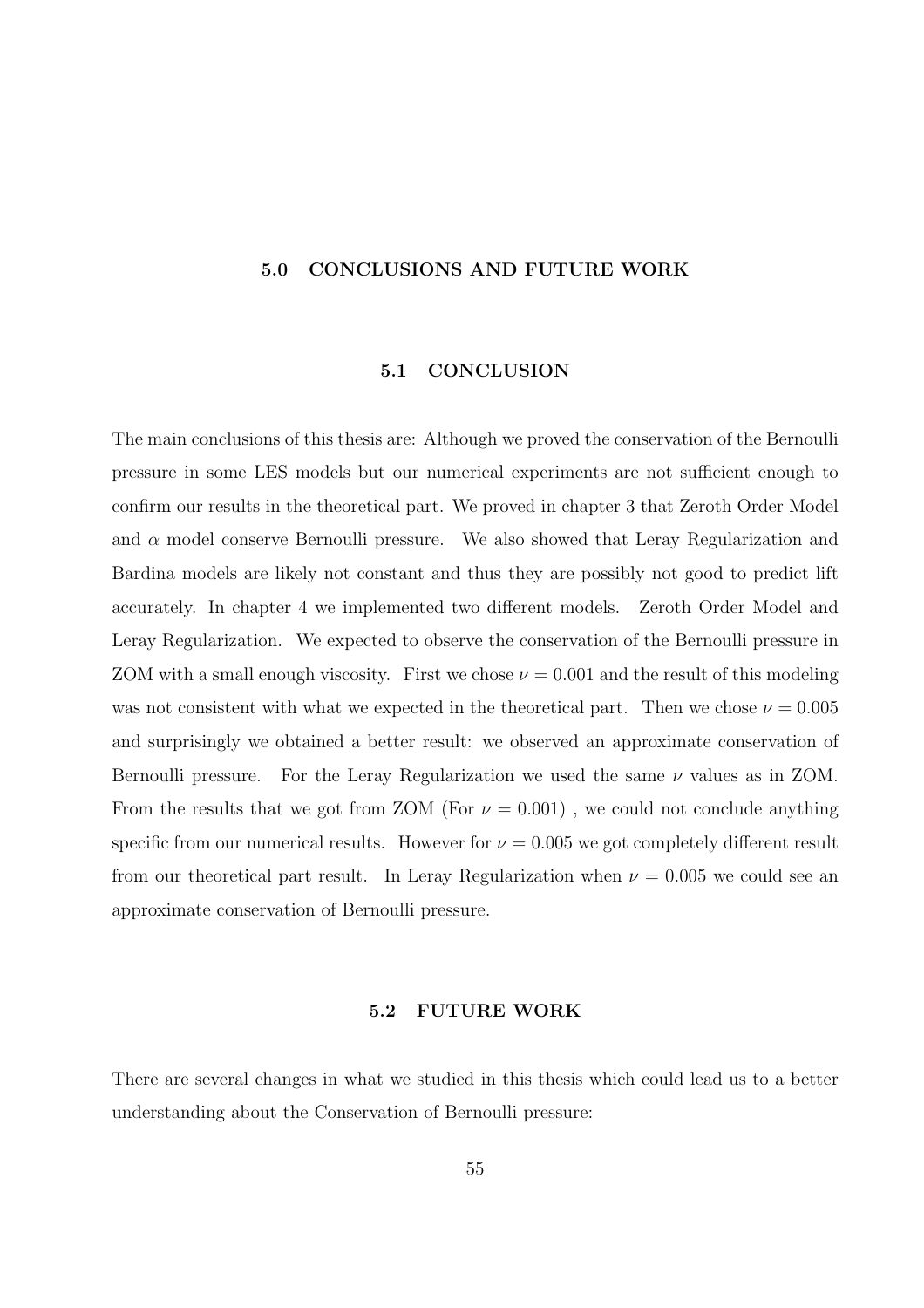- Implementation of the LES model for steady flows.
- Studying the role of viscosity in theoretical part and simulation part.
- $\bullet$  Modification of the solid obstacle from a symmetric shape to nonsymmetric.